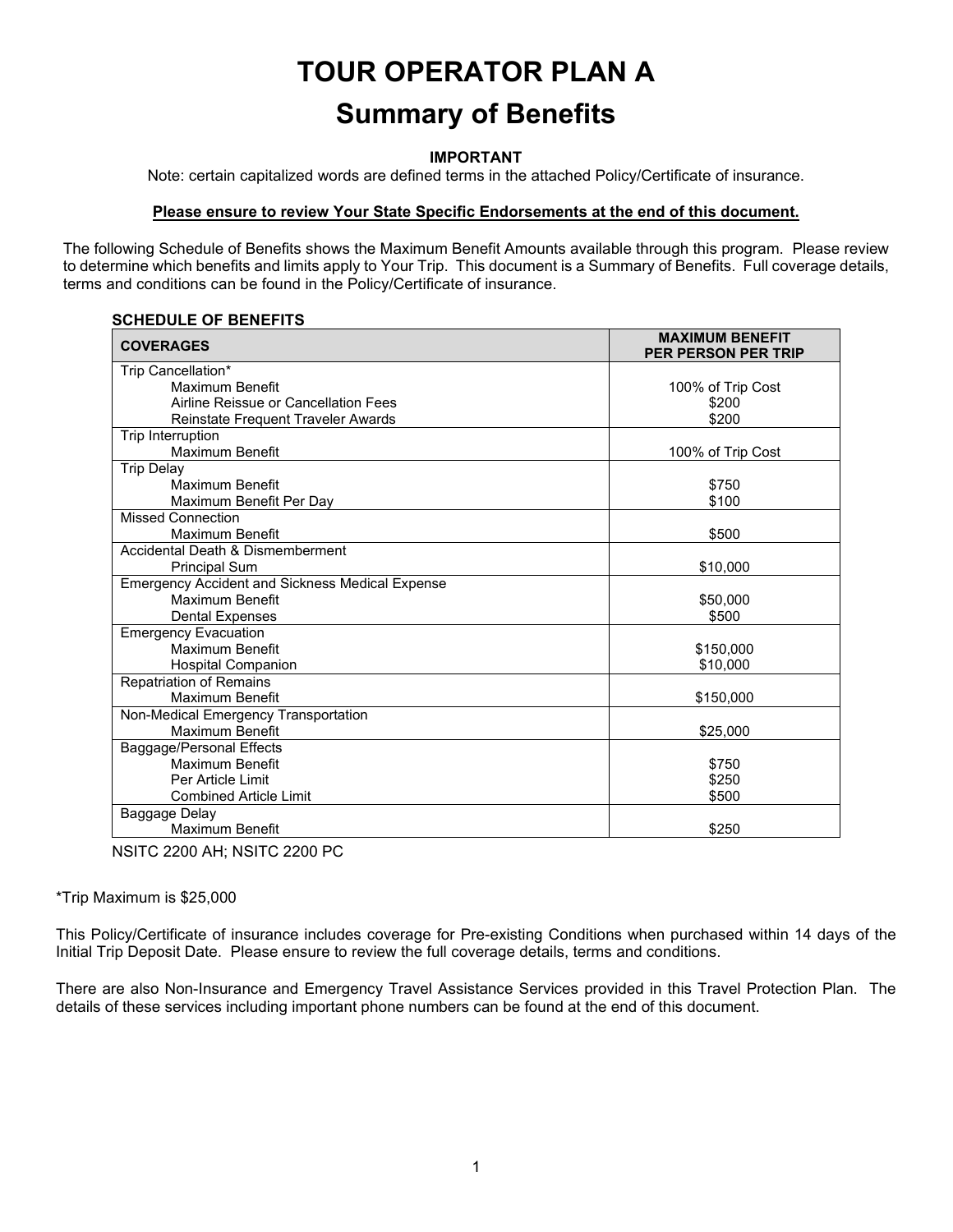

Nationwide Mutual Insurance Company One Nationwide Plaza Columbus, Ohio 43215

This Policy of insurance describes all of the travel insurance benefits, underwritten by Nationwide Mutual Insurance Company (herein referred to as the Company). The insurance benefits vary from program to program. Please refer to the accompanying purchase confirmation and Schedule of Benefits for specific information about the program You purchased. Please contact the administrator immediately if You believe that any of the information provided is incorrect.

This Policy of insurance is issued in consideration of application and payment of any premium due. All statements in the application are representations and not warranties. Only statements contained in a written application format will be used to void insurance, reduce benefits or defend a claim.

All premium is refundable only during the ten (10) day review period from the date of purchase (or from the date of receipt if mailed) provided You have not already departed on Your Trip and You have not incurred any claimable losses during that time. If You depart on Your Trip prior to the expiration of the review period, the review period shall automatically end upon Your departure.

You are not eligible to purchase coverage or receive benefits under this Policy if You are unable to travel, are limited from travel, are medically restricted from travel, or are experiencing and/or are under treatment for any illness or injury that limits or restricts Your ability to travel on the date of purchase.

You are not eligible to purchase coverage or receive benefits under this Policy if You have other insurance coverage for the loss(es) for which this Policy is intended to insurance against. Multiple recovers for the same loss covered by other insurance coverage is not available under this Policy.

NO DIVIDENDS WILL BE PAYABLE UNDER THIS POLICY.

The President and Secretary of Nationwide Mutual Insurance Company witness this Policy.

Jen)

*Secretary President*

Licensed Resident Agent (where required by law)

# **TRAVEL PROTECTION POLICY**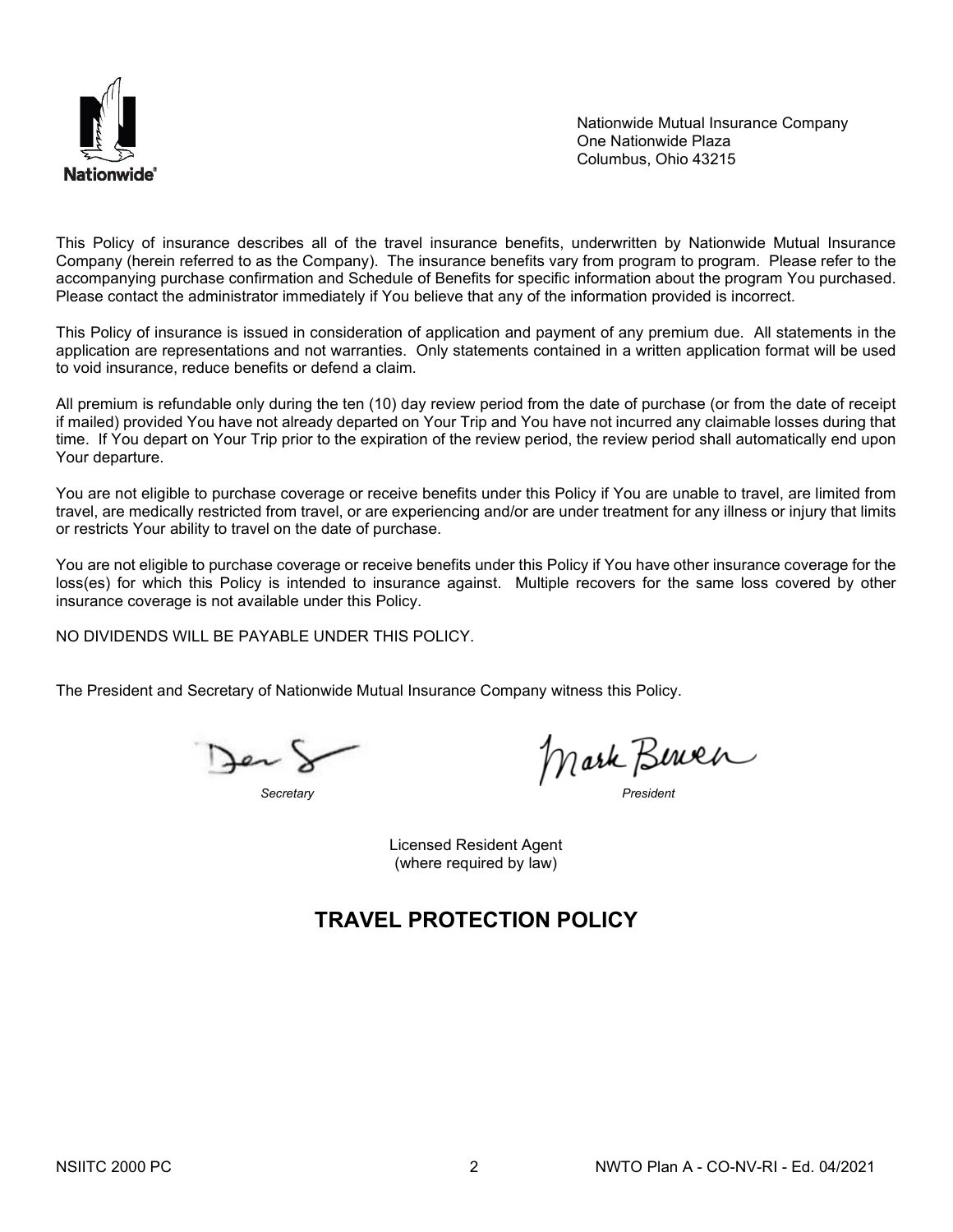#### **GENERAL DEFINITIONS**

#### **GENERAL PROVISIONS**

#### **COVERAGES:**

Trip Cancellation Trip Interruption Trip Delay Missed Connection Emergency Evacuation Repatriation of Remains Non-Medical Emergency Transportation Baggage/Personal Effects Baggage Delay

## **LIMITATIONS AND EXCLUSIONS**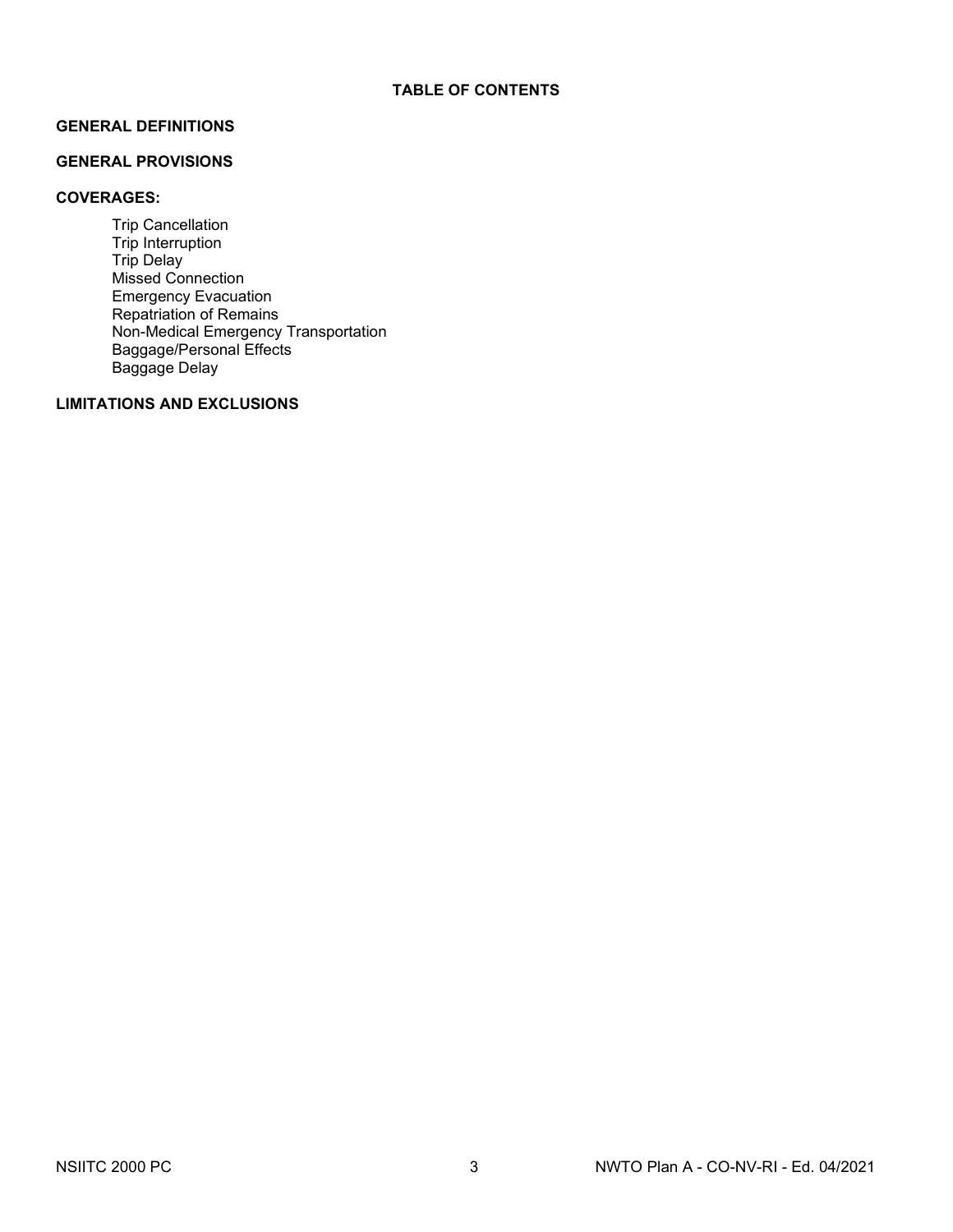## **NATIONWIDE MUTUAL INSURANCE COMPANY TRAVEL PROTECTION INSURANCE POLICY**

#### **GENERAL DEFINITIONS**

Throughout this document, when capitalized, certain words and phrases are defined as follows:

**Accident** means a sudden, unexpected, unintended, specific event that occurs at an identifiable time and place but shall also include exposure resulting from a mishap to a conveyance in which You are traveling.

**Accidental Injury** means Bodily Injury caused by an Accident (of external origin) that: 1) occurs while Your coverage is in effect under this Policy; and 2) requires physical examination and medical treatment by a Physician. The Injury must be the direct cause of loss, must be independent of all other causes, and must not be caused by or resulting from Your Sickness. The injury must be verified by a Physician in a format acceptable to the Company.

**Actual Cash Value** means the lesser of the replacement cost and the purchase price less Depreciation.

**Adventure Sports** means non-professional and non-competitive sports activities that are generally performed for recreation and leisure, and which are not a Bodily Contact Sport, Extreme Sport, Interscholastic Sport, Organized Sport or Mountaineering. Adventure Sports include but are not limited to: cycling, fishing, swimming, scuba diving for certified divers up to a maximum depth of sixty (60) feet and for uncertified divers up to a maximum depth of thirty (30) feet, snorkeling, white or black water rafting Grades 1-3, canoeing, kayaking, zip-lining, water skiing, camping, hiking, backpacking, sailing, boating, downhill Skiing, cross country Skiing, snowboarding, snowmobiling, sledding or tobogganing, snow tubing, ice skating, resort-sponsored activities, and approved activities of the Travel Supplier.

**Bankruptcy** means the total cessation of operations due to financial insolvency, with or without a filing.

**Bodily Contact Sports** means any competitive team sport in which players or participants may have direct physical contact with an opponent. Bodily Contact Sports include but are not limited to: football, soccer, baseball, wrestling, ice hockey, rugby and lacrosse. Bodily Contact Sports do not include Adventure Sports, Extreme Sports, Interscholastic Sports, Organized Sports or Mountaineering.

**Bodily Injury** means identifiable physical injury that is caused by an Accident and is independent of disease or bodily infirmity.

**Business Partner** means an individual who: (a) is involved in a legal partnership with You; and (b) is actively involved in the day-to-day management of the business.

**Checked Baggage** means Personal Effects brought by You for planned use on Your Trip for which a claim check has been issued to You by a Common Carrier.

**Common Carrier** means any land, sea, and/or air conveyance operating under a valid license for the transportation of passengers for hire. Taxis, limousines, and ride share services are not Common Carriers as defined herein.

**Company** means Nationwide Mutual Insurance Company.

**Complications of Pregnancy** means conditions requiring hospital confinement whose diagnoses are distinct from the pregnancy, but are adversely affected by the pregnancy, including, but not limited to: acute nephritis, nephrosis, cardiac decompression, missed abortion, pre-eclampsia, intrauterine fetal growth retardation, and similar medical and surgical conditions of comparable severity. Complications of Pregnancy also includes termination of ectopic pregnancy, and spontaneous termination of pregnancy, occurring during a period of gestation in which a viable birth is not possible. Complications of Pregnancy do not include elective abortion, elective cesarean section, false labor, occasional spotting, morning sickness, physician prescribed rest during the period of pregnancy, hyperemesis gravidarum, and similar conditions associated with the management of a difficult pregnancy not constituting a distinct complication of pregnancy.

**Cruise** means any pre-paid sea arrangements made by You.

**Deductible** means the amount of expenses for covered services and supplies that must be incurred by You before specified benefits become payable.

NSIITC 2000 PC 4 NWTO Plan A - CO-NV-RI - Ed. 04/2021 **Default** means a material failure or inability to provide contracted services due to financial insolvency.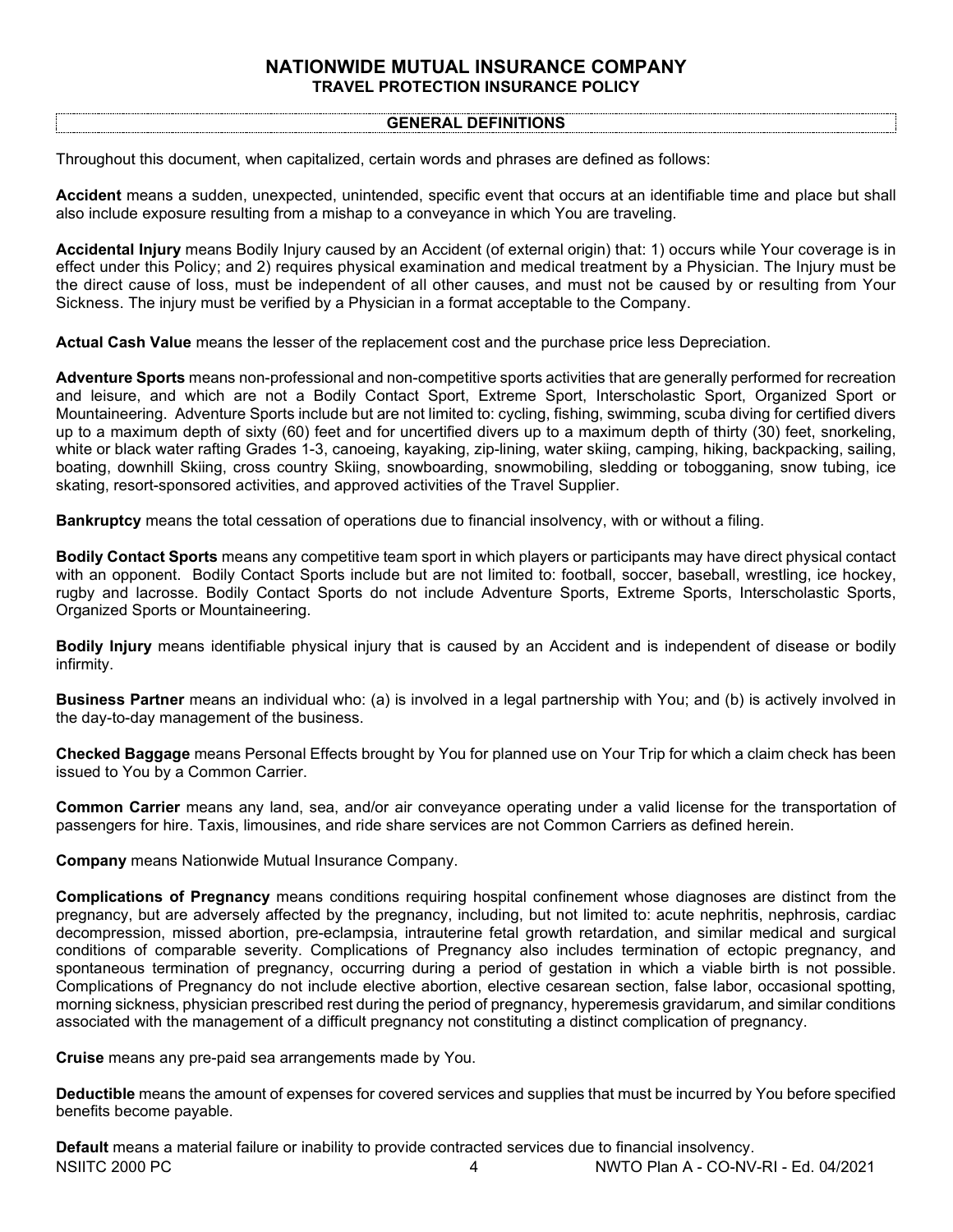**Depreciation** means a reduction in value of ten percent (10%) per year from date of purchase for items accompanied by original receipts. For items not accompanied with a receipt, a reduction in value of twenty five percent (25%) the first year and ten percent (10%) per year thereafter. Depreciation will be calculated up to a maximum of eighty 80% from the estimated date of purchase as provided by You. There will be no reduction in value for an item less than one (1) year old and accompanied by an original receipt.

**Domestic Partner** means a person who is at least eighteen (18) years of age with whom You reside and can show evidence of cohabitation and shared financial assets and obligations for at least the previous six (6) months and has an affidavit of domestic partnership, if recognized by the jurisdiction within which You reside.

**Economy Fare** means the lowest published rate for a one-way economy ticket.

**Effective Date** means 12:01 A.M. local time, at Your location, on the day after the required premium for such coverage is received by the Company or its authorized representative.

**Eligible Person** means a resident of the United States who is listed on Your purchase confirmation, is scheduled to take a Trip, applies for coverage under the Policy, and pays the required premium.

**Extreme Sports** means any high-risk non-team sport or recreation activity that is dangerous and if performed optimally, even by the highly skilled, risks loss of life or limb. Extreme Sports often involve speed, height, a high level of physical exertion and/or highly specialized gear. Extreme Sports include but are not limited to: skydiving, BASE jumping, hang gliding, Parachuting, bungee jumping, caving, rappelling, spelunking, white or black water rafting above Grade 3, Skiing or snowboarding outside marked trails or in an area accessed by helicopter, Mountaineering, Rock Climbing, any high‐altitude activity, personal combat or fighting sports, rodeo, racing or practicing to race any motorized vehicle, bicycle or watercraft, free diving, and scuba diving at a depth greater than sixty (60) feet or without a dive master. Extreme Sports do not include Adventure Sports, Bodily Contact Sports, Interscholastic Sports or Organized Sports.

**Family Member** means Your or Your Traveling Companion's legal or common law spouse, parent, legal guardian, stepparent, grandparent, parents-in-law, grandchild, natural or adopted child, step-child, children-in-law, brother, sister, stepbrother, step-sister, brother-in-law, sister-in-law, aunt, uncle, niece or nephew, Business Partner, or Domestic Partner who reside in the United States, Canada or Mexico.

#### **Hazard** means:

- a) Any delay of a Common Carrier (including Inclement Weather);
- b) Any delay by a traffic Accident en route to a departure, in which You or Your Traveling Companion is not directly involved;
- c) Any delay due to lost or stolen passports, travel documents or money, Quarantine, hijacking, unannounced Strike, Natural Disaster, civil commotion or riot;
- d) A closed roadway causing cessation of travel to the destination of the Trip (substantiated by the department of transportation, state police, etc.).

**Home** means Your true, fixed and permanent place of residence and principal establishment, to which You have the intention of returning to at the end of Your Trip.

#### **Hospital** means a facility that:

- (a) holds a valid license if it is required by the law;
- (b) operates primarily for the care and treatment of sick or injured persons as in-patients;
- (c) has a staff of one or more Physicians available at all times;
- (d) provides twenty-four (24) hour nursing service and has at least one registered professional nurse on duty or call;

(e) has organized diagnostic and surgical facilities, either on the premises or in facilities available to the hospital on a pre-arranged basis; and

(f) is not, except incidentally, a clinic, nursing home, rest home, drug or physical rehabilitation facility or convalescent home for the aged, or similar institution.

**Inclement Weather** means any severe weather condition that delays the scheduled arrival or departure of a Common **Carrier** 

**Initial Deposit Date** means the date Your first Payment(s) or Deposit(s) for Your Trip is received by Your Travel Supplier.

**Insured** means the Eligible Person who elected to purchase coverage and whose premium was paid under the Policy.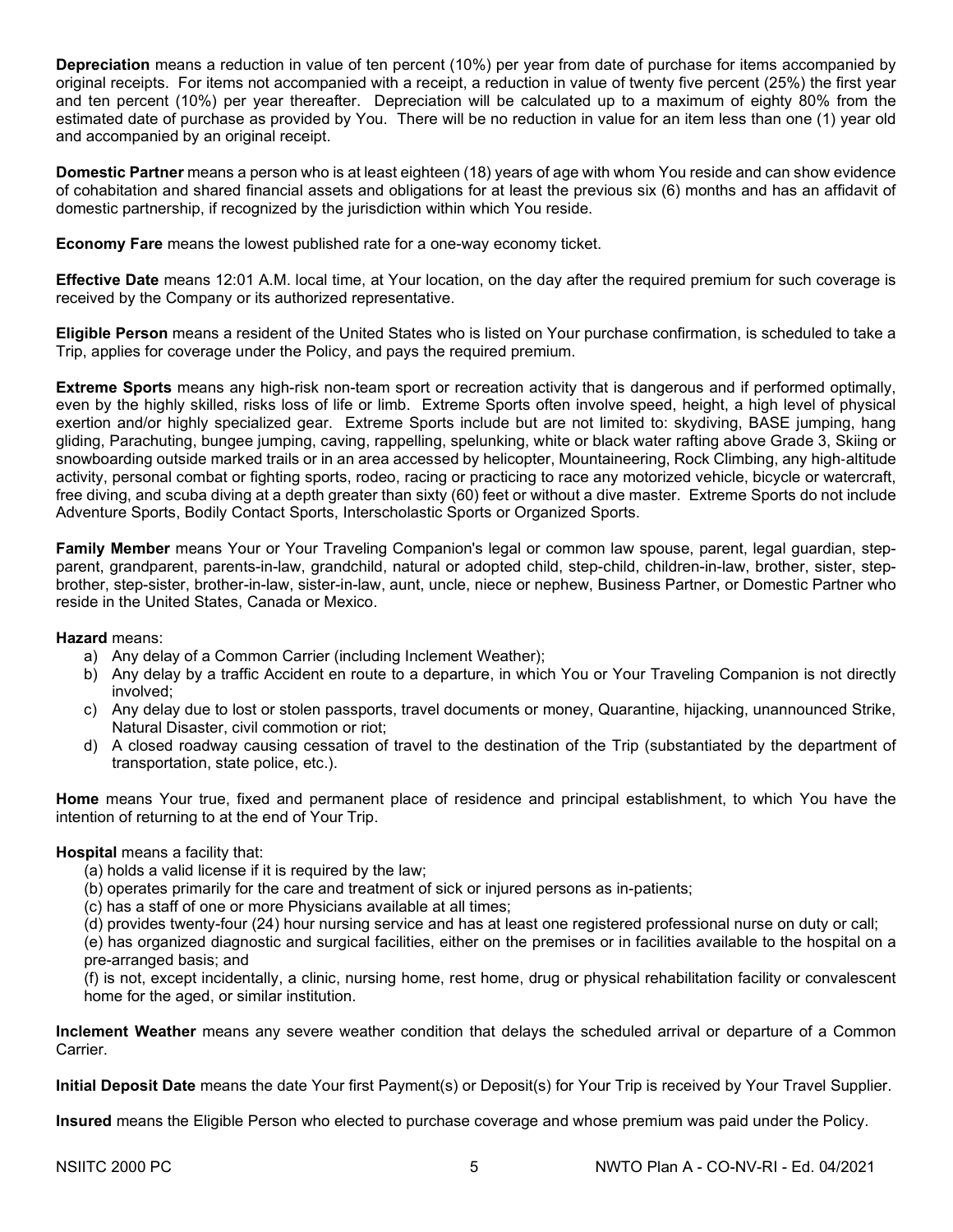**Interscholastic Sports** means any athletic contest or competition between accredited educational institutions if the participants are sponsored by the educational institution and are under the direct and immediate supervision of an employee of the educational institution. Interscholastic Sports includes the practice or training for the competition and the travel to or from such practice or competition in a vehicle designated by the educational institution, both while under the direct and immediate supervision of an employee of the educational institution. Interscholastic Sports do not include Adventure Sports, Bodily Contact Sports, Extreme Sports, Intramural Sports, Recreational Sports, club sports or Mountaineering.

**Intramural Sports** means competitive recreational sports organized within a school where matches or games are conducted between students of the same school (as opposed to teams who compete with other schools). Activities for Intramural Sports participants are not considered Interscholastic Sports.

**Loss** means Bodily Injury, Sickness or damage sustained by You, while coverage is in effect, in consequence of happening of one or more of the occurrences against which the Company has undertaken to indemnify You.

**Maximum Benefit** means the largest total amount that the Company will pay under any one benefit for You, as shown on the Schedule of Benefits and subject to any applicable sub-limits for certain types of activities.

**Mountaineering** means the sport, hobby or profession of walking, hiking, climbing and Rock Climbing up mountains that requires the use of ropes, harnesses, crampons or ice axes, and involves ascending beyond an altitude of four thousand five hundred (4,500) meters.

**Natural Disaster** means earthquake, flood, fire, hurricane, blizzard, avalanche, tornado, tsunami, volcanic eruption, or landslide that is due to natural causes and includes an event that is directly due to naturally occurring wildfire, earthquake, windborne dust or sand, volcanic eruption, tsunami, snow, rain or wind, that results in widespread and severe damage such that either the government of the country where the Natural Disaster occurs issues an official disaster declaration or the U.S. Government issues advice to leave the country where the Natural Disaster occurs. Natural Disaster does not include the direct or indirect effect of rain, wind or water associated with named storms meeting the definition of hurricane or typhoon, except in instances where:

- 1. the path of the named storm deviates by a distance of greater than two hundred (200) miles within a seventy-two (72) hour period from the path forecast by a national recognized meteorological service; or
- 2. less than seventy-two (72) hours advanced notice of a potential landfall for a named storm exists.

In no event, shall a Natural Disaster be deemed to apply to a marine vessel, ship or watercraft of any kind.

**Necessary Treatment** means medical services and/or supplies recommended by the treating Physician that must be performed during the Trip due to the serious and acute nature of the Sickness or Accidental Injury.

#### **Organized Sports** means **Intramural Sports** or **Recreational Sports**.

**Other Insurance** means any and every type of insurance covering the same or similar risk/loss as covered under this Policy. Coverage under this Policy shall be secondary to coverage under all Other Insurance except where prohibited by law.

**Parachuting** means an activity involving the breaking of a free fall from an airplane using a parachute.

**Payments or Deposits** means the cash, check, or credit card amounts actually paid for Your Trip. Payments made in the form of a certificate, voucher not purchased by cash, grant or discount are not Payments or Deposits as defined herein.

**Personal Computer** means a small, general purpose electronic device for storing and processing data that is created to be utilized by one individual at a time and can perform multiple functions. The size and capabilities of the computer allow it to be operated for personal purposes. Personal Computers shall include desktop computers and laptop computers. Personal Computers shall also include:

- tablets
- Personal Digital Assistant (PDA)
- handheld devices and smartphones
- e-readers

**Personal Effects** means Your privately-owned articles including clothing and toiletry items brought by You for planned use on Your Trip.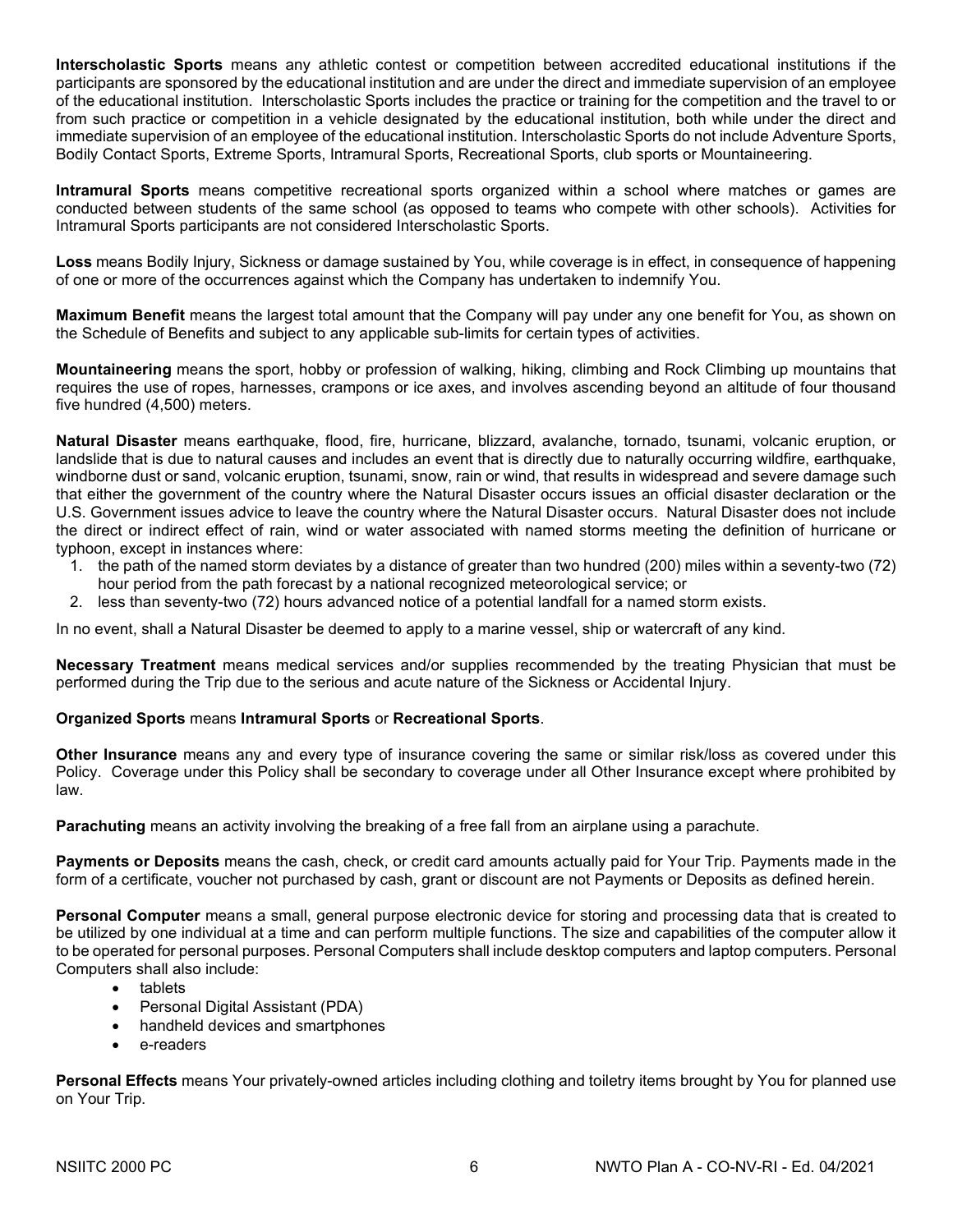**Physician** means a licensed practitioner of medical, surgical or dental services, or a Christian Science Practitioner, acting within the scope of his/her license. The treating Physician may not be You, Your Traveling Companion or a Family Member.

**Policy** means this document, and any endorsements, riders or amendments that will attach during the period of coverage.

**Political Situation** means a written recommendation by officials of Your Home Country that You leave Your Host Country for non-medical reasons, or, if You are expelled or declared persona non-grata, on the written authority of Your Host Country.

**Pre-Existing Condition** means an illness, disease, or other condition during the sixty (60) day period immediately prior to the Effective Date of Your Policy for which You, Your Traveling Companion, or a Family Member booked to travel with You: 1) exhibited symptoms that would have caused a typical person to seek care or treatment; or 2) received or received a recommendation for a test, examination, or medical treatment; or 3) took or received a prescription for drugs or medicine. Item (3) of this definition does not apply to a condition that is treated or controlled solely through the taking of prescription drugs or medicine and remains treated or controlled without any adjustment or change in the required prescription throughout the sixty (60) day period before the Effective Date of Your Policy.

**Quarantine** means Your strict isolation imposed by a Government authority or Physician to prevent the spread of disease. An embargo preventing You from entering a country is not a Quarantine.

**Reasonable Expenses** means any meal, lodging, local transportation and essential phone call expense that were necessarily incurred as the result of a covered event, and that were not provided free of charge or otherwise reimbursed by a Common Carrier, Travel Supplier or other party.

**Recreational Sports** mean those activities where the primary purpose of the activity is participation, with the related goals of improved physical fitness, fun, and social involvement. Recreational sports are usually perceived as being less stressful, both physically and mentally, on the participants. There are lower expectations regarding both performance and commitment to the sport in the recreational sphere as compared to competitive sports. Recreational Sports do not include Adventure Sports, Bodily Contact Sports, Extreme Sports, Interscholastic Sports, Intramural Sports or Mountaineering.

**Rock Climbing** means the activity of climbing up, down or across artificial rock walls or natural rock formations under the supervision of a guide and utilizing approved safety equipment.

**Scheduled Departure Date** means the date on which You are originally scheduled to leave on Your Trip.

**Scheduled Return Date** means the date on which You are originally scheduled to return to the point of origin or to a different final destination.

**Security Situation** means a civil and/or military uprising, insurrection, war, revolution, or other violent disturbance in a Host Country, which, in the opinion of either the recognized government of Your Home Country, the Host Country, or the Travel Assistance Company immediate evacuation is advised. Emergency Security Situation does not include Natural Disasters.

**Sickness** means an illness or disease of the body that: 1) requires a physical examination and medical treatment by a Physician and 2) commences, worsens or presents new symptoms while Your coverage is in effect.

**Ski** or **Skiing** means winter recreation of snow skiing, snowboarding, or telemarking on Trail systems as accessed by a pre-paid use ticket for lifts and/or use or admission, but does not include cross country skiing, back country skiing, heliskiing, extreme skiing, snowcat skiing, ski-jumping, off-piste skiing, tubing, luging, half-pipes, terrain parks, or other snow play activities either on or off Trails.

**Sound Natural Teeth** means teeth that are whole or properly restored and are without impairment, periodontal or other conditions and are not in need of the treatment provided for any reason other than an Accidental Injury. For purposes of this Policy, teeth previously restored with a crown, inlay, onlay, or porcelain restoration or treated by endodontics, except amalgam or composite resin fillings, are not considered Sound Natural Teeth.

**Strike** means any unannounced labor disagreement that interferes with the normal departure and arrival of a Common Carrier.

**Terrorist Incident** means an act of violence, other than civil commotion, insurrection or riot (that is not an act of war, declared or undeclared), that results in loss of life or major damage to property, by any person acting on behalf of, or in connection with, any organization that is generally recognized as having the intent to overthrow or influence the control of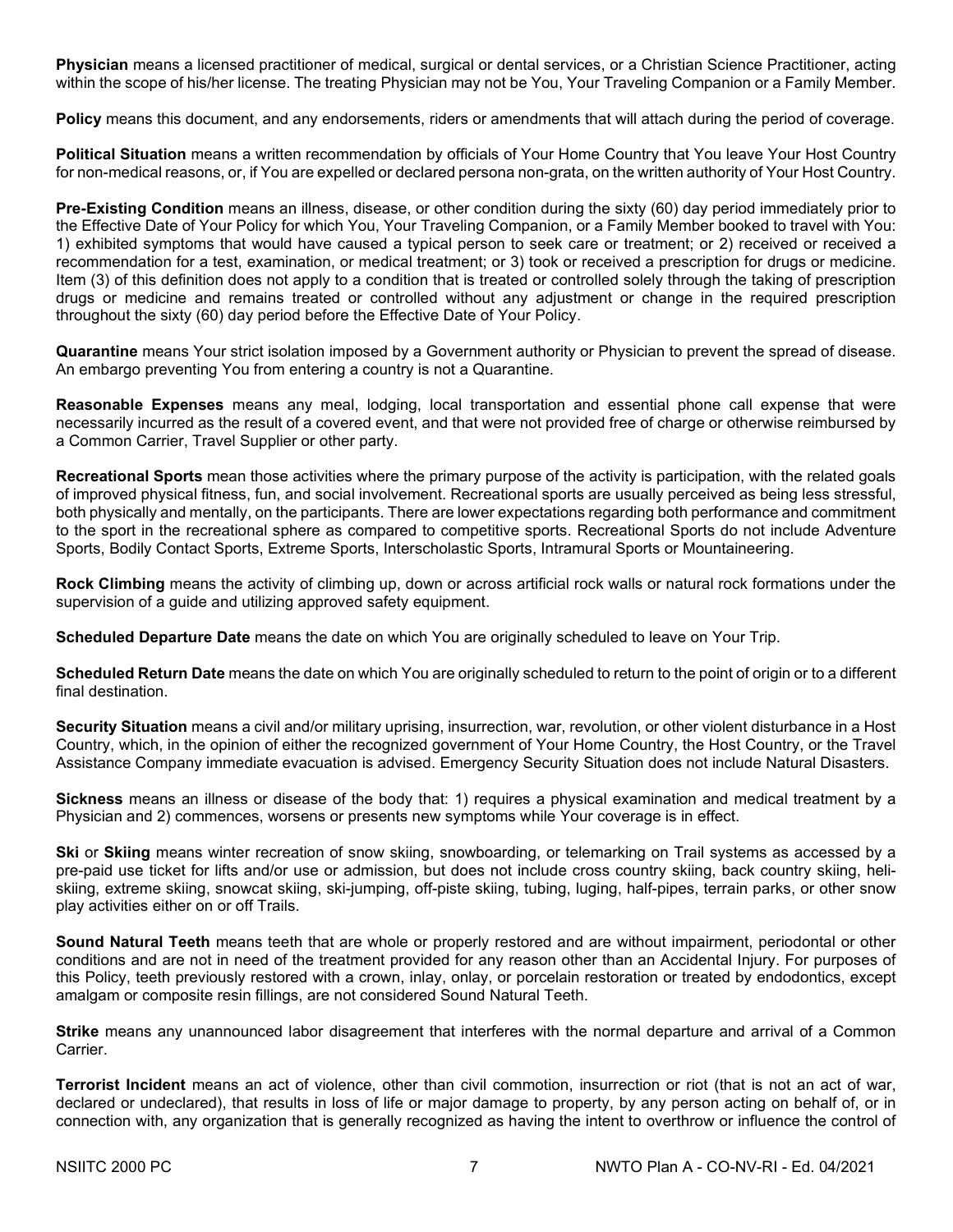any government. The act must be deemed an act of terrorism by U.S. Department of State or the law enforcement organization in charge at the location of the Terrorist Incident.

**Time Sensitive Period** means within fourteen (14) days of the Initial Deposit Date and within fourteen (14) days of payment for any subsequent Travel Arrangements added to Your Trip.

**Trails** means named skier paths as designated for downhill travel as shown on a resort trail map using the international difficulty rating Trails does not include connecting paths or cross-overs between downhill trails, trails that are outside the established marked and patrolled boundaries of a Ski resort, or areas designated as unsafe or closed by ski resort management for avalanche control work.

**Travel Arrangements** means: (a) transportation; (b) accommodations; and (c) other specified services arranged by the Travel Supplier for the Trip. Air arrangements covered by this definition also include any direct round trip air flights booked by others, to and from the scheduled Trip departure and return cities, provided the dates of travel for the air flights are within seven (7) total days of the scheduled Trip dates.

**Travel Assistance Company** means the service provider listed on Your purchase confirmation.

**Travel Supplier** means a Cruise line, airline, hotel, etc., who has made the land, air and/or sea arrangements.

**Traveling Companion** means a person who has coordinated Travel Arrangements or vacation plans with You and intends to travel with You during the Trip. Note, a group or tour leader is not considered Your Traveling Companion unless You are sharing room accommodations with the group or tour leader.

**Trip** means scheduled travel with a defined itinerary away from Your Home for which coverage is purchased under this Policy and premium is paid.

**Unforeseen** means not anticipated or expected and occurring after the Effective Date of Your Policy.

**Uninhabitable** means that, as determined by a qualified examiner selected by the Company in its sole discretion: (1) the building structure itself is unstable and there is a risk of collapse in whole or in part; (2) there is exterior or structural damage to the building allowing elemental intrusion, such as rain, wind, hail or flood; (3) immediate safety hazards affecting the building have yet to be cleared, such as debris on roofs or downed electrical lines; or (4) the building is without electricity or water and/or is not suitable for human occupancy.

**You or Your** refers to the Insured.

#### **GENERAL PROVISIONS**

The following provisions apply to all coverages:

**LEGAL ACTIONS -** No legal action for a claim can be brought against the Company until sixty (60) days after the Company receives Proof of Loss. No legal action for a claim can be brought against the Company more than three (3) years after the time required for giving Proof of Loss.

**CONTROLLING LAW -** Any part of this Policy that conflicts with the state law where the Policy is issued is changed to meet the minimum requirements of that law.

**GOVERNING JURISDICTION** – The insurance regulatory agency and courts of the jurisdiction in which You reside shall have jurisdiction over the individual coverage as if such coverage or plan were issued directly to You.

**MISREPRESENTATION AND FRAUD –** This Policy was issued in reliance on the information You provided at the time of application. The Company may deny all coverage under this Policy, or, at the Company's election, assert any other remedy available under applicable law, if You or and Traveling Companion seeking coverage under this Policy knowingly concealed, misrepresented or omitted any material fact or engaged in fraudulent conduct at the time of application, at any time during the policy period, or in connection with the filing or settlement of any claim.

**DUTY OF COOPERATION** - You agree to fully cooperate with the Company in the event the Company determines that an investigation is warranted regarding any claim for coverage under this Policy. You agree to comply with all requests by the Company to provide information and/or documentation related to any claim under this Policy. You agree to cooperate with the Company in the investigation and assessment of any loss and/or circumstances giving rise to a loss under this Policy.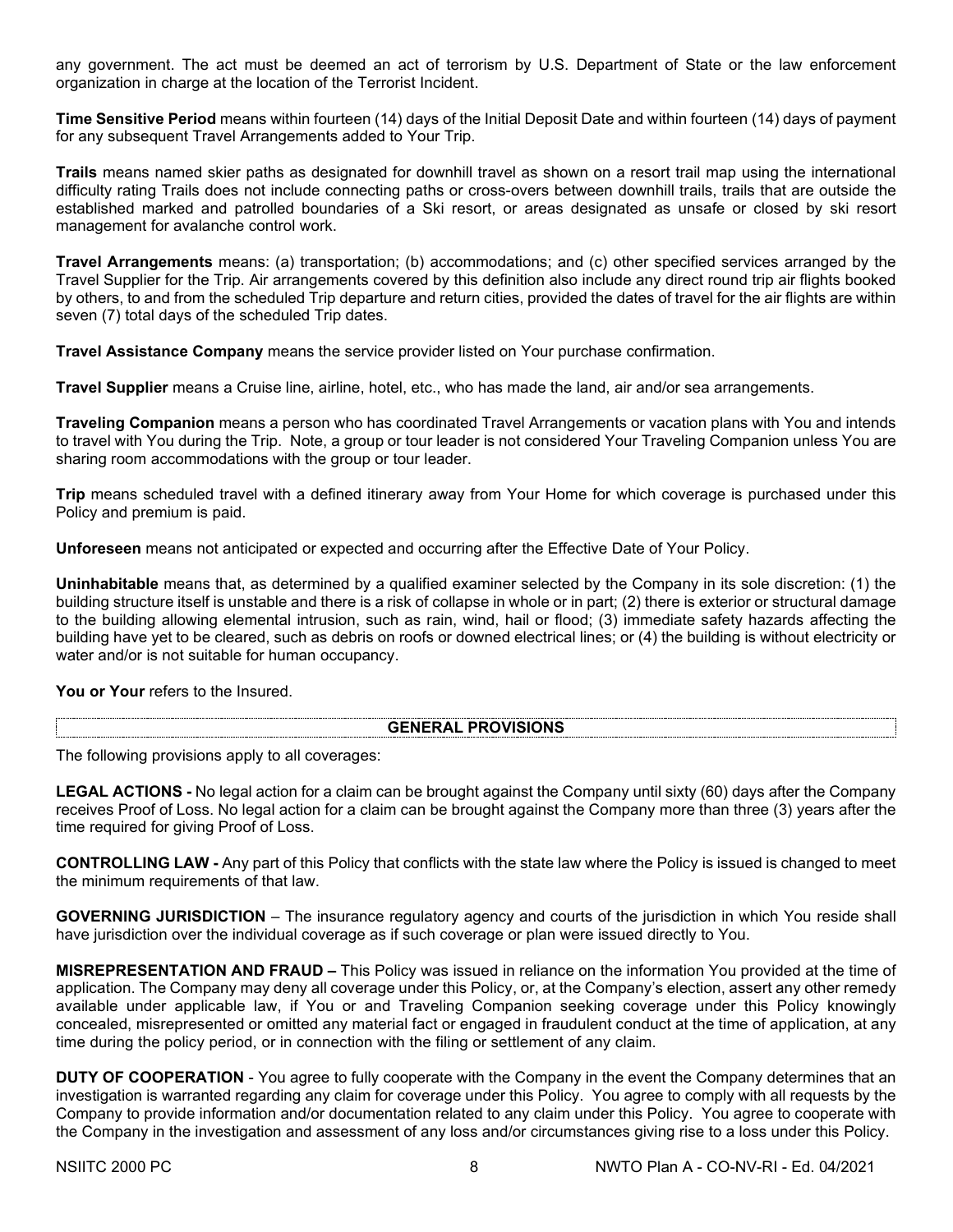**SUBROGATION -** To the extent the Company pays for a Loss suffered by You, the Company will take over the rights and remedies You had relating to the Loss. This is known as subrogation. You must help the Company to preserve its rights against those responsible for the Loss. This may involve signing any papers and taking any other steps the Company may require. If the Company takes over Your rights, You must sign an appropriate subrogation form supplied by the Company.

**ASSIGNMENT -** This Policy and all coverages provided are not assignable, whether by operation of law or otherwise, but benefits may be assigned.

#### **WHEN YOUR COVERAGE BEGINS** - Provided:

- a) coverage has been elected; and
- b) the required premium has been paid.

All coverage except Trip Cancellation will begin on the Scheduled Departure Date, or the actual departure date if change is required by a Common Carrier, when You depart for the first Travel Arrangement (or alternate travel arrangement if You must use an alternate travel arrangement to reach Your Trip destination) for Your Trip. Coverage will not begin before the Effective Date shown on Your purchase confirmation.

Trip Cancellation coverage will begin on Your Effective Date. No coverage can be purchased after a person departs on a trip.

### **WHEN YOUR COVERAGE ENDS:**

Trip Cancellation coverage will end on the earlier of: (a) the scheduled departure time on the Scheduled Departure Date of Your Trip; (b) the date and time You depart on Your Trip; or (c) the date and time You cancel Your Trip.

All Other Coverages will end the earliest of the following:

- (a) the Scheduled Return Date as stated on the travel tickets;
- (b) the date and time You return to Your origination point if prior to the Scheduled Return Date;

(c) the date and time You deviate from, leave or change the original Trip itinerary (unless due to Unforeseen and unavoidable circumstances covered by the Policy);

(d) if You extend the return date, coverage will terminate at 11:59 P.M., local time, at Your location on the Scheduled Return Date, unless otherwise authorized by the Company in advance of the Scheduled Return Date;

- (e) when Your Trip exceeds ninety (90) days;
- (f) the Return Date as stated on Your purchase confirmation.

**EXTENDED COVERAGE -** Coverage will be extended under the following conditions, should they occur during the journey to the return destination or to a different destination:

(a) When You commence air travel from Your origination point: (i) within two (2) days before the commencement of the Travel Arrangements, coverage shall apply from the time of departure from the origination point; or (ii) greater than two (2) days before the commencement of the Travel Arrangements, the extension of coverage shall be provided only during Your air travel.

(b) If You return to Your origination point: (i) within two (2) days after the completion of the Travel Arrangements, coverage shall apply until the time of return to the origination point; or (ii) greater than two (2) days after the completion of the Travel Arrangements, the extension of coverage shall be provided only during Your air travel.

(c) If You are a passenger on a scheduled Common Carrier that is unavoidably delayed up to five (5) days in reaching the final destination, coverage will be extended for the period of time needed to arrive at the final destination.

In no event will coverage be extended for unscheduled extensions to Your Trip for which premium has not been paid in advance.

**EXCESS INSURANCE LIMITATION** - The insurance provided by this Policy shall be in excess of all Other Insurance and shall be secondary to coverage under all Other Insurance. If at the time of the occurrence of any Loss there is Other Insurance in place, the Company shall be liable only for the excess of the amount of Loss not paid or payable by Other Insurance.

#### **The following provisions apply to all benefits except Baggage/Personal Effects and Baggage Delay:**

**PAYMENT OF CLAIMS -** The Company, or its designated representative, will pay a claim after receipt of acceptable Proof of Loss.

Any payment made in good faith will discharge the Company's liability to the extent of the claim.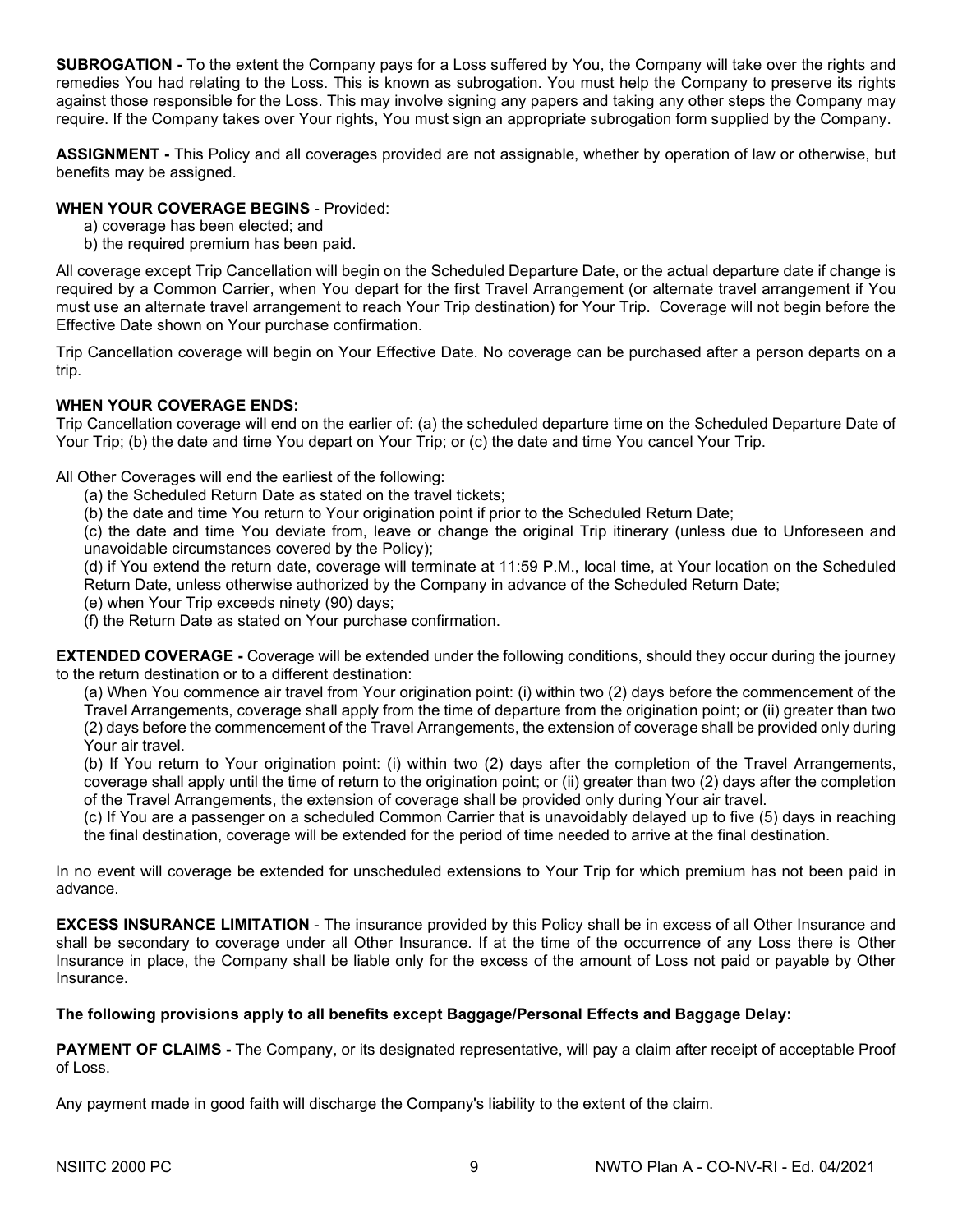The applicable benefit amount will be reduced by the amount of benefits, if any, previously paid by Other Insurance policies. In no event will the Company reimburse You for an amount greater than the amount paid by You.

All benefits payable under this Policy shall be reduced by the amount of any credit, voucher or refund provided by any Common Carrier, Travel Supplier or any other third party.

**NOTICE OF CLAIM -** Written notice of claim must be given by the claimant (either You or someone acting for You) to the Company or its designated representative within seven (7) days after a covered Loss first begins. Notice should include Your name and the Plan number. Notice should be sent to the Company's administrative office, at the address shown on the cover page of the Policy, or to the Company's designated representative.

**PROOF OF LOSS -** You must send the Company, or its designated representative, Proof of Loss within ninety (90) days after a covered Loss occurs. Failure to furnish such proof within the time required shall not invalidate nor reduce any claim if it was not possible to give proof within such time, provided such proof is furnished and in no event, except in the absence of legal capacity, later than one year from the time proof is otherwise required. Where possible and/or required by this Policy, independent validation of Proof of Loss must be proved to the Company within the foregoing time periods.

**PHYSICAL EXAMINATION AND AUTOPSY -** The Company, or its designated representative, at its own expense, have the right to have You examined as often as necessary while a claim is pending. The Company, or its designated representative, also has the right to have an autopsy made unless prohibited by law.

**EXAMINATION UNDER OATH** – The Company, or its designated representative, at its own expense, have the right to have You questioned under oath as often as necessary while a claim is pending.

**TIME OF PAYMENT OF CLAIMS -** Benefits payable under this Policy for any Loss other than Loss for which this Policy provides any periodic payment will be paid upon receipt of due written Proof of Loss in accordance with state requirements. Subject to due written Proof of Loss, all accrued indemnities for Loss for which this Policy provides periodic payment will be paid monthly and any balance remaining unpaid upon the termination of liability, will be paid immediately upon receipt of due written proof.

#### **The following provisions apply to Baggage/Personal Effects and Baggage Delay coverages:**

**NOTICE OF LOSS -** If Your property covered under this Policy is lost, stolen or damaged, You must:

- (a) notify the Company, or its authorized representative as soon as possible;
- (b) take immediate steps to protect, save and/or recover the covered property:
- (c) give immediate notice to the carrier, Travel Supplier, property manager or bailee who is or may be liable for the Loss or damage and provide a copy of such notification to the Company;
- (d) notify the police or other authority in the case of robbery or theft within twenty-four (24) hours and provide a copy of such report to the Company; and
- (e) complete all steps required by local police or authorities to pursue investigation of the claim in the case of robbery or theft.

**SETTLEMENT OF LOSS -** Claims for damage and/or destruction shall be paid after acceptable proof of the damage and/or destruction is presented to the Company and the Company has determined the claim is covered. Property will be considered lost if it has not been recovered within thirty (30) days of the event. You must present acceptable Proof of Loss and the value involved to the Company.

**DISAGREEMENT OVER SIZE OF LOSS:** If there is a disagreement about the amount of the Loss, either You or the Company can make a written demand for an appraisal. After the demand, You and the Company will each select their own competent appraiser. After examining the facts, each of the two appraisers will give an opinion on the amount of the Loss. If they do not agree, they will select an arbitrator. Any figure agreed to by two (2) of the three (3) (the appraisers and the arbitrator) will be binding. The appraiser selected by You will be paid by You. The Company will pay the appraiser they choose. You will share equally with the Company the cost for the arbitrator and the appraisal process.

#### **COVERAGES**

No Coverage is intended to duplicate or overlap any other Coverage or benefit provided under this Policy. Should there be an inadvertent duplication of benefit or coverage, the Company will only provide payable benefits under the Coverage with the highest Maximum Benefit or largest scope of coverage subject to any applicable sub-limits.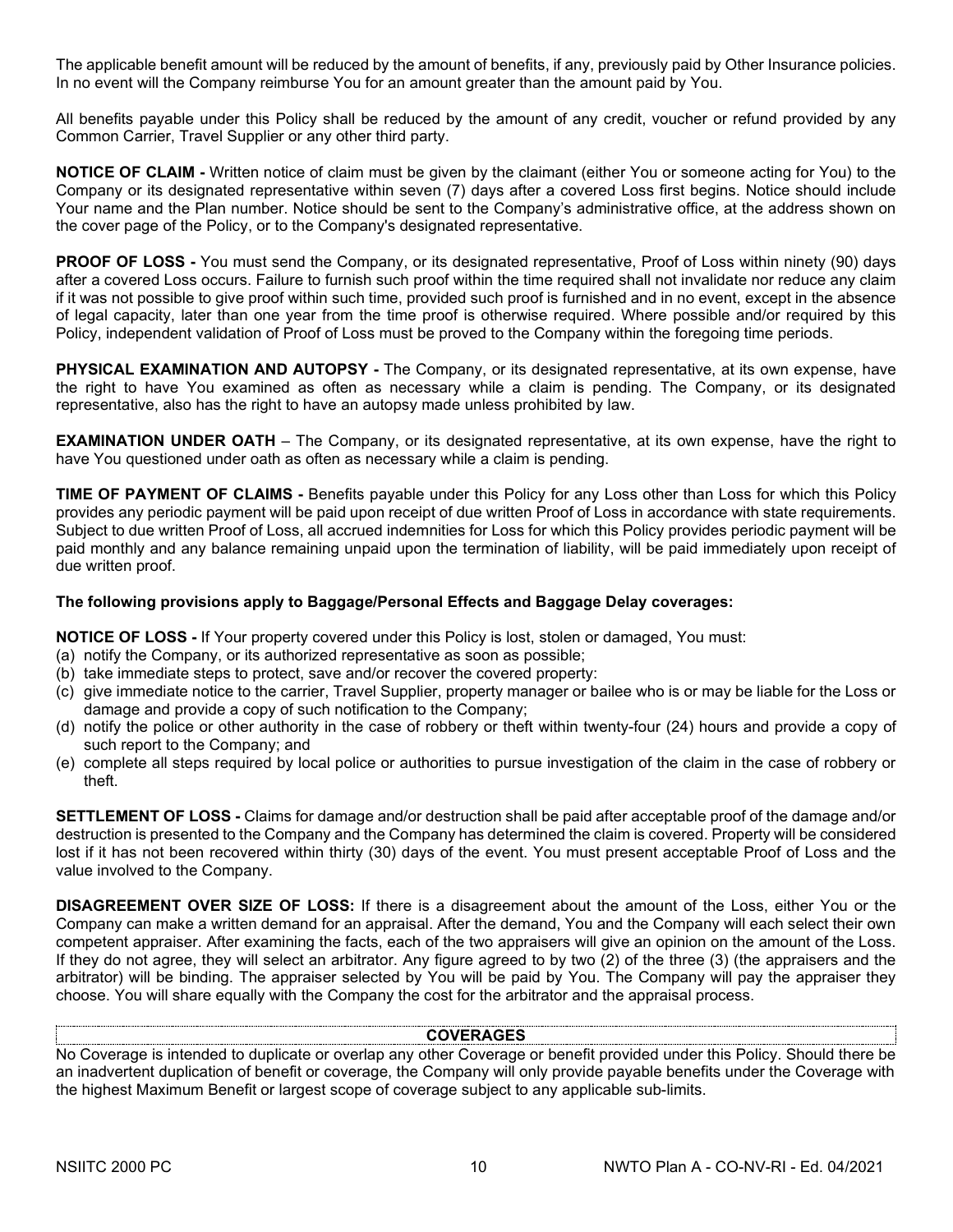#### **TRIP CANCELLATION**

The Company will reimburse You, up to the Maximum Benefit shown on the Schedule of Benefits subject to any applicable sub-limits, if You cancel Your Trip for any of the following reasons that are Unforeseen and takes place after Your Effective Date:

- 1. Your Sickness, Accidental Injury or death, that results in medically imposed restrictions as certified by a Physician at the time of Loss preventing Your participation in the Trip. A Physician must advise to cancel the Trip on or before the Scheduled Departure Date.
- 2. Sickness, Accidental Injury or death of a Family Member or Traveling Companion booked to travel with You, that results in medically imposed restrictions as certified by a Physician that causes Your Trip to be cancelled.
- 3. Sickness, Accidental Injury or death of a non-traveling Family Member.
- 4. The death or Hospitalization of Your Host at Destination within thirty (30) days of the date of Your Trip.
- 5. You will be attending a Family Member's childbirth provided the pregnancy begins after Your Effective Date and can be verified by medical records.
- 6. After five (5) years of continuous employment at the same company, You are terminated or laid-off, from full time employment by that company through no fault of Your own;
- 7. You, Your Traveling Companion or Family Member, who are military personnel, are called to emergency duty to provide aid or relief in the event of a Natural Disaster (this does not include war).
- 8. Weather at the departure site that causes complete cessation of services for at least forty-eight (48) consecutive hours of the Common Carrier with whom You are scheduled to travel and prevents You from reaching Your destination. This benefit will not apply if the Natural Disaster has been forecasted or a storm has been named prior to purchase of this Policy.
- 9. You or Your Traveling Companion are delayed or have arrangements cancelled by a Common Carrier due to delays resulting from Inclement Weather, mechanical breakdown, or an organized labor Strike that affect public transportation, provided:
	- a. the scheduled carrier connecting times must be no less than ninety (90) minutes; and
	- b. the scheduled time between arrival at the scheduled Trip departure city and the scheduled Trip departure is four (4) hours or longer.
- 10. A Terrorist Incident that occurs in Your departure city or in a city listed on Your Trip itinerary and within thirty (30) days prior to Your Scheduled Departure Date. Benefits are not provided if the Travel Supplier offers a substitute itinerary. This does not include flight connections or other transportation arrangements to reach Your destination. Your Scheduled Departure Date must be no more than fifteen (15) months beyond Your Effective Date. A Terrorist Incident that occurs onboard an in-flight aircraft is not covered.
- 11. The airport terminal from which You are scheduled to fly, within twelve (12) hours of arrival at the terminal or while You are physically at the terminal, is closed due to a documented security breach.
- 12. You or Your Traveling Companion are a victim of a felonious assault.
- 13. You or Your Traveling Companion being hijacked, Quarantined, required to serve on a jury, or subpoenaed within ten (10) days of departure; having Your Home made Uninhabitable by Natural Disaster; or burglary of Your Home within ten (10) days of departure.
- 14. You or Your Traveling Companion being directly involved in a traffic accident (substantiated by a police report provided by You to the Company) while en route to departure.
- 15. Bankruptcy or Default of a Travel Supplier causing a complete cessation of travel services provided the Bankruptcy or Default occurs more than ten (10) days following Your Effective Date. Benefits will be paid due to Bankruptcy or Default of an airline only if no alternate transportation is available. If alternate transportation is available, benefits will be limited to the change fee charged to allow You to transfer to another airline in order to get to Your intended destination. This benefit only applies if Your Scheduled Departure Date is no more than fifteen (15) months beyond Your Effective Date and Your payment for this Policy is received within the Time Sensitive Period.
- 16. Strike that causes complete cessation of services of the Common Carrier with whom You or Your Traveling Companion are scheduled to travel for at least forty-eight (48) consecutive hours.

The Company will reimburse You up to the Maximum Benefit shown on the Schedule of Benefits, subject to any applicable sub-limits, for the following:

(a) pre-paid non-refundable cancellation charges imposed by the Travel Suppliers;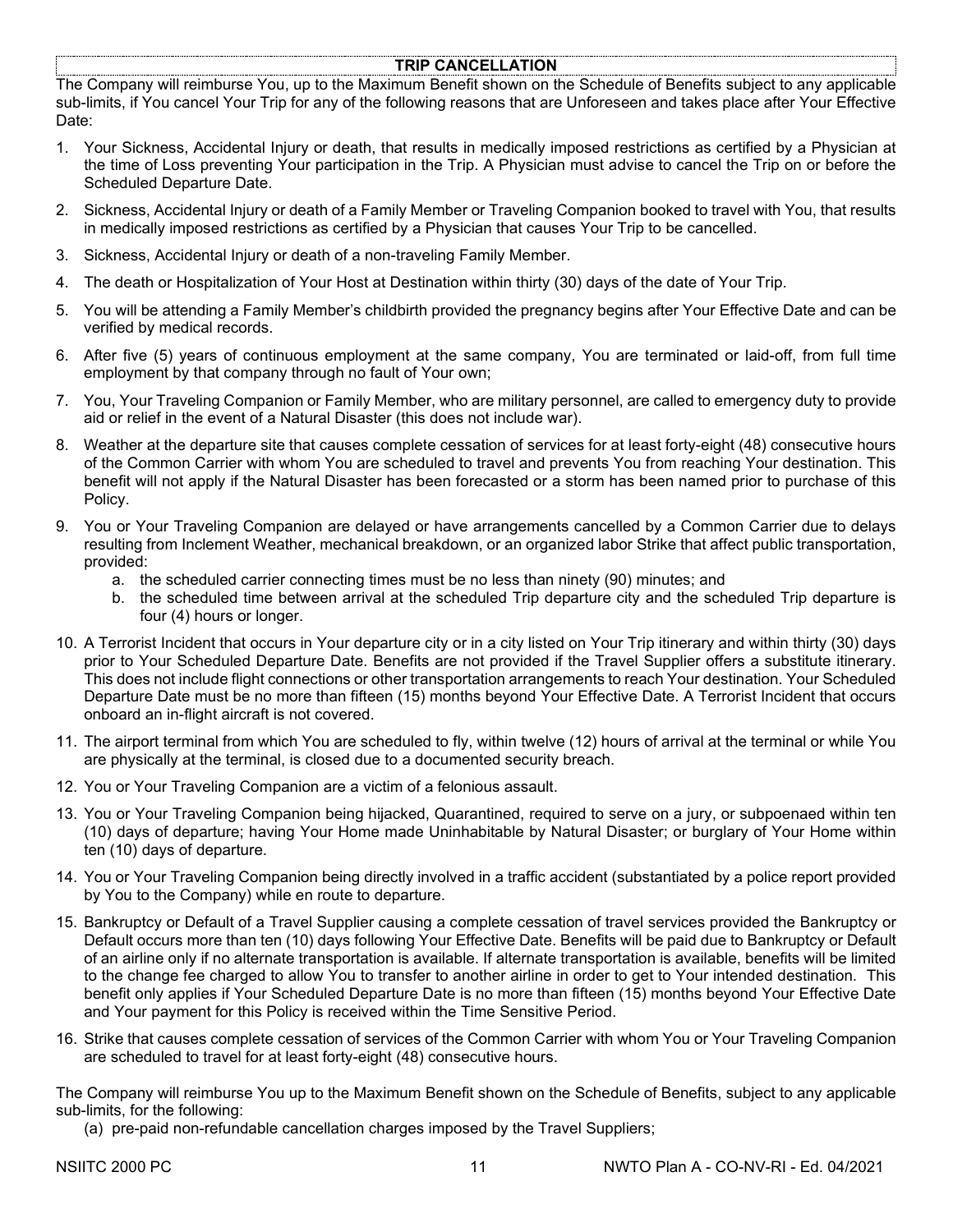- (b) airfare cancellation charges for flights in connection with Your Trip commencing within one day of the Travel Arrangements;
- (c) If Your Travel Supplier cancels Your Trip, You are covered up to the Maximum Benefit shown on the Schedule of Benefits for the reissue fee charged by the airline for the tickets, or for the cost charged by the airline to retain Your frequent flyer miles if not used to purchase the airline ticket in conjunction with this Trip. You must have covered the entire cost of the Trip including the airfare;

In no event shall the amount reimbursed exceed the amount You pre-paid for the Trip.

SPECIAL CONDITIONS: You must advise the Company or its authorized representative within seventy-two (72) hours in the event of a claim. If the claim is not reported within seventy-two (72) hours, it should be reported as soon as possible. All other delays of reporting beyond seventy-two (72) hours will result in reduced benefit payments.

#### **SINGLE OCCUPANCY COVERAGE**

The Company will reimburse You for the additional cost incurred during the Trip as a result of a change in the per person occupancy rate for pre-paid Travel Arrangements if a person booked to share accommodations with You has his/her Trip delayed, canceled, or interrupted for a covered reason and You do not cancel. This benefit is subject to the same Maximum Benefit indicated above.

#### **TRIP INTERRUPTION**

The Company will reimburse You, up to the Maximum Benefit shown on the Schedule of Benefits, subject to any applicable sub-limits, if You interrupt Your Trip after Your departure or if You join Your Trip after Your Scheduled Departure Date due to any of the following Unforeseen reasons that occur while this coverage is in effect for You:

- 1. Your Sickness, Accidental Injury or death, that results in medically imposed restrictions as certified by a Physician at the time of Loss preventing Your continued participation in the Trip. A Physician must advise to cancel the Trip on or before the Scheduled Return Date.
- 2. Sickness, Accidental Injury or death of a Family Member or Traveling Companion booked to travel with You that a.) occurs while You are on Your Trip; b.) requires Necessary Treatment at the time of interruption; and c.) as certified by a Physician, results in medically imposed restrictions as to prevent that person's continued participation on the Trip.
- 3. Sickness, Accidental Injury or death of a non-traveling Family Member.
- 4. The death or Hospitalization of Your Host at Destination during Your trip.
- 5. You will be attending a Family Member's childbirth and the pregnancy begins after Your Effective Date and can be verified by medical records
- 6. After five (5) years of continuous employment at the same company, You are terminated or laid-off during Your Trip, from full time employment by that company through no fault of Your own.
- 7. You, Your Traveling Companion or Family Member, who are military personnel, and are called to emergency duty to provide aid or relief in the event of a Natural Disaster (this does not include war).
- 8. Weather at the departure site that causes complete cessation of services for at least forty-eight (48) consecutive hours of the Common Carrier on which You are scheduled to travel and prevents You from reaching Your destination. This benefit will not apply if the Natural Disaster has been forecasted or a storm has been named prior to purchase of this coverage.
- 9. You or Your Traveling Companion are delayed or has arrangements cancelled by a Common Carrier due to delays resulting from Inclement Weather, mechanical breakdown, or an organized labor Strike that affects public transportation, provided:
	- a. the scheduled carrier connecting times must be no less than ninety (90) minutes; and
	- b. the scheduled time between arrival at the scheduled Trip departure city and the scheduled Trip departure is four (4) hours or longer.
- 10. A Terrorist Incident that occurs in Your departure city or in a city listed on Your Trip itinerary during Your Trip. Benefits are not provided if the Travel Supplier offers a substitute itinerary. This does not include flight connections or other transportation arrangements to reach Your destination. Your Scheduled Departure Date must be no more than fifteen (15) months beyond Your Effective Date. A Terrorist Incident that occurs onboard an in-flight aircraft is not covered.
- 11. The airport terminal from which You are scheduled to fly, within twelve (12) hours of arrival at the terminal or while You are physically at the terminal, is closed due to a documented security breach.
- 12. You or Your Traveling Companion are a victim of a felonious assault.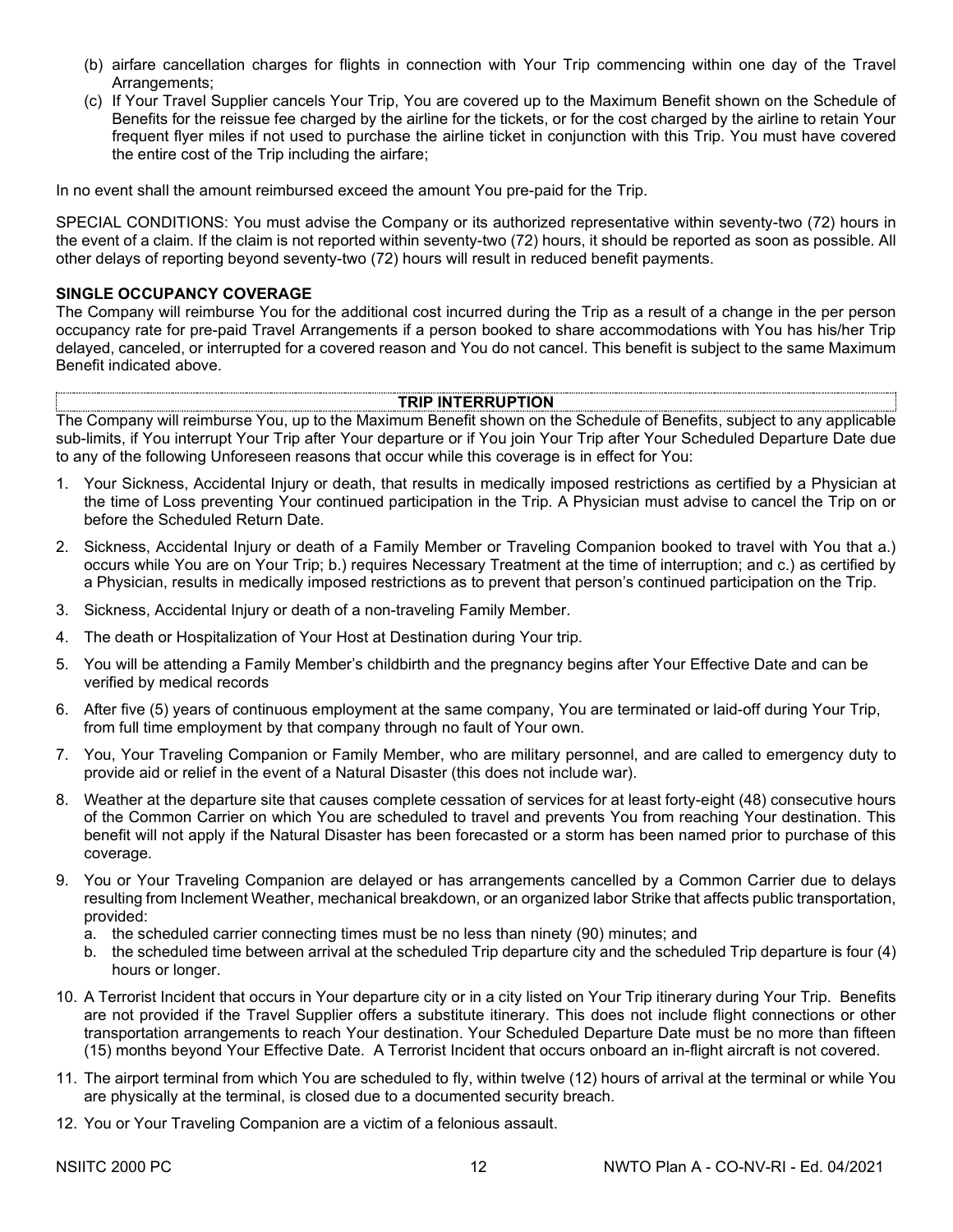- 13. You or Your Traveling Companion being hijacked, Quarantined, required to serve on a jury or subpoenaed during the Trip; having Your Home made Uninhabitable by Natural Disaster; or burglary of Your principal place of residence during the Trip.
- 14. You or Your Traveling Companion being directly involved in a traffic Accident while en route to departure (substantiated by a police report provided by You to the Company).
- 15. Bankruptcy or Default of a Travel Supplier causing a complete cessation of travel services provided the Bankruptcy or Default occurs during Your Trip. Benefits will be paid due to Bankruptcy or Default of an airline only if no alternate transportation is available. If alternate transportation is available, benefits will be limited to the change fee charged to allow You to transfer to another airline in order to get to Your intended destination. This benefit only applies if Your Scheduled Departure Date is no more than fifteen (15) months beyond Your Effective Date and Your payment for this Policy is received within the Time Sensitive Period.
- 16. Strike that causes complete cessation of services of the Common Carrier with whom You or Your Traveling Companion are scheduled to travel for at least forty-eight (48) consecutive hours.

The Company will reimburse You up to the Maximum Benefit shown on the Schedule of Benefits, subject to any applicable sub-limits, for the following:

- (a) pre-paid unused, non-refundable land or sea expenses to the Travel Suppliers;
- (b) the airfare paid less the value of applied credit from an unused travel ticket, to return home, join or rejoin the original Travel Arrangements limited to the cost of one-way economy airfare or similar quality as originally issued ticket by scheduled carrier, from the point of destination to the point of origin shown on the original travel tickets. In no event will the Company reimburse You for the cash value of Your airline ticket(s) purchased with frequent flier miles.

In no event shall the amount reimbursed exceed the amount You pre-paid for the Trip.

SPECIAL CONDITIONS: You must advise the Company or its authorized representative as soon as possible in the event of a claim. The Company will not pay benefits for any additional charges incurred that would not have been charged had You notified the Company, its authorized representative and Your Travel Supplier as soon as reasonable possible.

## **TRIP DELAY**

The Company will reimburse You for Covered Trip Delay Expenses, up to the Maximum Benefit shown on the Schedule of Benefits, if You are delayed, while coverage is in effect, en route to or from the Trip for twelve (12) or more hours due to a defined Hazard.

Covered Trip Delay Expenses:

- (a) Any pre-paid, unused, non-refundable land and water accommodations;
- (b) Any Reasonable Expenses incurred;
- (c) An Economy Fare from the point where You ended Your Trip to a destination where You can catch up to the Trip;
- (d) A one-way Economy Fare to return You to Your originally scheduled return destination.

#### **MISSED CONNECTION**

The Company will reimburse You, up to the Maximum Benefit shown on the Schedule of Benefits, if You miss Your Cruise or tour departure, scheduled during Your Trip, that results from the cancellation or a delay for between three (3) and twelve (12) hours of all regularly scheduled airline flights due to the following event:

(a) Documented weather condition preventing You from getting to the point of departure for Your Trip.

Benefits are provided for:

- (a) additional transportation expenses needed for You to join Your departed Cruise or tour;
- (b) Reasonable Expenses up to the Maximum Benefit per day shown on the Schedule of Benefits;
- (c) pre-paid nonrefundable Payments or Deposits for the unused portion of Your Cruise.

Coverage is secondary to any compensation provided by a Common Carrier. Coverage will not be provided to individuals who are able to meet their scheduled departures but cancel their Cruise or tour due to Inclement Weather.

#### **EMERGENCY EVACUATION**

The Company will pay benefits for Covered Evacuation Expenses incurred, up to the Maximum Benefit shown on the Schedule of Benefits, subject to any applicable sub-limits, if an Accidental Injury or Sickness commencing during the course of the Trip results in Your necessary Emergency Evacuation. An Emergency Evacuation must be ordered by a Physician who certifies that the severity of Your Accidental Injury or Sickness warrants Your Emergency Evacuation and verified and arranged by the Travel Assistance Company.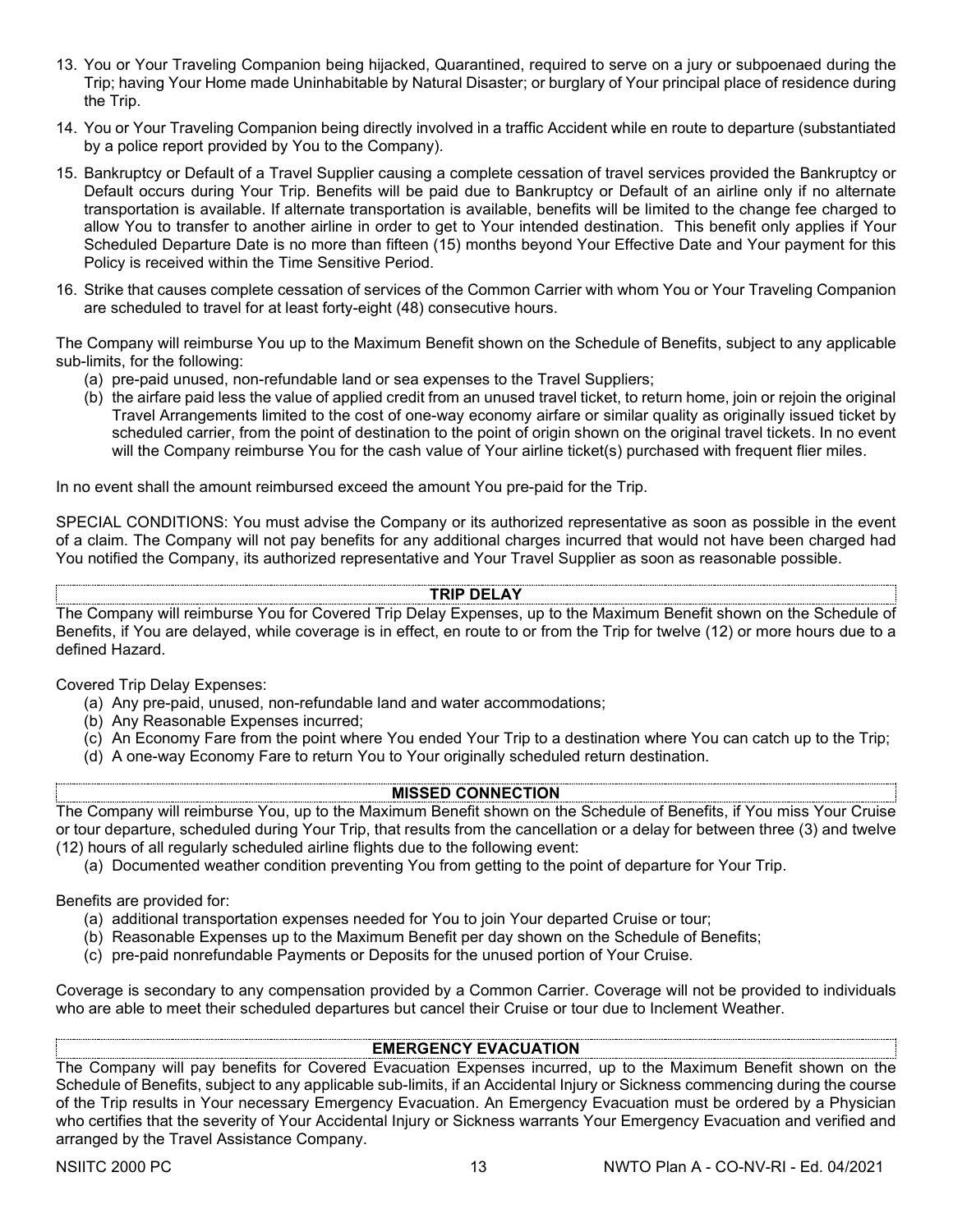Emergency Evacuation means:

- (a) Your medical condition warrants immediate Transportation from the Hospital where You are first taken when injured or sick to the nearest Hospital where appropriate medical treatment can be obtained;
- (b) after being treated at a local Hospital, Your medical condition warrants Transportation to Your Home where You reside, to obtain further medical treatment or to recover; or
- (c) both (a) and (b), above.

Covered Evacuation Expenses are reasonable and customary expenses for necessary Transportation, related medical services and medical supplies incurred in connection with Your Emergency Evacuation. All Transportation arrangements made for evacuating You must be by the most direct and economical route possible. Expenses for Transportation must be:

- (a) recommended by the attending Physician;
- (b) required by the standard regulations of the conveyance transporting You; and
- (c) authorized in advance by the Company or its authorized Travel Assistance Company and arranged by the Company's authorized Travel Assistance Company.

Notwithstanding the forgoing, in the event the Emergency Evacuation services are not arranged by the Company's authorized Travel Assistance Company, the Company, in its sole discretion, may elect to evaluate the need for the Emergency Evacuation and provide limited reimbursement for the portion of the expenses related to such Emergency Evacuation as would have been authorized by Company's authorized Travel Assistance Company.

Transportation of Minor Children: If You are expected to be in the Hospital following a covered Emergency Evacuation, or pass away during the Trip, the Company will return Your unattended minor child(ren) (under the age of eighteen (18)) who is/are accompanying You on the scheduled Trip, to the domicile of a person nominated by You or Your next of kin with an attendant if necessary.

Hospital Companion:

Transportation to Join You: If You are traveling alone and are in a Hospital alone for more than seven (7) consecutive days or if the attending Physician certifies that due to Your Accidental Injury or Sickness, You will be required to stay in the Hospital for more than seven (7) consecutive days, upon request the Company will bring a person, chosen by You, for a single visit to and from Your bedside provided that repatriation is not imminent.

Transportation services are provided if authorized in advance and arranged by the Company or the Company's Travel Assistance Company and are limited to necessary Economy Fares less the value of applied credit from unused travel tickets, if applicable.

Transportation means any Common Carrier, or other land, water or air conveyance, required for an Emergency Evacuation and includes air ambulances, land ambulances and private motor vehicles.

The Company will not cover any expenses provided by another party at no cost to You, or already included within the cost of the Trip.

#### **REPATRIATION OF REMAINS**

The Company will pay up to the Maximum Benefit shown on the Schedule of Benefits for the Covered Repatriation Expenses incurred to return Your body to the United States of America if You die during the Trip. This benefit is provided only if authorized in advance and arranged by the Company or the Company's Travel Assistance Company.

Covered Repatriation Expenses include, but are not limited to, expenses for embalming, cremation, minimal casket container and transportation.

#### **NON-MEDICAL EMERGENCY TRANSPORTATION**

The Company will reimburse You, up to the Maximum Benefit shown on the Schedule of Benefits, for the Covered Transportation Expenses incurred if You must leave Your Trip for a Covered Reason listed below.

#### **Covered Reasons:**

- (a) a Natural Disaster;
- (b) A Security Situation;
- (c) A Political Situation.

Covered Transportation Expenses under this benefit are reasonable and customary expenses for necessary transportation to transport You to the nearest place of safety as determined in advance by the Company or the Company's Travel Assistance Company in its sole discretion or to Your Home, if a Natural Disaster or Security Situation or Political Situation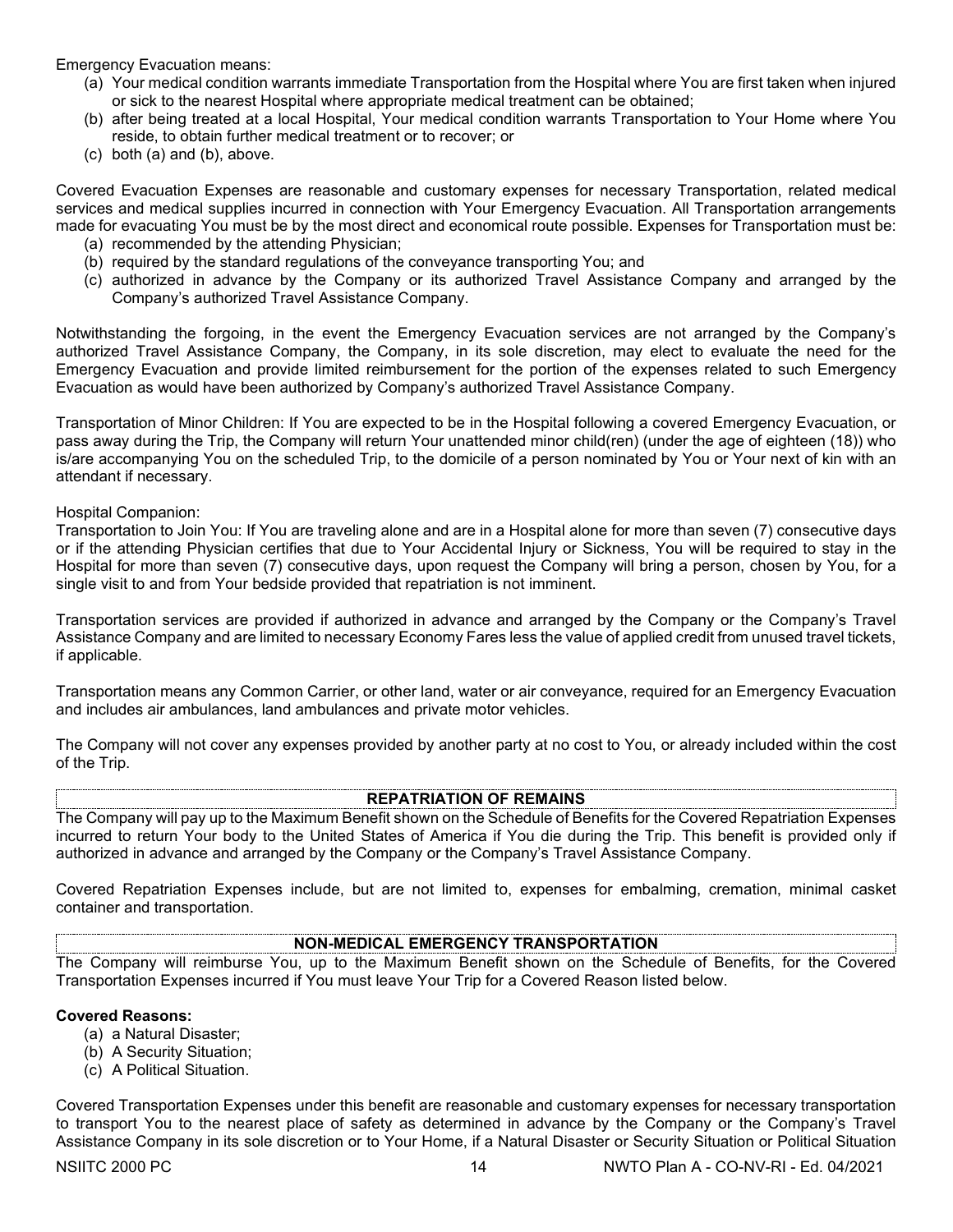occurs while on Your Trip. Expenses for transportation must be: a) by the most direct and economical route possible; and b) such transportation is reasonably possible under the circumstances.

The Company will pay benefits for Your transportation only if the actual evacuation process has been initiated within seven (7) days from the initial Natural Disaster, Security Situation or Political Situation evacuation notice advised or posted, whichever is earlier, by the recognized government of either the United States or the Host Country.

#### **BAGGAGE/PERSONAL EFFECTS**

This coverage is subject to any coverage provided by a Common Carrier and all Other Insurance and shall apply only when such other benefits are exhausted. In order for a claim to be processed under this Coverage, a loss or theft report must be filed with local law enforcement authorities, the Common Carrier, Travel Supplier, tour leader or with a representative of the venue or location where the loss or theft took place.

#### PERSONAL EFFECTS AND PROPERTY

The Company will reimburse You up to the Maximum Benefit shown on the Schedule of Benefits, subject to any applicable sub-limits, if You sustain Loss, theft or damage to baggage and Personal Effects during the Trip, provided You have taken all measures possible to protect, save and/or recover the property at all times. The baggage and Personal Effects must be owned by and accompany You during the Trip.

The Company will pay the lesser of the following:

- (a) Actual Cash Value at time of Loss, theft or damage to baggage and Personal Effects; or
- (b) the cost of repair or replacement in like kind and quality.

There will be a per article limit as shown on the Schedule of Benefits.

There will be a combined Maximum Benefit as shown on the Schedule of Benefits for the following:

jewelry; watches; articles consisting in whole or in part of silver, gold or platinum; furs; articles trimmed with or made mostly of fur; cameras and their accessories and related equipment.

#### EXTENSION OF COVERAGE

If You have checked property with a Common Carrier and delivery is delayed, coverage for Baggage/Personal Effects will be extended until the Common Carrier delivers Your property or declares such property lost, whichever occurs first.

#### **BAGGAGE DELAY (En Route to Destination Only)**

The Company will reimburse You for the expense to replace Your necessary Personal Effects in Your Checked Baggage up to the Maximum Benefit shown on the Schedule of Benefits, if Your Checked Baggage is delayed or misdirected by a Common Carrier for more than twelve (12) hours, while on a Trip.

You must be a ticketed passenger on a Common Carrier.

All claims must be verified by the Common Carrier who must certify the delay or misdirection. Receipts for the purchases must accompany any claim.

### **LIMITATIONS AND EXCLUSIONS**

#### **The following exclusions apply to: Trip Cancellation, Trip Interruption, Trip Delay and Missed Connection:**

Loss caused by or resulting from:

- 1. Pre-Existing Conditions, as defined in the Definitions section;
	- The Pre-Existing Condition exclusion will be waived provided:
		- (a) Your premium is received within the Time Sensitive Period; and
		- (b) You insure all pre-paid Trip costs that are subject to cancellation penalties or restrictions, and also insure the cost of any subsequent arrangements (or any other arrangements not made through Your travel agent) added prior to Your Trip; and
		- (c) You are medically able to travel on Your Effective Date.
- 2. suicide, attempted suicide or any intentionally self-inflicted injury while sane or insane, unless the loss results in the death of a non-traveling Family Member;
- 3. intentionally self-inflicted injuries;
- 4. war, invasion, acts of foreign enemies, hostilities between nations (whether declared or not), civil war. This exclusion does not apply if You are an innocent bystander to these events;
- 5. participation in any military maneuver or training exercise, or any Loss starting while You are in the service of the armed forces of any country. Orders to active military service for training purposes of two months or less will not constitute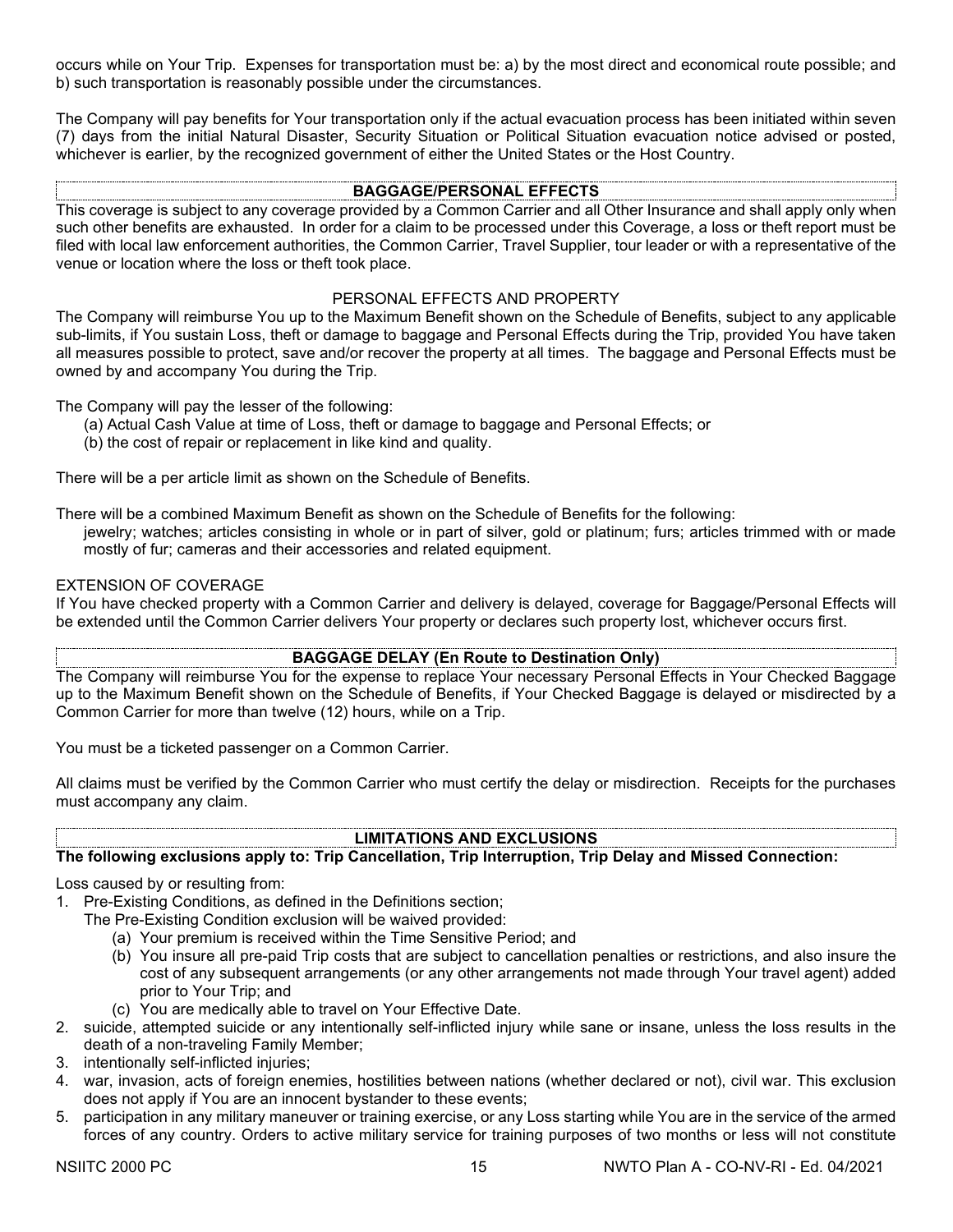service in the armed forces. Upon notice to the Company of entering the armed forces, the Company will return to You pro-rata any premium paid, less any benefits paid, for any period during which You are in such service;

- 6. piloting or learning to pilot or acting as a member of the crew of any aircraft;
- 7. mental or emotional disorders, unless Hospitalized;
- 8. participation as an athlete in professional sports;
- 9. being under the influence of drugs or intoxicants, unless prescribed and used in accordance with the instructions provided by a Physician, unless results in the death of a non-traveling Family Member;
- 10. intentional commission of or the attempt to commit any dishonest or fraudulent act, or criminal activity (as defined in the jurisdiction where the loss occurred);
- 11. Participation in Bodily Contact Sports, Extreme Sports, Interscholastic Sports or Intramural Sports;
- 12. dental treatment except as a result of an injury to Sound Natural Teeth except as explicitly offered under Emergency Accident and Sickness Medical Expense;
- 13. any non-emergency treatment or surgery, routine physical examinations, hearing aids, eye glasses or contact lenses;
- 14. pregnancy and childbirth (except for Complications of Pregnancy) except if Hospitalized;
- 15. curtailment or delayed return for other than covered reasons;
- 16. traveling for the purpose of securing medical treatment;
- 17. services not shown as covered;
- 18. directly or indirectly, the actual, alleged or threatened discharge, dispersal, seepage, migration, escape, release or exposure to any hazardous biological, chemical, nuclear radioactive material, gas, matter or contamination;
- 19. confinement or treatment in a government Hospital; however, the United States government may recover or collect benefits under certain conditions;
- 20. services and/or supplies that do not meet the definition of Necessary Treatment;
- 21. care or treatment for which compensation is payable under Worker's Compensation Law, any Occupational Disease law; the 4800 Time Benefit plan or similar legislation;
- 22. care or treatment that is payable under any Other Insurance policy;
- 23. Accidental Injury or Sickness when traveling against the advice of a Physician;
- 24. cosmetic surgery or reconstructive surgery;
- 25. canyoning or canyoneering (traveling in canyons using a variety of techniques that may include walking, scrambling, climbing, jumping, abseiling and/or swimming);
- 26. a Loss that results from an illness, disease, or other condition, event or circumstance that occurs at a time when Your coverage is not in effect.

#### **The following exclusions apply to Emergency Evacuation and Repatriation of Remains:**

Loss caused by or resulting from:

- 1. war, invasion, acts of foreign enemies, hostilities between nations (whether declared or not), civil war. This exclusion does not apply if You are an innocent bystander to these events;
- 2. participation in any military maneuver or training exercise, or any Loss starting while You are in the service of the armed forces of any country. Orders to active military service for training purposes of two months or less will not constitute service in the armed forces. Upon notice to the Company of entering the armed forces, the Company will return to You pro-rata any premium paid, less any benefits paid, for any period during which You are in such service;
- 3. piloting or learning to pilot or acting as a member of the crew of any aircraft;
- 4. participation as an athlete in professional sports, amateur sports, Interscholastic Sports or Intramural Sports;
- 5. participating in Bodily Contact Sports or Extreme Sports;
- 6. traveling for the purpose of securing medical treatment;
- 7. directly or indirectly, the actual, alleged or threatened discharge, dispersal, seepage, migration, escape, release or exposure to any hazardous biological, chemical, nuclear radioactive material, gas, matter or contamination;
- 8. services and/or supplies that do not meet the definition of Necessary Treatment;
- 9. cosmetic surgery except for: reconstructive surgery incidental to or following surgery for trauma, or infection or other covered disease of the part of the body reconstructed, or to treat a congenital malformation of a child;
- 10. canyoning or canyoneering (traveling in canyons using a variety of techniques that may include walking, scrambling, climbing, jumping, abseiling and/or swimming).

#### **The following exclusions apply to Baggage/Personal Effects and Baggage Delay:**

The Company will not provide benefits for any Loss or damage to:

- 1. animals;
- 2. automobiles and automobile equipment;
- 3. boats or other vehicles or conveyances;
- 4. trailers;
- 5. motors;
- 6. motorcycles;
- 7. aircraft and drones;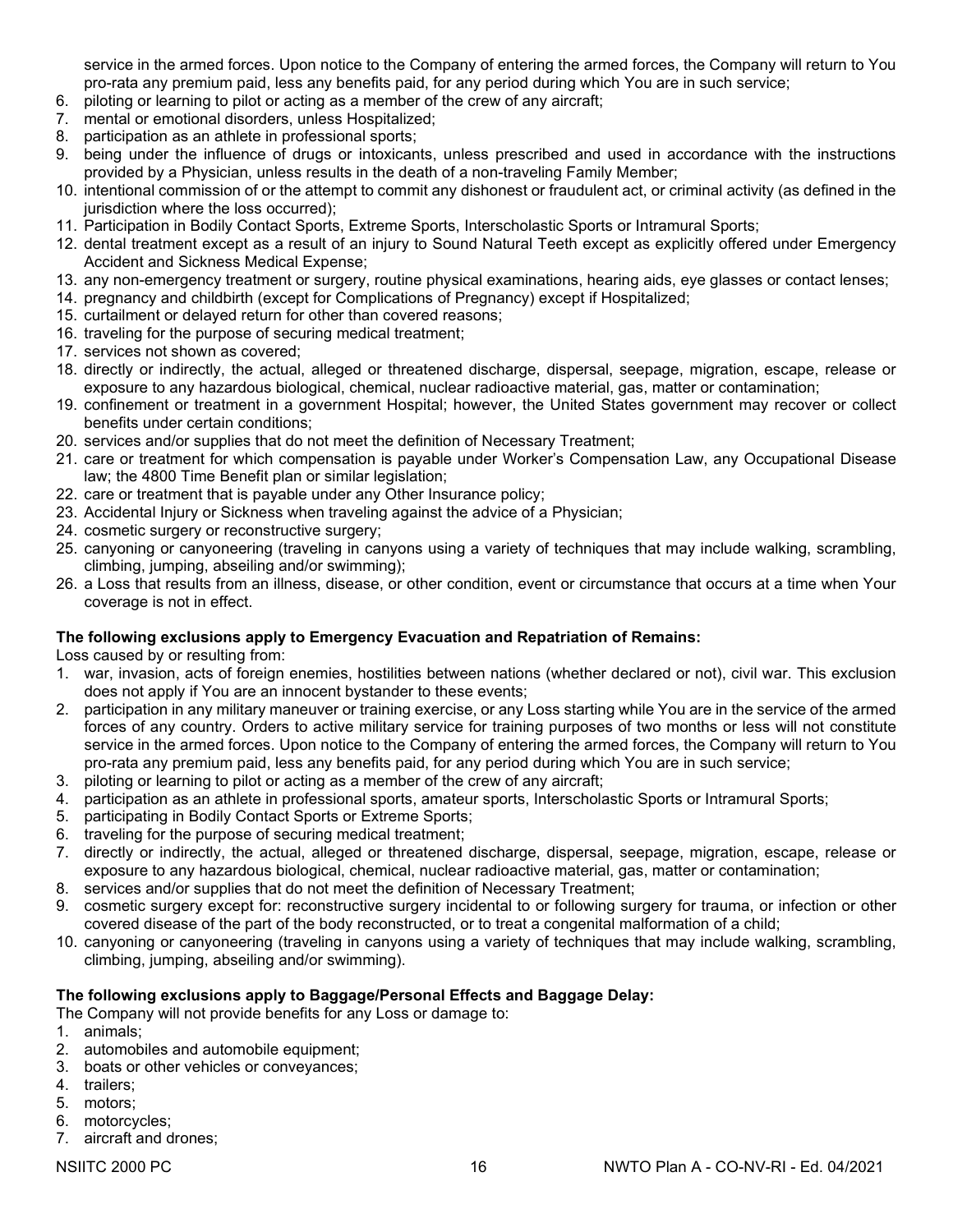- 8. bicycles (except when checked as baggage with a Common Carrier);
- 9. household effects and furnishing;
- 10. antiques and collectors' items;
- 11. eye glasses, sunglasses or contact lenses;
- 12. artificial teeth and dental bridges;
- 13. hearing aids;
- 14. artificial limbs and other prosthetic devices;
- 15. prescribed medications;
- 16. keys, cash, stamps, securities and documents;
- 17. Tickets;
- 18. credit cards;
- 19. professional or occupational equipment or property, whether or not electronic business equipment;
- 20. Personal Computers; cell phones; Personal Computer hardware or software;
- 21. sporting equipment if loss or damage results from the use thereof;
- 22. musical instruments;
- 23. retainers and orthodontic devices.

Any Loss caused by or resulting from the following is excluded:

- 1. breakage of brittle or fragile articles;
- 2. wear and tear or gradual deterioration;
- 3. insects or vermin;
- 4. inherent vice or damage while the article is actually being worked upon or processed;
- 5. confiscation or expropriation by order of any government;
- 6. war or any act of war whether declared or not;
- 7. theft or pilferage while left unattended in any vehicle;
- 8. mysterious disappearance;
- 9. property illegally acquired, kept, stored or transported;
- 10. insurrection or rebellion;
- 11. imprudent action or omission;
- 12. property shipped as freight or shipped prior to the Scheduled Departure Date.

#### **The following exclusions apply to Non-Medical Emergency Transportation:**

The Company does not cover:

- 1. Loss or expense recoverable under any Other Insurance or through an employer;
- 2. Loss or expense arising from or attributable to:
	- (a) fraudulent or criminal acts committed or attempted by You;
	- (b) alleged violation of the laws of the country You are visiting, unless the Company determines such allegations to be fraudulent, or
	- (c) failure to maintain required documents or visas;
- 3. Loss or expense arising from or attributable to:
	- a. debt, insolvency, business or commercial failure;
	- b. the repossession of any property; or
	- c. Your non-compliance with a contract, license or permit;
- 4. Loss or expense arising from or due to liability assumed by You under any contract.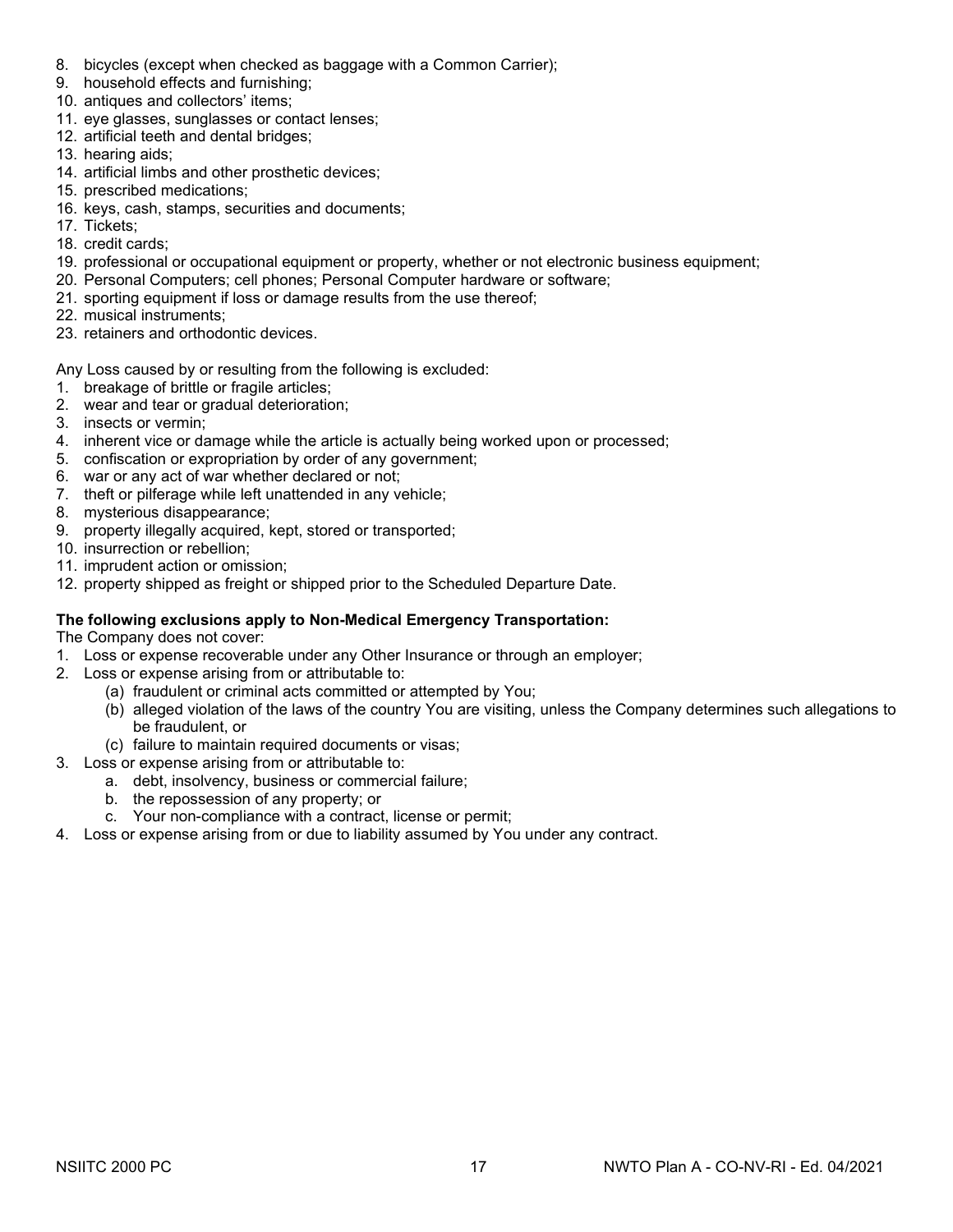

Nationwide Mutual Insurance Company One Nationwide Plaza Columbus, Ohio 43215

This Policy of insurance describes all of the travel insurance benefits, underwritten by Nationwide Mutual Insurance Company (herein referred to as the Company). The insurance benefits vary from program to program. Please refer to the accompanying purchase confirmation and Schedule of Benefits for specific information about the program You purchased. Please contact the administrator immediately if You believe that any of the information provided is incorrect.

This Policy of insurance is issued in consideration of application and payment of any premium due. All statements in the application are representations and not warranties. Only statements contained in a written application format will be used to void insurance, reduce benefits or defend a claim.

All premium is refundable only during the ten (10) day review period from the date of purchase (or from the date of receipt if mailed) provided You have not already departed on Your Trip and You have not incurred any claimable losses during that time. If You depart on Your Trip prior to the expiration of the review period, the review period shall automatically end upon Your departure.

You are not eligible to purchase coverage or receive benefits under this Policy if You are unable to travel, are limited from travel, are medically restricted from travel, or are experiencing and/or are under treatment for any illness or injury that limits or restricts Your ability to travel on the date of purchase.

You are not eligible to purchase coverage or receive benefits under this Policy if You have other insurance coverage for the loss(es) for which this Policy is intended to insurance against. Multiple recovers for the same loss covered by other insurance coverage is not available under this Policy.

NO DIVIDENDS WILL BE PAYABLE UNDER THIS POLICY.

The President and Secretary of Nationwide Mutual Insurance Company witness this Policy.

Jen)

*Secretary President*

Licensed Resident Agent (where required by law)

# **TRAVEL PROTECTION POLICY**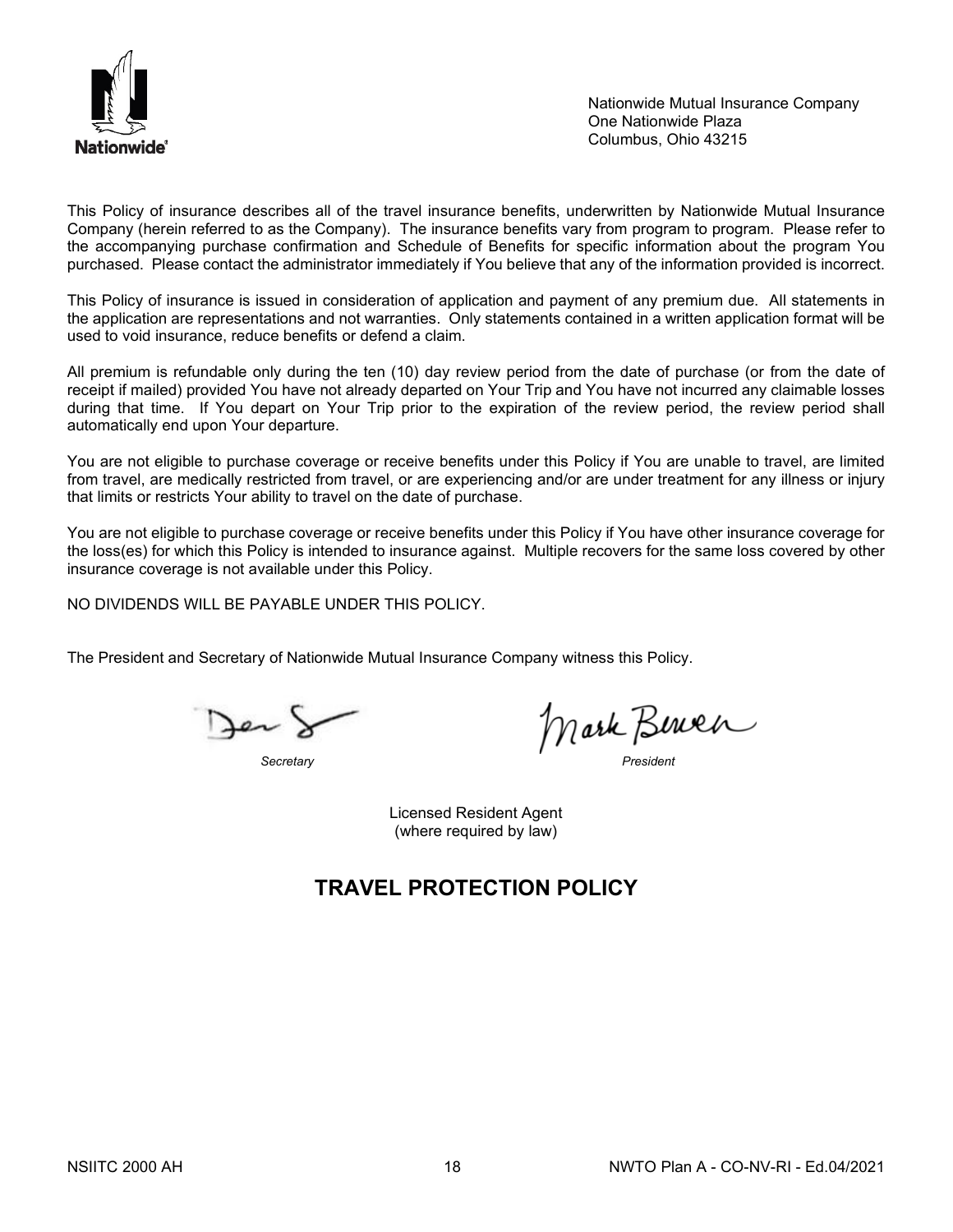### **GENERAL DEFINITIONS**

# **GENERAL PROVISIONS**

## **COVERAGES:**

Accidental Death & Dismemberment Emergency Accident and Sickness Medical Expense

### **LIMITATIONS AND EXCLUSIONS**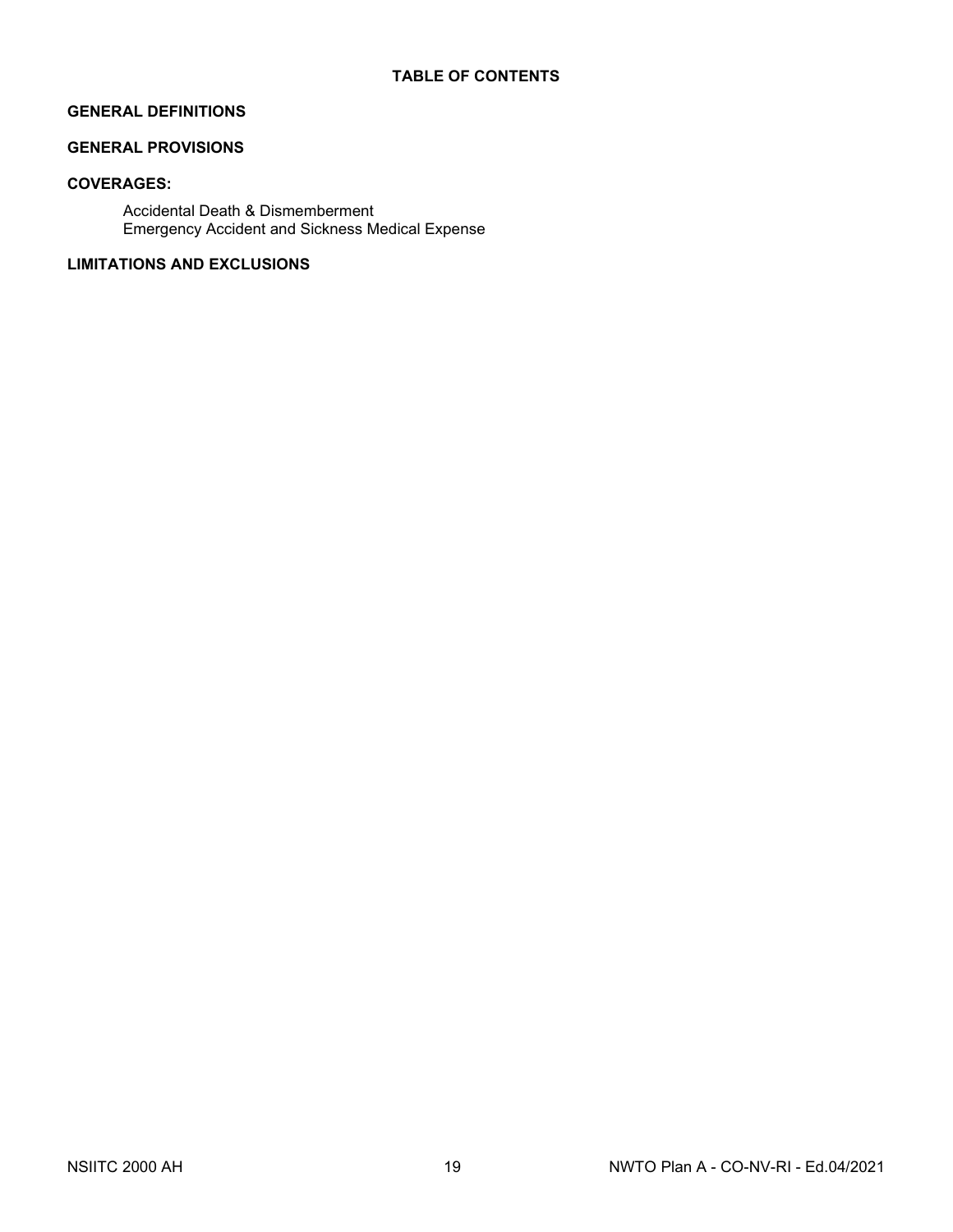#### **NATIONWIDE MUTUAL INSURANCE COMPANY TRAVEL PROTECTION INSURANCE POLICY**

#### **GENERAL DEFINITIONS**

Throughout this document, when capitalized, certain words and phrases are defined as follows:

**Accident** means a sudden, unexpected, unintended, specific event that occurs at an identifiable time and place but shall also include exposure resulting from a mishap to a conveyance in which You are traveling.

**Accidental Injury** means Bodily Injury caused by an Accident (of external origin) that: 1) occurs while Your coverage is in effect under this Policy; and 2) requires physical examination and medical treatment by a Physician. The Injury must be the direct cause of loss, must be independent of all other causes, and must not be caused by or resulting from Your Sickness. The injury must be verified by a Physician in a format acceptable to the Company.

**Adventure Sports** means non-professional and non-competitive sports activities that are generally performed for recreation and leisure, and which are not a Bodily Contact Sport, Extreme Sport, Interscholastic Sport, Organized Sport or Mountaineering. Adventure Sports include but are not limited to: cycling, fishing, swimming, scuba diving for certified divers up to a maximum depth of sixty (60) feet and for uncertified divers up to a maximum depth of thirty (30) feet, snorkeling, white or black water rafting Grades 1-3, canoeing, kayaking, zip-lining, water skiing, camping, hiking, backpacking, sailing, boating, downhill Skiing, cross country Skiing, snowboarding, snowmobiling, sledding or tobogganing, snow tubing, ice skating, resort-sponsored activities, and approved activities of the Travel Supplier.

**Bodily Contact Sports** means any competitive team sport in which players or participants may have direct physical contact with an opponent. Bodily Contact Sports include but are not limited to: football, soccer, baseball, wrestling, ice hockey, rugby and lacrosse. Bodily Contact Sports do not include Adventure Sports, Extreme Sports, Interscholastic Sports, Organized Sports or Mountaineering.

**Bodily Injury** means identifiable physical injury that is caused by an Accident and is independent of disease or bodily infirmity.

**Business Partner** means an individual who: (a) is involved in a legal partnership with You; and (b) is actively involved in the day-to-day management of the business.

**Common Carrier** means any land, sea, and/or air conveyance operating under a valid license for the transportation of passengers for hire. Taxis, limousines, and ride share services are not Common Carriers as defined herein.

**Company** means Nationwide Mutual Insurance Company.

**Complications of Pregnancy** means conditions requiring hospital confinement whose diagnoses are distinct from the pregnancy, but are adversely affected by the pregnancy, including, but not limited to: acute nephritis, nephrosis, cardiac decompression, missed abortion, pre-eclampsia, intrauterine fetal growth retardation, and similar medical and surgical conditions of comparable severity. Complications of Pregnancy also includes termination of ectopic pregnancy, and spontaneous termination of pregnancy, occurring during a period of gestation in which a viable birth is not possible. Complications of Pregnancy do not include elective abortion, elective cesarean section, false labor, occasional spotting, morning sickness, physician prescribed rest during the period of pregnancy, hyperemesis gravidarum, and similar conditions associated with the management of a difficult pregnancy not constituting a distinct complication of pregnancy.

**Cruise** means any pre-paid sea arrangements made by You.

**Deductible** means the amount of expenses for covered services and supplies that must be incurred by You before specified benefits become payable.

**Domestic Partner** means a person who is at least eighteen (18) years of age with whom You reside and can show evidence of cohabitation and shared financial assets and obligations for at least the previous six (6) months and has an affidavit of domestic partnership, if recognized by the jurisdiction within which You reside.

**Effective Date** means 12:01 A.M. local time, at Your location, on the day after the required premium for such coverage is received by the Company or its authorized representative.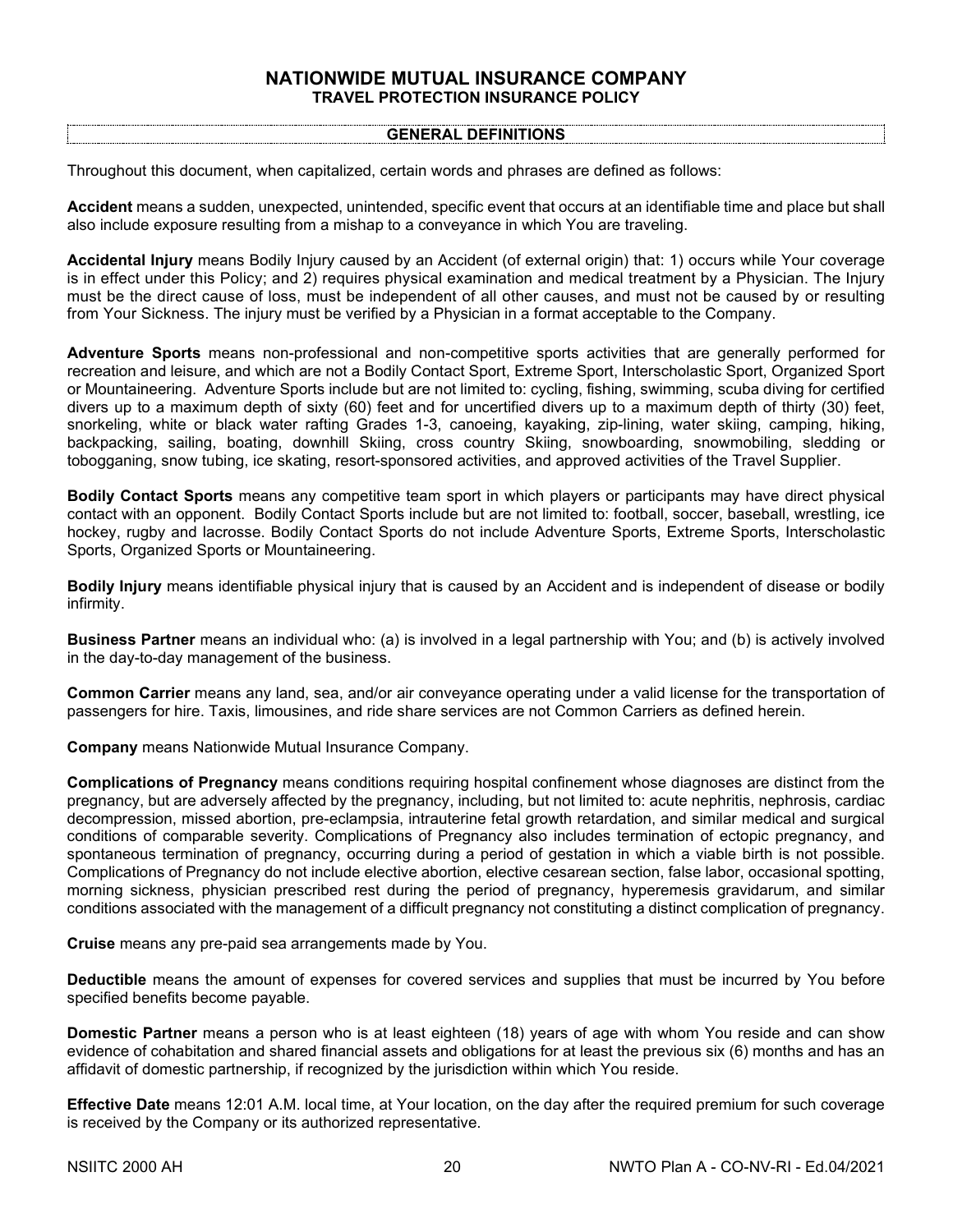**Eligible Person** means a resident of the United States who is listed on Your purchase confirmation, is scheduled to take a Trip, applies for coverage under the Policy, and pays the required premium.

**Extreme Sports** means any high-risk non-team sport or recreation activity that is dangerous and if performed optimally, even by the highly skilled, risks loss of life or limb. Extreme Sports often involve speed, height, a high level of physical exertion and/or highly specialized gear. Extreme Sports include but are not limited to: skydiving, BASE jumping, hang gliding, Parachuting, bungee jumping, caving, rappelling, spelunking, white or black water rafting above Grade 3, Skiing or snowboarding outside marked trails or in an area accessed by helicopter, Mountaineering, Rock Climbing, any high‐ altitude activity, personal combat or fighting sports, rodeo, racing or practicing to race any motorized vehicle, bicycle or watercraft, free diving, and scuba diving at a depth greater than sixty (60) feet or without a dive master. Extreme Sports do not include Adventure Sports, Bodily Contact Sports, Interscholastic Sports or Organized Sports.

**Family Member** means Your or Your Traveling Companion's legal or common law spouse, parent, legal guardian, stepparent, grandparent, parents-in-law, grandchild, natural or adopted child, step-child, children-in-law, brother, sister, stepbrother, step-sister, brother-in-law, sister-in-law, aunt, uncle, niece or nephew, Business Partner, or Domestic Partner who reside in the United States, Canada or Mexico.

**Home** means Your true, fixed and permanent place of residence and principal establishment, to which You have the intention of returning to at the end of Your Trip.

#### **Hospital** means a facility that:

- (a) holds a valid license if it is required by the law;
- (b) operates primarily for the care and treatment of sick or injured persons as in-patients;
- (c) has a staff of one or more Physicians available at all times;

(d) provides twenty-four (24) hour nursing service and has at least one registered professional nurse on duty or call; (e) has organized diagnostic and surgical facilities, either on the premises or in facilities available to the hospital on

a pre-arranged basis; and

(f) is not, except incidentally, a clinic, nursing home, rest home, drug or physical rehabilitation facility or convalescent home for the aged, or similar institution.

**Initial Deposit Date** means the date Your first Payment(s) or Deposit(s) for Your Trip is received by Your Travel Supplier.

**Insured** means the Eligible Person who elected to purchase coverage and whose premium was paid under the Policy.

**Interscholastic Sports** means any athletic contest or competition between accredited educational institutions if the participants are sponsored by the educational institution and are under the direct and immediate supervision of an employee of the educational institution. Interscholastic Sports includes the practice or training for the competition and the travel to or from such practice or competition in a vehicle designated by the educational institution, both while under the direct and immediate supervision of an employee of the educational institution. Interscholastic Sports do not include Adventure Sports, Bodily Contact Sports, Extreme Sports, Intramural Sports, Recreational Sports, club sports or Mountaineering.

**Intramural Sports** means competitive recreational sports organized within a school where matches or games are conducted between students of the same school (as opposed to teams who compete with other schools). Activities for Intramural Sports participants are not considered Interscholastic Sports.

**Loss** means Bodily Injury, Sickness or damage sustained by You, while coverage is in effect, in consequence of happening of one or more of the occurrences against which the Company has undertaken to indemnify You.

**Maximum Benefit** means the largest total amount that the Company will pay under any one benefit for You, as shown on the Schedule of Benefits and subject to any applicable sub-limits for certain types of activities.

**Mountaineering** means the sport, hobby or profession of walking, hiking, climbing and Rock Climbing up mountains that requires the use of ropes, harnesses, crampons or ice axes, and involves ascending beyond an altitude of four thousand five hundred (4,500) meters.

**Necessary Treatment** means medical services and/or supplies recommended by the treating Physician that must be performed during the Trip due to the serious and acute nature of the Sickness or Accidental Injury.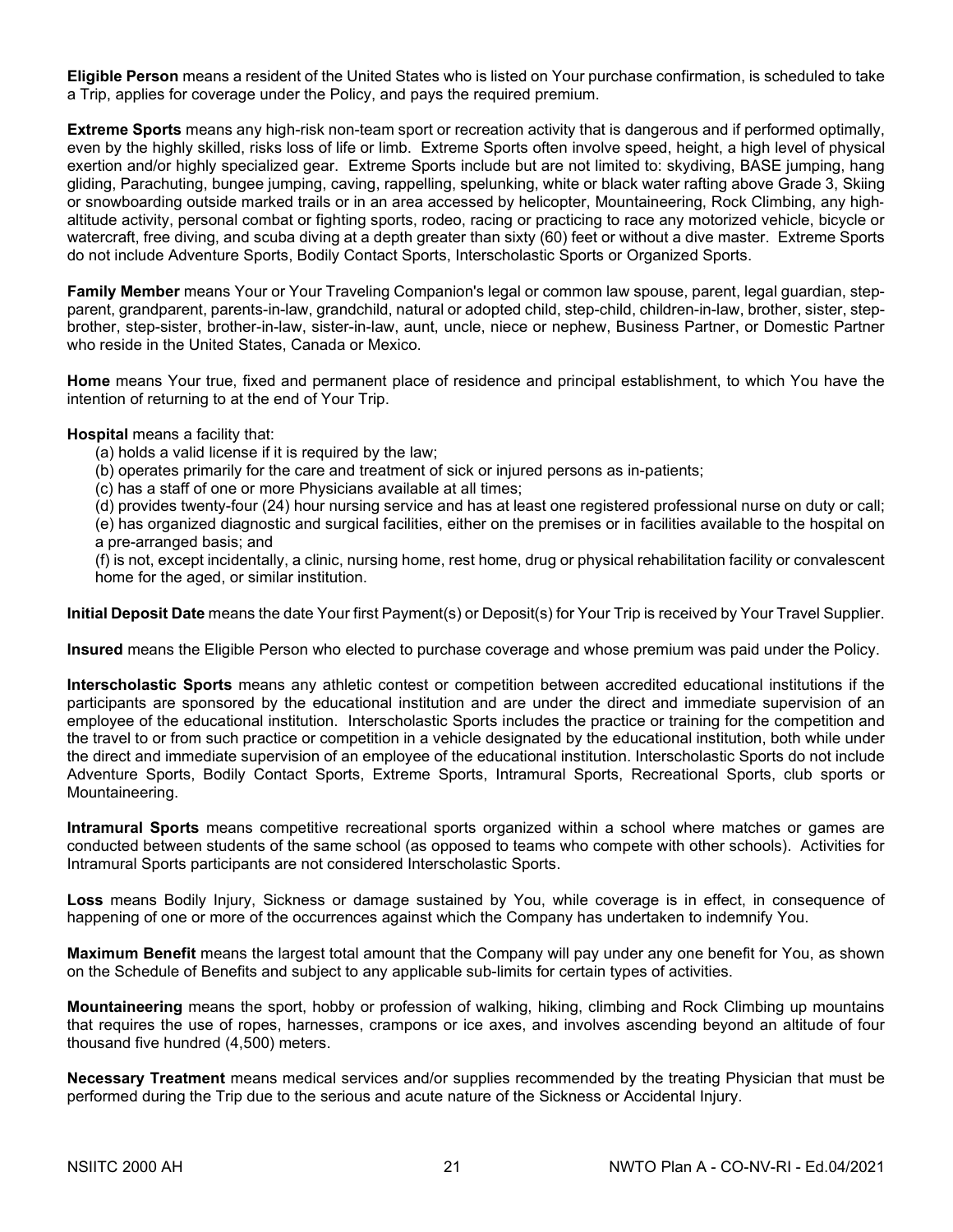#### **Organized Sports** means **Intramural Sports** or **Recreational Sports**.

**Other Insurance** means any and every type of insurance covering the same or similar risk/loss as covered under this Policy. Coverage under this Policy shall be secondary to coverage under all Other Insurance except where prohibited by law.

**Parachuting** means an activity involving the breaking of a free fall from an airplane using a parachute.

**Physician** means a licensed practitioner of medical, surgical or dental services, or a Christian Science Practitioner, acting within the scope of his/her license. The treating Physician may not be You, Your Traveling Companion or a Family Member.

**Policy** means this document, and any endorsements, riders or amendments that will attach during the period of coverage.

**Pre-Existing Condition** means an illness, disease, or other condition during the sixty (60) day period immediately prior to the Effective Date of Your Policy for which You, Your Traveling Companion, or a Family Member booked to travel with You: 1) exhibited symptoms that would have caused a typical person to seek care or treatment; or 2) received or received a recommendation for a test, examination, or medical treatment; or 3) took or received a prescription for drugs or medicine. Item (3) of this definition does not apply to a condition that is treated or controlled solely through the taking of prescription drugs or medicine and remains treated or controlled without any adjustment or change in the required prescription throughout the sixty (60) day period before the Effective Date of Your Policy.

**Recreational Sports** mean those activities where the primary purpose of the activity is participation, with the related goals of improved physical fitness, fun, and social involvement. Recreational sports are usually perceived as being less stressful, both physically and mentally, on the participants. There are lower expectations regarding both performance and commitment to the sport in the recreational sphere as compared to competitive sports. Recreational Sports do not include Adventure Sports, Bodily Contact Sports, Extreme Sports, Interscholastic Sports, Intramural Sports or Mountaineering.

**Rock Climbing** means the activity of climbing up, down or across artificial rock walls or natural rock formations under the supervision of a guide and utilizing approved safety equipment.

**Scheduled Departure Date** means the date on which You are originally scheduled to leave on Your Trip.

**Scheduled Return Date** means the date on which You are originally scheduled to return to the point of origin or to a different final destination.

**Sickness** means an illness or disease of the body that: 1) requires a physical examination and medical treatment by a Physician and 2) commences, worsens or presents new symptoms while Your coverage is in effect.

**Sound Natural Teeth** means teeth that are whole or properly restored and are without impairment, periodontal or other conditions and are not in need of the treatment provided for any reason other than an Accidental Injury. For purposes of this Policy, teeth previously restored with a crown, inlay, onlay, or porcelain restoration or treated by endodontics, except amalgam or composite resin fillings, are not considered Sound Natural Teeth.

**Time Sensitive Period** means within fourteen (14) days of the Initial Deposit Date and within fourteen (14) days of payment for any subsequent Travel Arrangements added to Your Trip.

**Travel Arrangements** means: (a) transportation; (b) accommodations; and (c) other specified services arranged by the Travel Supplier for the Trip. Air arrangements covered by this definition also include any direct round trip air flights booked by others, to and from the scheduled Trip departure and return cities, provided the dates of travel for the air flights are within seven (7) total days of the scheduled Trip dates.

**Travel Assistance Company** means the service provider listed on Your purchase confirmation.

**Travel Supplier** means a Cruise line, airline, hotel, etc., who has made the land, air and/or sea arrangements.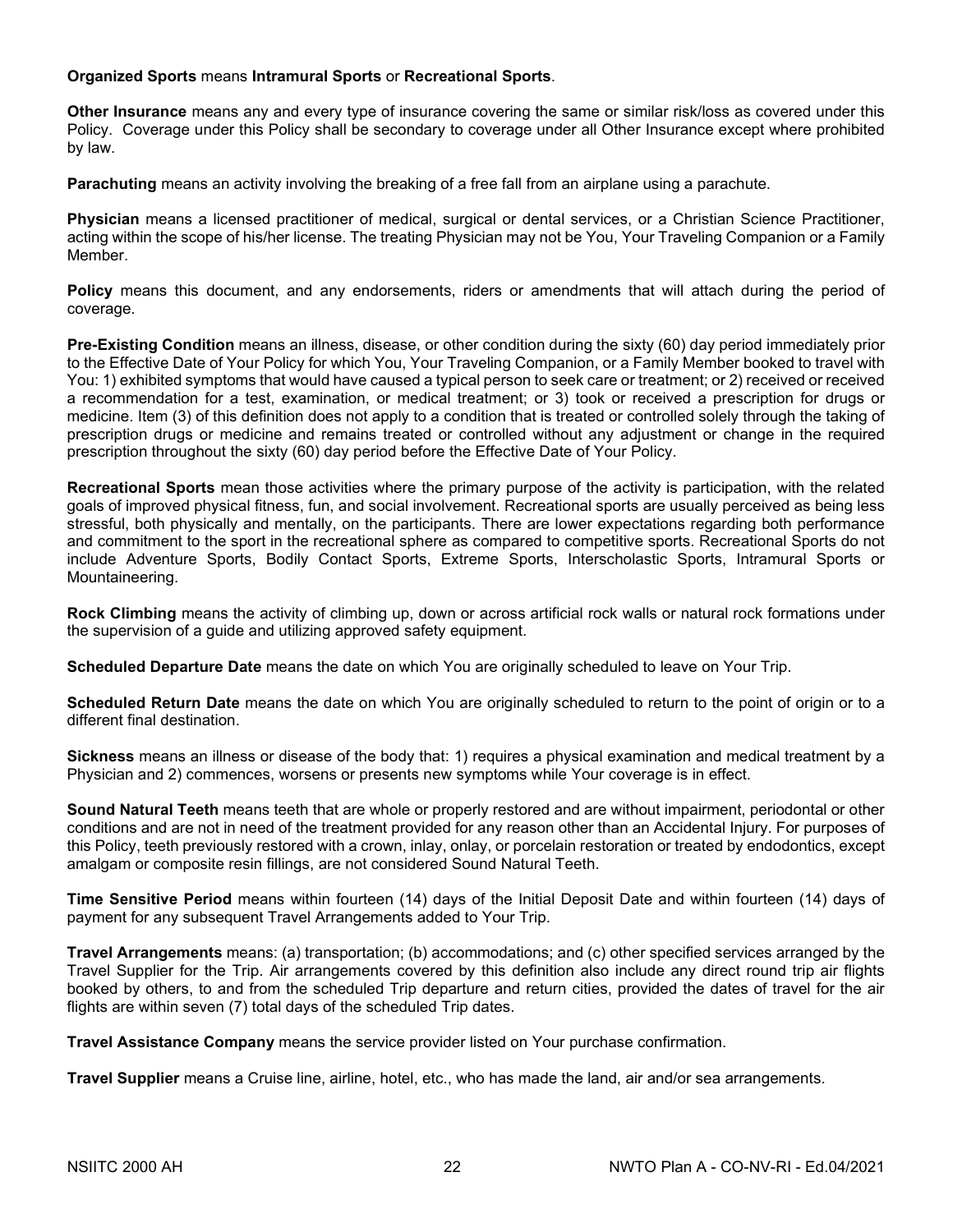**Traveling Companion** means a person who has coordinated Travel Arrangements or vacation plans with You and intends to travel with You during the Trip. Note, a group or tour leader is not considered Your Traveling Companion unless You are sharing room accommodations with the group or tour leader.

**Trip** means scheduled travel with a defined itinerary away from Your Home for which coverage is purchased under this Policy and premium is paid.

**Unforeseen** means not anticipated or expected and occurring after the Effective Date of Your Policy.

**You or Your** refers to the Insured.

#### **GENERAL PROVISIONS**

The following provisions apply to all coverages:

**LEGAL ACTIONS -** No legal action for a claim can be brought against the Company until sixty (60) days after the Company receives Proof of Loss. No legal action for a claim can be brought against the Company more than three (3) years after the time required for giving Proof of Loss.

**CONTROLLING LAW -** Any part of this Policy that conflicts with the state law where the Policy is issued is changed to meet the minimum requirements of that law.

**GOVERNING JURISDICTION** – The insurance regulatory agency and courts of the jurisdiction in which You reside shall have jurisdiction over the individual coverage as if such coverage or plan were issued directly to You.

**MISREPRESENTATION AND FRAUD –** This Policy was issued in reliance on the information You provided at the time of application. The Company may deny all coverage under this Policy, or, at the Company's election, assert any other remedy available under applicable law, if You or and Traveling Companion seeking coverage under this Policy knowingly concealed, misrepresented or omitted any material fact or engaged in fraudulent conduct at the time of application, at any time during the Policy period, or in connection with the filing or settlement of any claim.

**DUTY OF COOPERATION** - You agree to fully cooperate with the Company in the event the Company determines that an investigation is warranted regarding any claim for coverage under this Policy. You agree to comply with all requests by the Company to provide information and/or documentation related to any claim under this Policy. You agree to cooperate with the Company in the investigation and assessment of any loss and/or circumstances giving rise to a loss under this Policy.

**SUBROGATION -** To the extent the Company pays for a Loss suffered by You, the Company will take over the rights and remedies You had relating to the Loss. This is known as subrogation. You must help the Company to preserve its rights against those responsible for the Loss. This may involve signing any papers and taking any other steps the Company may require. If the Company takes over Your rights, You must sign an appropriate subrogation form supplied by the Company.

**ASSIGNMENT -** This Policy and all coverages provided are not assignable, whether by operation of law or otherwise, but benefits may be assigned.

#### **WHEN YOUR COVERAGE BEGINS** - Provided:

- a) coverage has been elected; and
- b) the required premium has been paid.

All coverage will begin on the Scheduled Departure Date, or the actual departure date if change is required by a Common Carrier, when You depart for the first Travel Arrangement (or alternate travel arrangement if You must use an alternate travel arrangement to reach Your Trip destination) for Your Trip. Coverage will not begin before the Effective Date shown on Your purchase confirmation.

No coverage can be purchased after a person departs on a trip.

#### **WHEN YOUR COVERAGE ENDS:**

All Coverages will end the earliest of the following:

- (a) the Scheduled Return Date as stated on the travel tickets;
- (b) the date and time You return to Your origination point if prior to the Scheduled Return Date;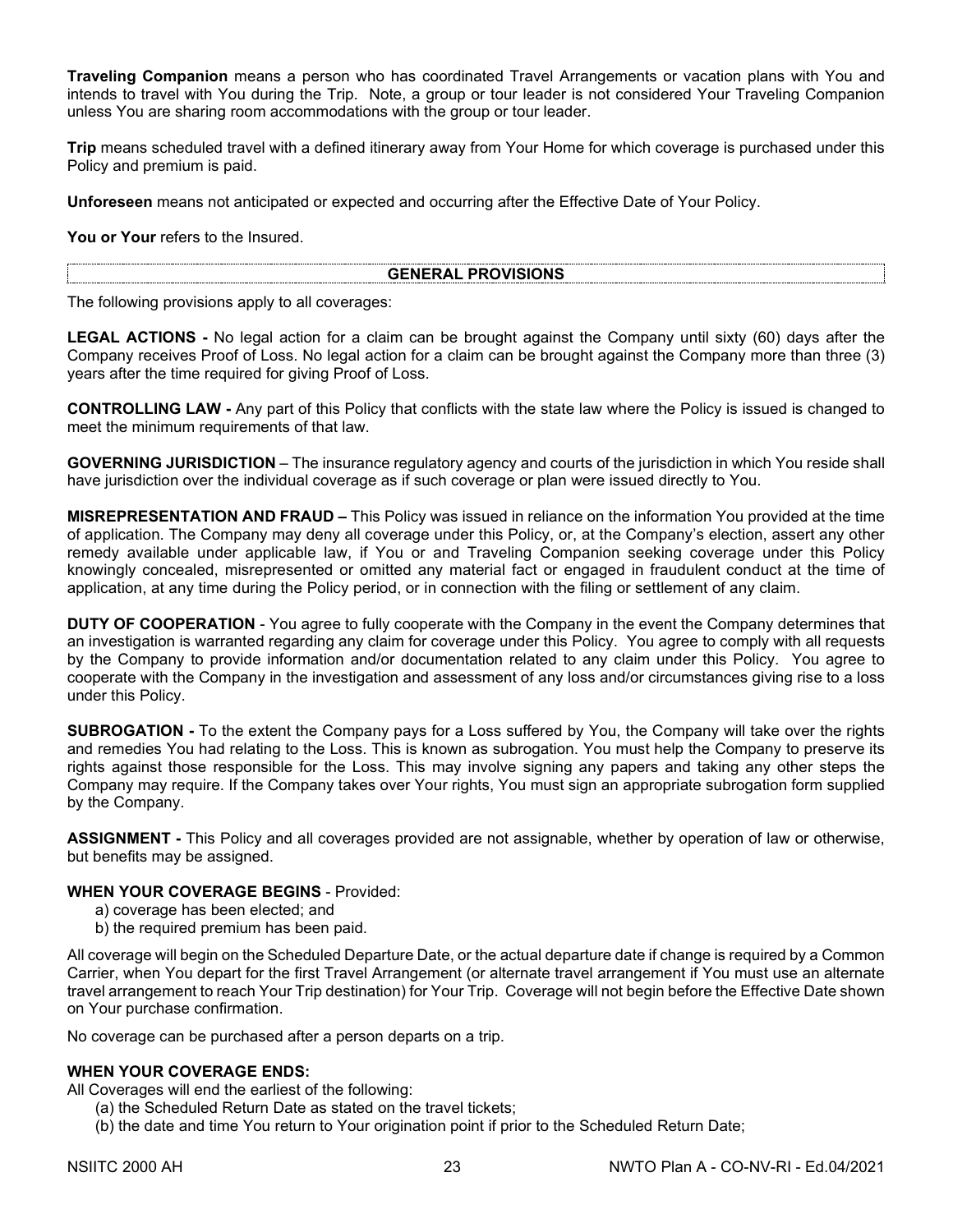(c) the date and time You deviate from, leave or change the original Trip itinerary (unless due to Unforeseen and unavoidable circumstances covered by the Policy);

(d) if You extend the return date, coverage will terminate at 11:59 P.M., local time, at Your location on the Scheduled Return Date, unless otherwise authorized by the Company in advance of the Scheduled Return Date;

(e) when Your Trip exceeds ninety (90) days;

(f) the Return Date as stated on Your purchase confirmation.

**EXTENDED COVERAGE -** Coverage will be extended under the following conditions, should they occur during the journey to the return destination or to a different destination:

(a) When You commence air travel from Your origination point: (i) within two (2) days before the commencement of the Travel Arrangements, coverage shall apply from the time of departure from the origination point; or (ii) greater than two (2) days before the commencement of the Travel Arrangements, the extension of coverage shall be provided only during Your air travel.

(b) If You return to Your origination point: (i) within two (2) days after the completion of the Travel Arrangements, coverage shall apply until the time of return to the origination point; or (ii) greater than two (2) days after the completion of the Travel Arrangements, the extension of coverage shall be provided only during Your air travel.

(c) If You are a passenger on a scheduled Common Carrier that is unavoidably delayed up to five (5) days in reaching the final destination, coverage will be extended for the period of time needed to arrive at the final destination

In no event will coverage be extended for unscheduled extensions to Your Trip for which premium has not been paid in advance.

**EXCESS INSURANCE LIMITATION** - The insurance provided by this Policy shall be in excess of all Other Insurance and shall be secondary to coverage under all Other Insurance. If at the time of the occurrence of any Loss there is Other Insurance in place, the Company shall be liable only for the excess of the amount of Loss not paid or payable by Other **Insurance** 

#### **The following provisions apply to all benefits:**

**PAYMENT OF CLAIMS -** The Company, or its designated representative, will pay a claim after receipt of acceptable Proof of Loss.

Benefits for Loss of life are payable to Your beneficiary. If a beneficiary is not designated by You at the time of purchase, benefits for Loss of life will be paid to the first of the following surviving preference beneficiaries:

- (a) Your spouse;
- (b) Your child or children jointly;
- (c) Your parents jointly if both are living or the surviving parent if only one survives;
- (d) Your brothers and sisters jointly; or
- (e) Your estate.

All other claims will be paid to You. In the event You are a minor, incompetent or otherwise unable to give a valid release for the claim, the Company may make arrangement to pay claims to Your legal guardian or other qualified representative.

Any payment made in good faith will discharge the Company's liability to the extent of the claim.

The applicable benefit amount will be reduced by the amount of benefits, if any, previously paid by Other Insurance policies. In no event will the Company reimburse You for an amount greater than the amount paid by You.

All benefits payable under this Policy shall be reduced by the amount of any credit, voucher or refund provided by any Common Carrier, Travel Supplier or any other third party.

**NOTICE OF CLAIM -** Written notice of claim must be given by the claimant (either You or someone acting for You) to the Company or its designated representative within seven (7) days after a covered Loss first begins. Notice should include Your name and the Plan number. Notice should be sent to the Company's administrative office, at the address shown on the cover page of the Policy, or to the Company's designated representative.

**PROOF OF LOSS -** You must send the Company, or its designated representative, Proof of Loss within ninety (90) days after a covered Loss occurs. Failure to furnish such proof within the time required shall not invalidate nor reduce any claim if it was not possible to give proof within such time, provided such proof is furnished and in no event, except in the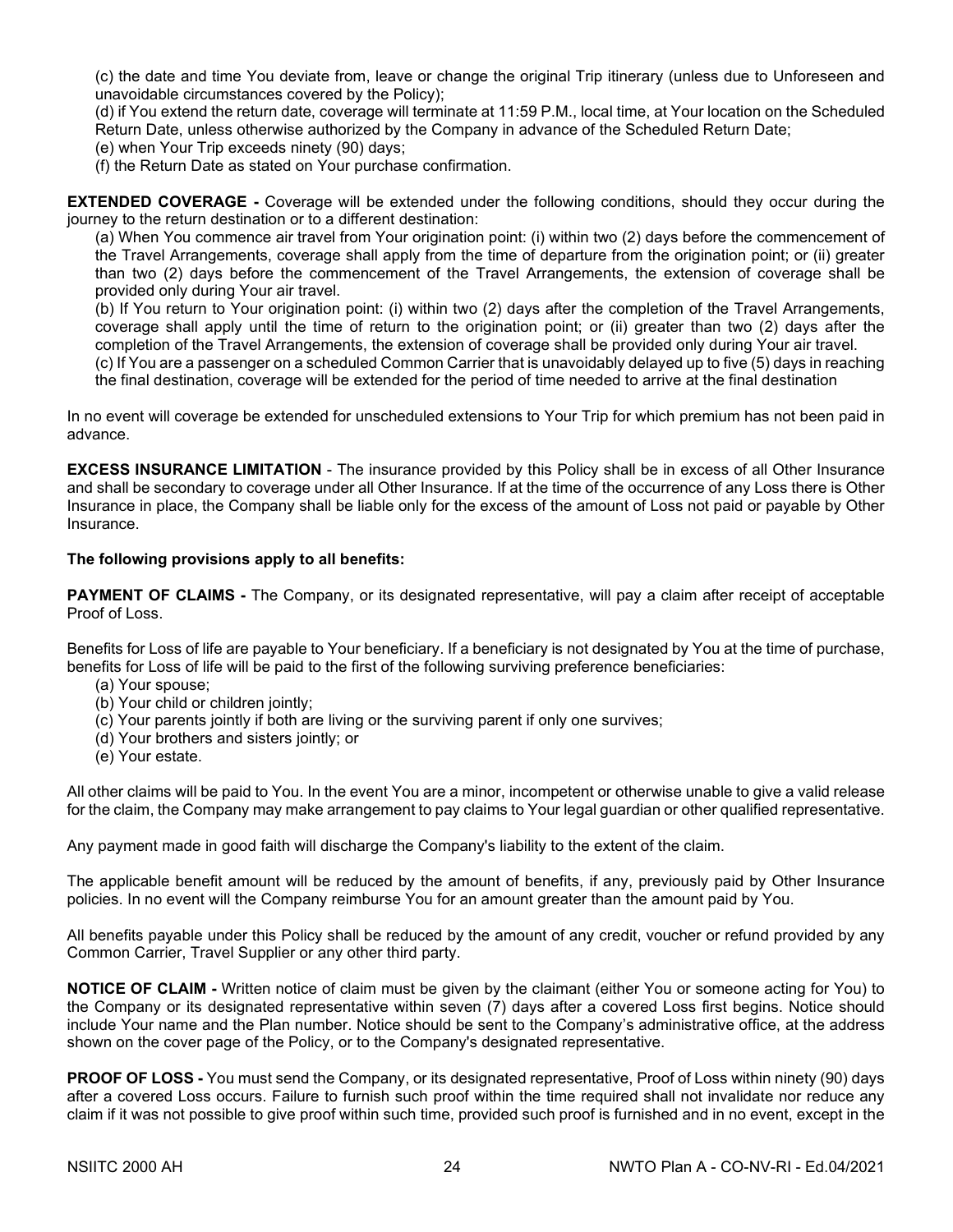absence of legal capacity, later than one year from the time proof is otherwise required. Where possible and/or required by this Policy, independent validation of Proof of Loss must be proved to the Company within the foregoing time periods.

**PHYSICAL EXAMINATION AND AUTOPSY -** The Company, or its designated representative, at its own expense, have the right to have You examined as often as necessary while a claim is pending. The Company, or its designated representative, also has the right to have an autopsy made unless prohibited by law.

**EXAMINATION UNDER OATH** – The Company, or its designated representative, at its own expense, have the right to have You questioned under oath as often as necessary while a claim is pending.

**TIME OF PAYMENT OF CLAIMS -** Benefits payable under this Policy for any Loss other than Loss for which this Policy provides any periodic payment will be paid upon receipt of due written Proof of Loss in accordance with state requirements. Subject to due written Proof of Loss, all accrued indemnities for Loss for which this Policy provides periodic payment will be paid monthly and any balance remaining unpaid upon the termination of liability, will be paid immediately upon receipt of due written proof.

#### **COVERAGES**

No Coverage is intended to duplicate or overlap any other Coverage or benefit provided under this Policy. Should there be an inadvertent duplication of benefit or coverage, the Company will only provide payable benefits under the Coverage with the highest Maximum Benefit or largest scope of coverage subject to any applicable sub-limits.

#### **ACCIDENTAL DEATH AND DISMEMBERMENT**

The Company will pay the percentage of the Principal Sum shown in the Table of Losses when You, as a result of an Accidental Injury occurring during the Trip, sustain a Loss shown in the Table below. The Loss must occur within three hundred sixty-five (365) days after the date of the Accident causing the Loss.

The Principal Sum is shown on the Schedule of Benefits.

If more than one Loss is sustained as the result of an Accident, the amount payable shall be the largest amount of a sustained Loss shown in the Table of Losses.

| <b>TABLE OF LOSSES</b>                   |                              |  |  |
|------------------------------------------|------------------------------|--|--|
| Loss of:                                 | Percentage of Principal Sum: |  |  |
| Life                                     | 100%                         |  |  |
| Both hands or both feet                  | 100%                         |  |  |
| Sight of both eyes                       | 100%                         |  |  |
| One hand and one foot                    | 100%                         |  |  |
| Either hand or foot and sight of one eye | 100%                         |  |  |
| Either hand or foot                      | 50%                          |  |  |
| Sight of one eye                         | 50%                          |  |  |
| Speech and hearing in both ears          | 100%                         |  |  |
| Speech                                   | 50%                          |  |  |
| Hearing in both ears                     | 50%                          |  |  |
| Thumb and index finger of same hand      | 25%                          |  |  |

"Loss" with regard to:

1. hand or foot, means actual complete severance through and above the wrist or ankle joints; and

2. eye means an entire and irrecoverable Loss of sight;

- 3. speech or hearing means entire and irrecoverable Loss of speech or hearing of both ears; and
- 4. thumb and index finger mean actual severance through or above the joint that meets the finger at the palm.

#### EXPOSURE

The Company will pay benefits for covered Losses that result from You being unavoidably exposed to the elements due to an Accident. The Loss must occur within three hundred sixty-five (365) days after the event that caused the exposure.

#### DISAPPEARANCE

The Company will pay benefits for Loss of life if Your body cannot be located within three hundred sixty-five (365) days after Your disappearance due to an Accident.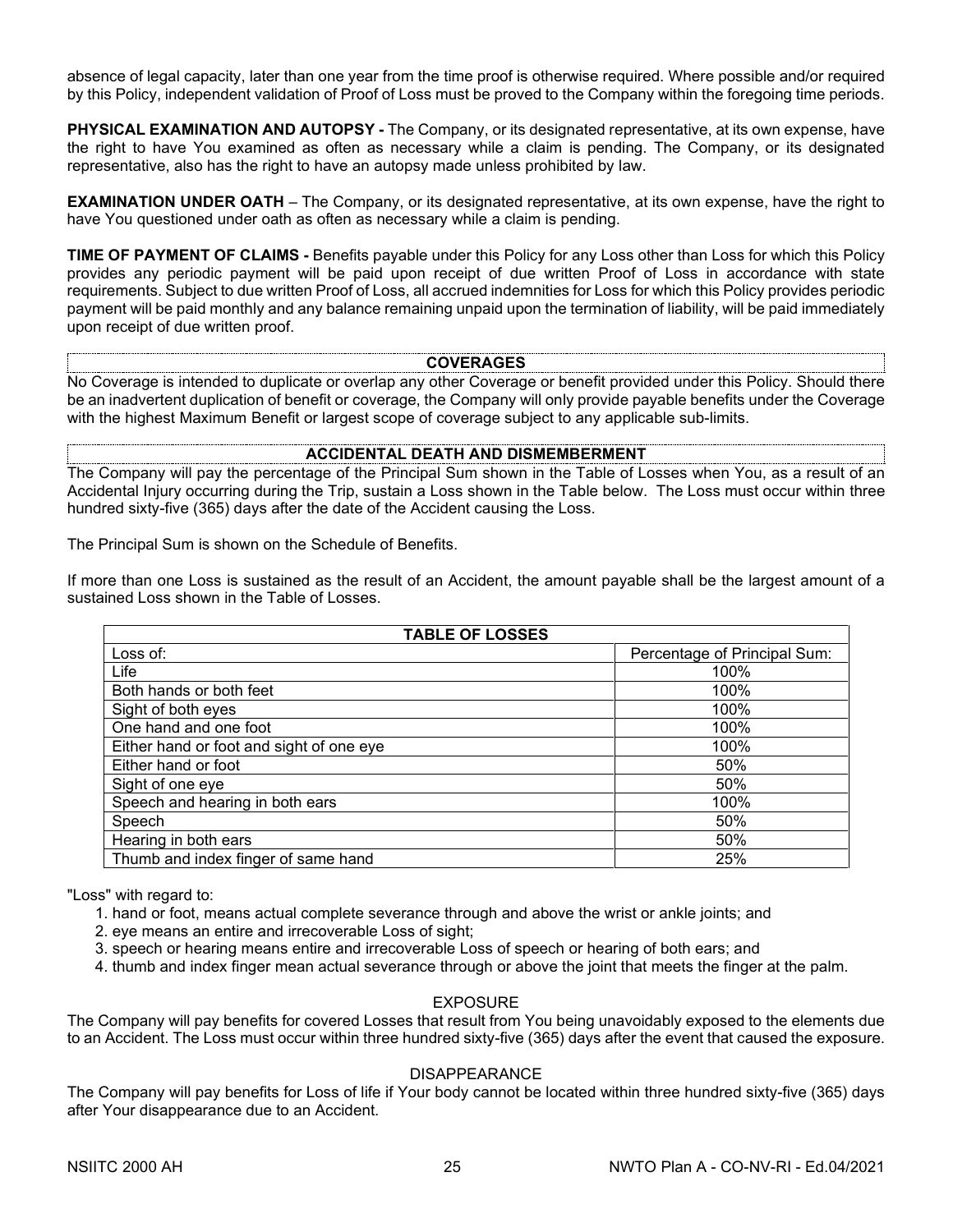#### **EMERGENCY ACCIDENT AND SICKNESS MEDICAL EXPENSE**

The Company will reimburse benefits up to the Maximum Benefit shown on the Schedule of Benefits, subject to any applicable sub-limits, if You incur Covered Medical Expenses for Necessary Treatment of an Accidental Injury or a Sickness that occurs during the Trip.

Covered Medical Expenses are limited to the list below:

- (a) the services of a Physician;
- (b) charges for Hospital confinement and use of operating rooms; Hospital or ambulatory medical-surgical center services. This will also include expenses for a Cruise ship cabin or hotel room, not already included in the cost of Your Trip, if recommended as a substitute for a Hospital room for recovery from an Accidental Injury or a Sickness;
- (c) charges for anesthetics (including administration); x-ray examinations or treatments, and laboratory tests;
- (d) ambulance service;
- (e) drugs, medicines and therapeutic services.

The Company will pay benefits up to the Maximum Benefit shown on the Schedule of Benefits, subject to any applicable sub-limits, for dental Necessary Treatment for Accidental Injury to Sound Natural Teeth. Both the Accidental Injury and the dental Necessary Treatment must occur during the Trip.

The Company will not pay benefits in excess of reasonable and customary charges. The Company will not cover any expenses provided by another party at no cost to You, or already included within the cost of the Trip.

If You are hospitalized due to an Accidental Injury or a Sickness, which first occurs during the Trip, beyond the Scheduled Return Date, coverage will be extended for up to ninety (90) days, or until You are released from the Hospital or until You have exhausted the Maximum Benefits payable under this coverage, whichever occurs first.

#### **LIMITATIONS AND EXCLUSIONS**

#### **The following exclusions apply to: Accidental Death & Dismemberment, Emergency Accident and Sickness Medical Expense:**

Loss caused by or resulting from:

- 1. Pre-Existing Conditions, as defined in the Definitions section;
	- The Pre-Existing Condition exclusion will be waived provided:
		- (a) Your premium is received within the Time Sensitive Period; and
		- (b) You insure all pre-paid Trip costs that are subject to cancellation penalties or restrictions, and also insure the cost of any subsequent arrangements (or any other arrangements not made through Your travel agent) added prior to Your Trip; and
		- (c) You are medically able to travel on Your Effective Date.
- 2. suicide, attempted suicide or any intentionally self-inflicted injury while sane or insane, unless the loss results in the death of a non-traveling Family Member;
- 3. intentionally self-inflicted injuries;
- 4. war, invasion, acts of foreign enemies, hostilities between nations (whether declared or not), civil war. This exclusion does not apply if You are an innocent bystander to these events;
- 5. participation in any military maneuver or training exercise, or any Loss starting while You are in the service of the armed forces of any country. Orders to active military service for training purposes of two months or less will not constitute service in the armed forces. Upon notice to the Company of entering the armed forces, the Company will return to You pro-rata any premium paid, less any benefits paid, for any period during which You are in such service;
- 6. piloting or learning to pilot or acting as a member of the crew of any aircraft;
- 7. mental or emotional disorders, unless Hospitalized;
- 8. participation as an athlete in professional sports;
- 9. being under the influence of drugs or intoxicants, unless prescribed and used in accordance with the instructions provided by a Physician, unless results in the death of a non-traveling Family Member;
- 10. intentional commission of or the attempt to commit any dishonest or fraudulent act, or criminal activity (as defined in the jurisdiction where the loss occurred);
- 11. Participation in Bodily Contact Sports, Extreme Sports, Interscholastic Sports or Intramural Sports;
- 12. dental treatment except as a result of an injury to Sound Natural Teeth except as explicitly offered under Emergency Accident and Sickness Medical Expense;
- 13. any non-emergency treatment or surgery, routine physical examinations, hearing aids, eye glasses or contact lenses;
- 14. pregnancy and childbirth (except for Complications of Pregnancy) except if Hospitalized;
- 15. curtailment or delayed return for other than covered reasons;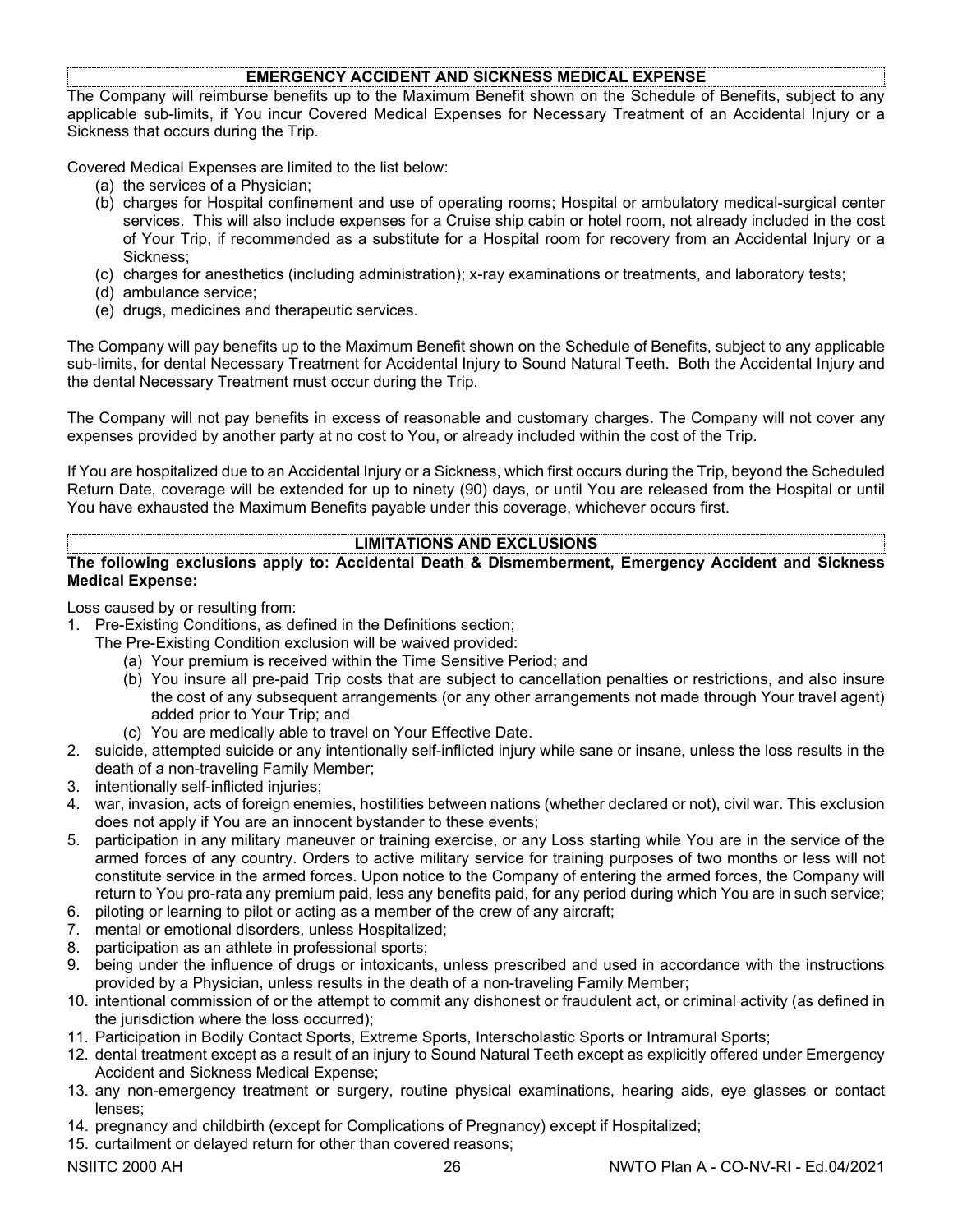- 16. traveling for the purpose of securing medical treatment;
- 17. services not shown as covered;
- 18. directly or indirectly, the actual, alleged or threatened discharge, dispersal, seepage, migration, escape, release or exposure to any hazardous biological, chemical, nuclear radioactive material, gas, matter or contamination;
- 19. confinement or treatment in a government Hospital; however, the United States government may recover or collect benefits under certain conditions;
- 20. services and/or supplies that do not meet the definition of Necessary Treatment;
- 21. care or treatment for which compensation is payable under Worker's Compensation Law, any Occupational Disease law; the 4800 Time Benefit plan or similar legislation;
- 22. care or treatment that is payable under any Other Insurance policy;
- 23. Accidental Injury or Sickness when traveling against the advice of a Physician;
- 24. cosmetic surgery or reconstructive surgery;
- 25. canyoning or canyoneering (traveling in canyons using a variety of techniques that may include walking, scrambling, climbing, jumping, abseiling and/or swimming);
- 26. a Loss that results from an illness, disease, or other condition, event or circumstance that occurs at a time when Your coverage is not in effect.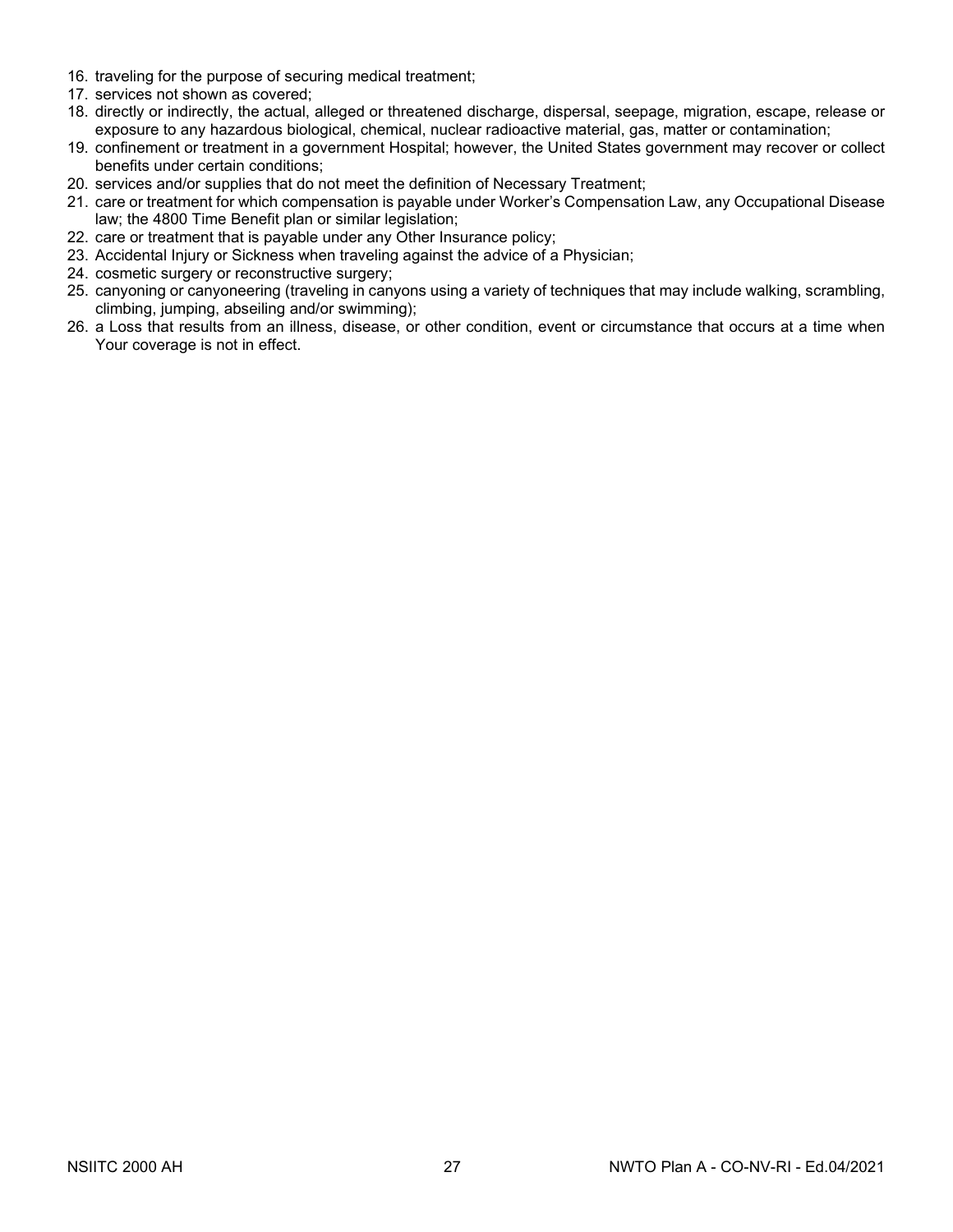# **Nationwide Mutual Insurance Company**

COLORADO CIVIL UNION AMENDMENT

This Amendment forms a part of the Policy to which it is attached and provides Benefits, to the extent Benefits are provided to married couples, spouses, and their families under the Policy, to a partner in a civil union or party to a civil union and their families as required by Colorado law. In order to receive benefits in accordance with this Amendment, the civil union must be established in the state of Colorado according to Colorado law.

The following Policy definitions, provisions, and terms including:

- Insured, only to the extent that the term includes "spouse" or "dependent"
- Named Insured, only to the extent that the term includes "spouse" or "dependent"
- Covered Person(s)
- You and/or Your
- Spouse
- Husband or Wife
- Dependent
- Family
- Family Member
- Heir
- Immediate Family
- Next of Kin

and any other policy definitions, provisions, and terms denoting a familial or spousal relationship in this Policy, are amended, wherever appearing, to include a partner in a civil union or party to a civil union under Colorado law.

This Amendment is hereby accepted and deemed valid on the effective date of the Policy.

Payment of premium on or after the effective date of the Amendment shall constitute acceptance by the Policyholder of the Policy modifications contained herein.

No other Policy provision or condition is changed in any way by this Amendment, except as described above.

Signed for the Company at Columbus, Ohio

Mark Berner

President **Secretary** 

Jen S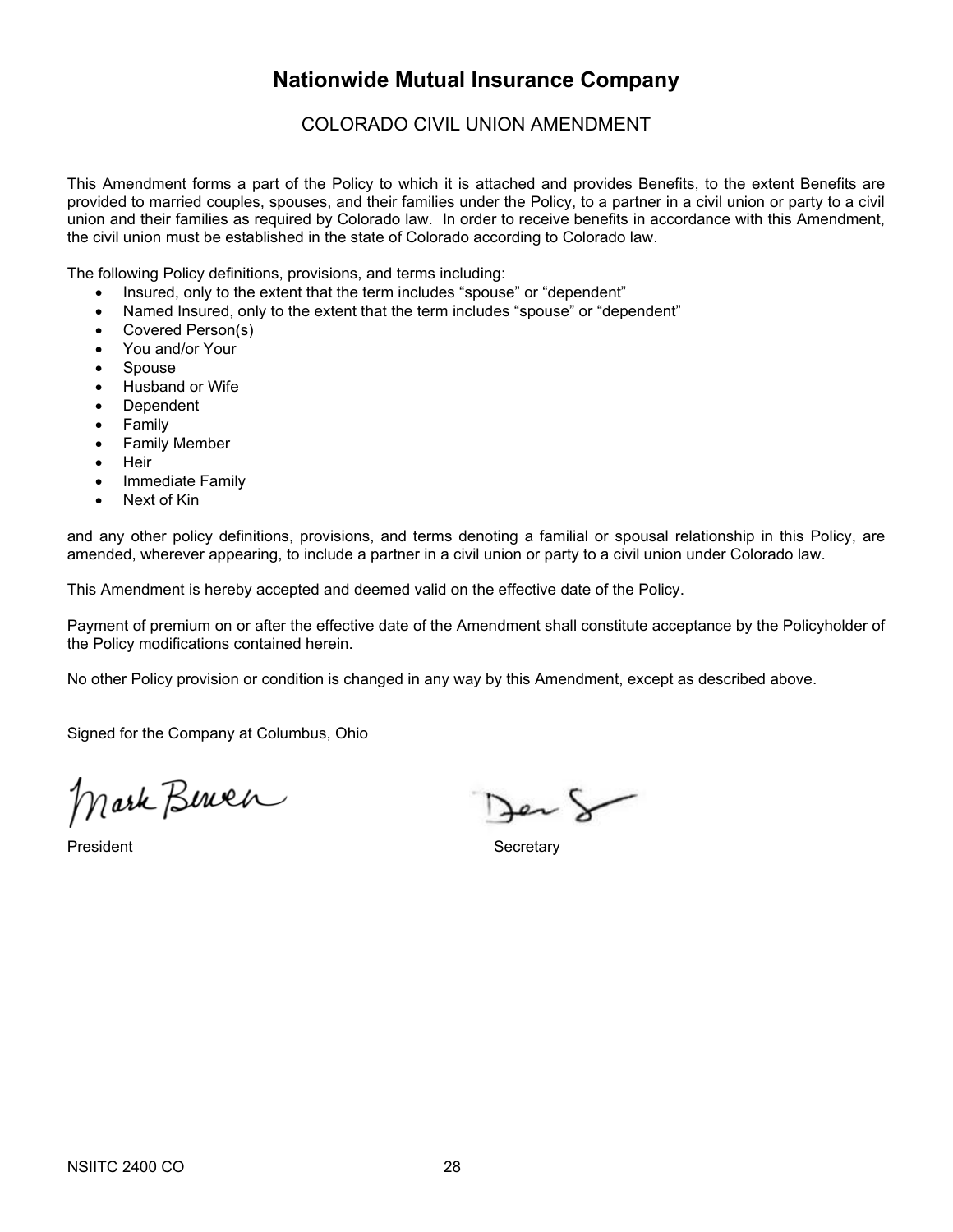

# **STATE MANDATED LANGUAGE INDIVIDUAL POLICY NSIITC 2000 AH and NSIITC 2000 PC**

# **COLORADO AMENDATORY ENDORSEMENT**

Under the section entitled **GENERAL DEFINITIONS**, the definition of **Complications of Pregnancy** is deleted in its entirety and replaced with the following:

**Complications of Pregnancy** means conditions (when the pregnancy is not terminated) whose diagnoses are distinct from the pregnancy or are caused by pregnancy such as: acute nephritis, nephrosis, cardiac decompression, missed abortion, and similar medical and surgical conditions of comparable severity. Complications of Pregnancy also includes non-elective cesarean section, ectopic pregnancy which is terminated, and spontaneous termination of pregnancy which occurs during a period of gestation in which a viable birth is not possible. Complications of Pregnancy do not include false labor, occasional spotting, morning sickness, physician prescribed rest during the period of pregnancy, hyperemesis gravidarum, preeclampsia and similar conditions associated with the management of a difficult pregnancy not constituting a distinct complication of pregnancy.

Under the section entitled **GENERAL PROVISIONS**, the following is added to **NOTICE OF CLAIM**:

Failure to give notice within such time does not invalidate nor reduce any claim if it was not reasonably possible to give notice during that time, and notice was given as soon as reasonably possible.

Under the section entitled **GENERAL PROVISIONS**, the **TIME OF PAYMENT OF CLAIMS** provision is deleted in its entirety and replaced with the following:

**TIME OF PAYMENT OF CLAIMS -** Benefits payable under this Policy for any Loss other than Loss for which this Policy provides any periodic payment will be paid immediately upon receipt of due written Proof of Loss. Subject to due written Proof of Loss, all accrued indemnities for Loss for which this Policy provides periodic payment will be paid monthly and any balance remaining unpaid upon the termination of liability, will be paid immediately upon receipt of due written proof.

Under the section entitled **GENERAL PROVISIONS**, the following provisions are added:

**ENTIRE CONTRACT; CHANGES -** This Policy, including the endorsements and attached papers, if any, constitutes the entire contract of insurance. No change in this Policy shall be valid until approved by one the Company's executive officers and unless such approval be endorsed on or attached to the Policy. No agent has the authority to change this Policy or to waive any of its provisions.

**CLAIM FORMS**: The Company will furnish claim forms to the claimant upon receipt of a notice of claim. If such forms are not furnished within fifteen (15) days after the giving of notice, the claimant will be deemed to have met the proof of loss requirements upon submitting, within the time fixed in this Policy for filing proofs of loss, written proof covering the occurrence, the character and the extent of the loss for which claim is made. The notice should include the Insured's name and the Policy number.

Under the section entitled **LIMITATIONS AND EXCLUSIONS**, item 2. is deleted in its entirety and replaced with the following:

2. suicide, attempted suicide or any intentionally self-inflicted injury while sane, unless results in the death of a nontraveling Family Member;

#### **NSIITC 2400 CO AH**

# **NEVADA AMENDATORY ENDORSEMENT**

Under the section entitled **GENERAL DEFINITIONS,** the definition of **Domestic Partner** is deleted in its entirety and replaced with the following:

**Domestic Partner** means a partner who shall be established in Nevada when:

(a) Both persons have a common residence;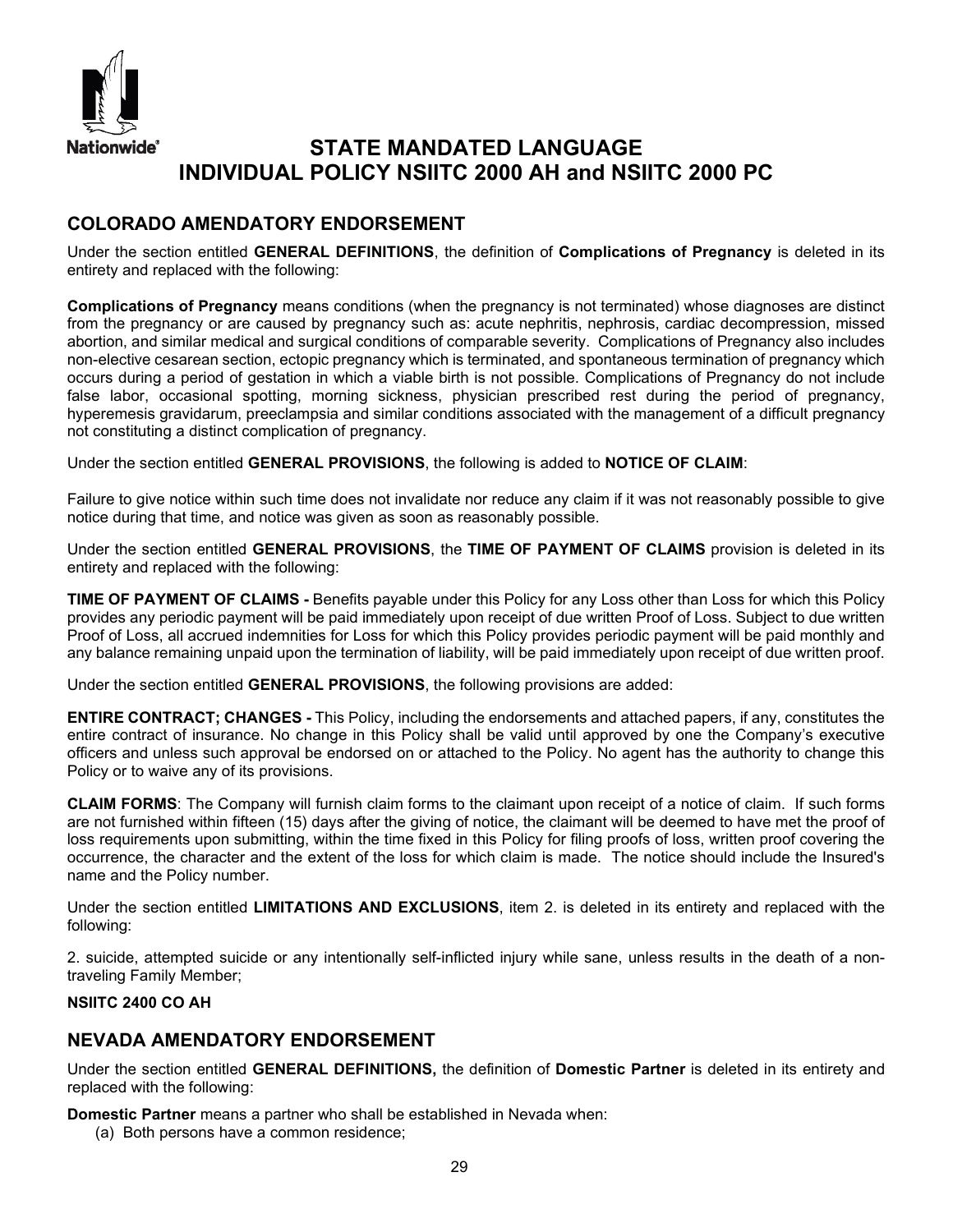- (b) Neither person is married or a member of another domestic partnership;
- (c) The two persons are not related by blood in a way that would prevent them from being married to each other in the State of Nevada;
- (d) Both persons are at least 18 years of age; and
- (e) Both persons are competent to consent to the domestic partnership.

Under the section entitled **GENERAL DEFINITIONS,** the definition of **Pre-Existing Condition** is deleted in its entirety and replaced with the following:

**Pre-Existing Condition** means an illness, disease, or other condition during the sixty (60) day period immediately prior to the Effective Date of Your Policy for which You, Your Traveling Companion or a Family Member booked to travel with You received or were recommended to receive medical advice, diagnosis, care or treatment. The term does not include genetic information in the absence of a diagnosis of the condition related to such information.

Such an illness, disease, or other condition will continue to be a Pre-Existing Condition until the expiration of twelve (12) consecutive months, beginning with the Effective Date of coverage. Taking maintenance medications for a condition that is considered stable, as determined by the treating Physician, shall not be cause for Exclusion.

Under the section entitled **GENERAL PROVISIONS,** the **SUBROGATION** provision is deleted in its entirety and replaced with the following:

**SUBROGATION -** To the extent the Company pays for a Loss suffered by You, the Company will take over the rights and remedies You had relating to the Loss. This is known as subrogation. You must help the Company to preserve its rights against those responsible for the Loss. This may involve signing any papers and taking any other steps the Company may require. If the Company takes over Your rights, You must sign an appropriate subrogation form supplied by the Company. The Company will not exercise the right to Subrogation until You have been made whole.

Under the section entitled **GENERAL PROVISIONS,** the **TIME OF PAYMENT OF CLAIMS** provision is deleted in its entirety and replaced with the following:

**TIME OF PAYMENT OF CLAIMS -** Benefits payable under this Policy for any Loss other than Loss for which this Policy provides any periodic payment will be paid immediately upon receipt of due written Proof of such Loss. Subject to due written Proof of Loss, all accrued indemnities for Loss for which this Policy provides periodic payment will be paid monthly and any balance remaining unpaid upon the termination of liability, will be paid immediately upon receipt of due written proof.

All claims shall be paid within thirty (30) days following receipt by the Company of due Proof of Loss. Failure to pay within such period shall entitle the claimant to interest at the rate equal to the prime rate at the largest bank in Nevada, as ascertained by the Commissioner of Financial Institutions, on January 1 or July 1, as the case may be, immediately preceding the date of the transaction, plus 2 percent per annum from the thirtieth (30th) day after receipt of such Proof of Loss to the date of late payment, provided that interest amounting to less than one dollar need not be paid. You or Your assignee shall be notified by the Company or designated representative of any known failure to provide sufficient documentation for a due Proof of Loss within thirty (30) days after receipt of the claim. Any required interest payments shall be made within thirty (30) days after the payment.

Under the section entitled **LIMITATIONS AND EXCLUSIONS,** exclusion 9 related to being under the influence of drugs or intoxicants is deleted in its entirety.

#### **NSIITC 2400 NV AH; NSIITC 2400 NV PC**

# **RHODE ISLAND AMENDATORY ENDORSEMENT**

Under the section entitled **GENERAL DEFINITIONS**, the definition of **Domestic Partner** is deleted in its entirety and replaced with the following:

**Domestic Partner:** An individual in an exclusive, intimate and committed relationship with You. This relationship is certified by affidavit that it meets the following qualifications:

- 1. You and Your Domestic Partner are at least 18 years of age and are mentally competent to contract;
- 2. You and Your Domestic Partner are not married to anyone else or related by blood;
- 3. You and Your Domestic Partner reside together and have resided together for at least one (1) year prior to the date of the certified affidavit;
- 4. You and Your Domestic Partner are financially interdependent as evidenced by two (2) of the following: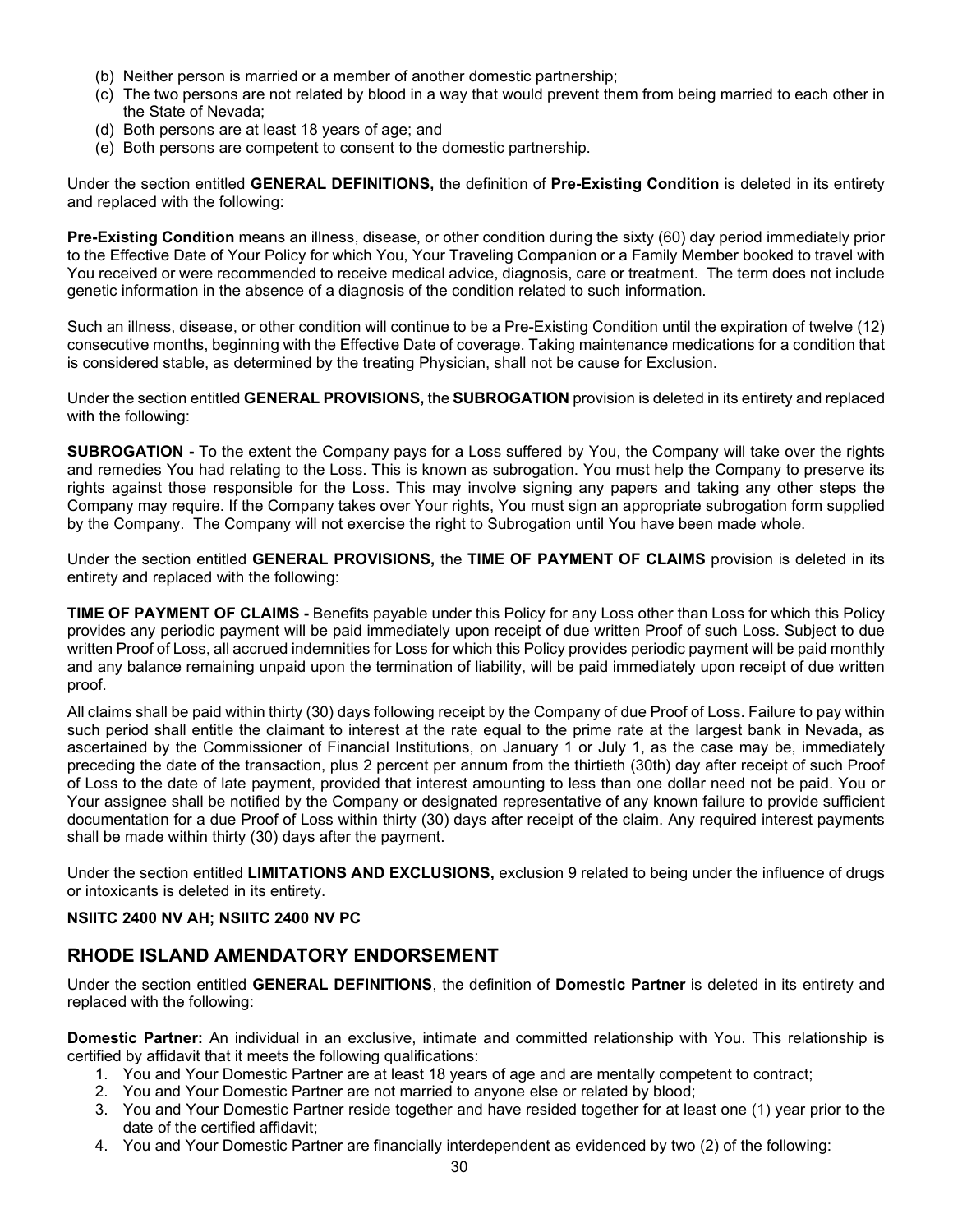- a. A domestic partnership agreement or relationship contract;
- b. A joint mortgage or joint ownership of a primary residence;
- c. Two of the following:
	- i. A joint ownership of a motor vehicle;
	- ii. A joint checking account;
	- iii. A joint lease; and/or
- d. One (1) person has been designated as a beneficiary for the other person's will, retirement contract or life insurance.

Definitions, provisions and terms denoting a familial or spousal relationship in this Policy, are amended, wherever appearing, to include a Domestic Partner.

Under the section entitled **GENERAL DEFINITIONS**, the definition of **Family Member** is deleted in its entirety and replaced with the following:

**Family Member** means Your or Your Traveling Companion's legal or common law spouse, civil union partner, parent, legal guardian, step-parent, grandparent, parents-in-law, grandchild, natural or adopted child, step-child, children-in-law, brother, sister, step-brother, step-sister, brother-in-law, sister-in-law, aunt, uncle, niece or nephew, Business Partner, or Domestic Partner who reside in the United States, Canada or Mexico.

Under the section entitled **GENERAL DEFINITIONS**, the definition of **Hospital** is deleted in its entirety and replaced with the following:

**Hospital** means a facility that:

- a) is an institution operated pursuant to law and, with respect to insurers permitted to contract with hospitals, be a contracting hospital; and
- b) is primarily and continuously engaged in providing or operating either on its premises or in facilities available to the hospital on a pre-arranged basis and under the supervision of a staff of duly licensed physicians, medical, diagnostic and major surgical facilities for the medical care and treatment of sick or injured persons on an inpatient basis for which a charge is made; and
- c) Provides 24-hour nursing service by or under the supervision of registered graduate professional nurses (R.N.'s).

Hospital does not include:

- a) Convalescent homes, convalescent, rest or nursing facilities; or
- b) Facilities primarily affording custodial, educational or rehabilitory care; or
- c) Facilities for the aged, drug addicts, or alcoholics; or
- d) Any military or veterans hospital or soldiers home or any hospital contracted for or operated by any national government or agency thereof for the treatment of members or ex-members of the armed forces, except for services rendered on an emergency basis where a legal liability exists for charges made to the individual for such services.

Under the section entitled **GENERAL DEFINITIONS**, the definition of **Pre-Existing Condition** is deleted in its entirety and replaced with the following:

#### **Pre-Existing Condition** means:

- a) the existence of symptoms which would cause an ordinarily prudent person to seek diagnosis, care or treatment within the sixty (60) day period immediately prior to the Effective Date of Your Policy for which You, or Your Traveling Companion, a Family Member booked to travel with You; or
- b) a condition for which medical advice or treatment was recommended by a physician or received from a physician within the sixty (60) day period immediately prior to the Effective Date of Your Policy for which You, or Your Traveling Companion, a Family Member booked to travel with You.

Under the section entitled **GENERAL PROVISIONS**, the **PAYMENT OF CLAIMS** provision is deleted in its entirety and replaced with the following:

**PAYMENT OF CLAIMS -** The Company, or its designated representative, will pay a claim within thirty (30) days after receipt of acceptable Proof of Loss.

Benefits for Loss of life are payable to Your beneficiary. If a beneficiary is not designated by You at the time of purchase, benefits for Loss of life will be paid to the first of the following surviving preference beneficiaries: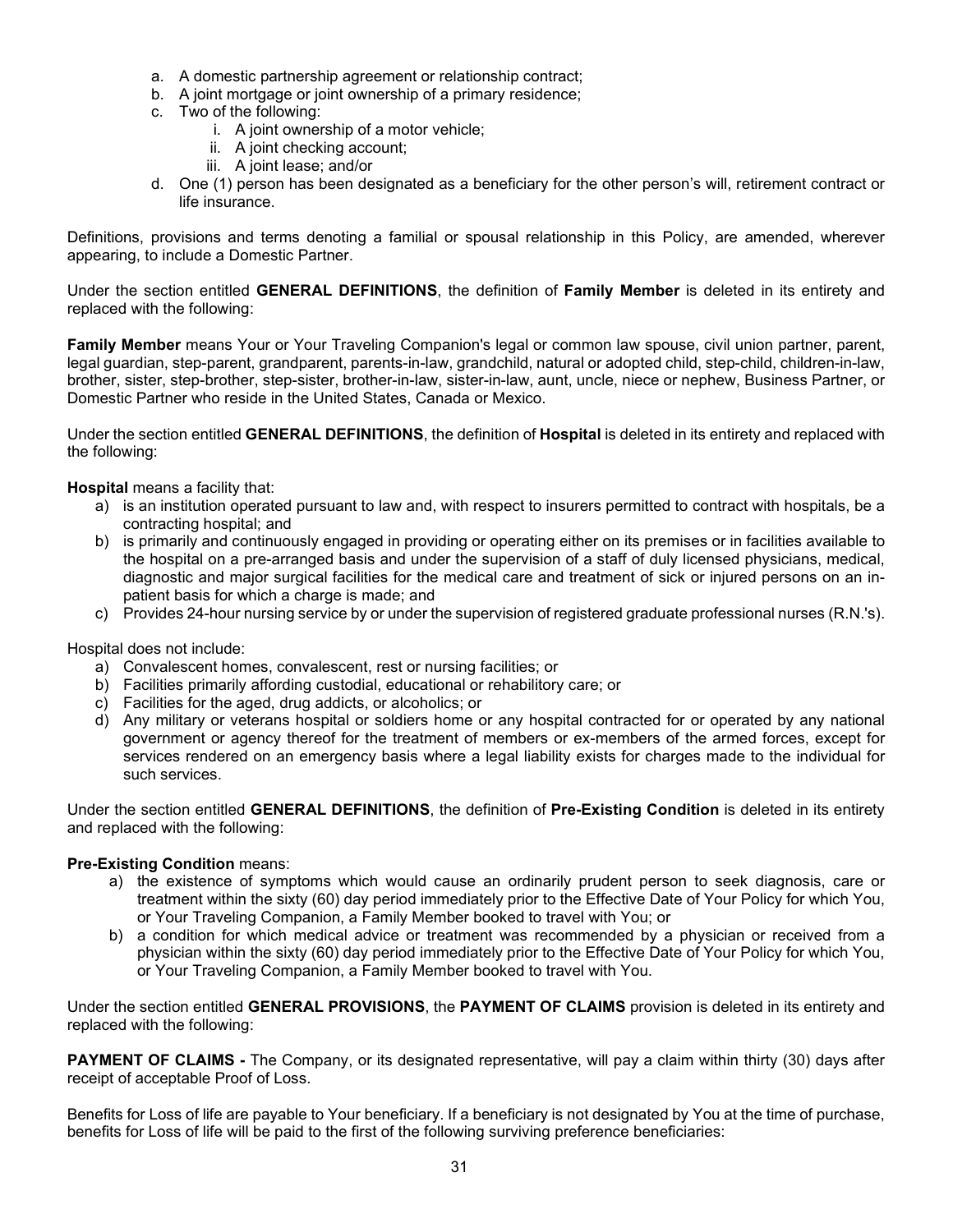- (a) Your spouse;
- (b) Your child or children jointly;
- (c) Your parents jointly if both are living or the surviving parent if only one survives;
- (d) Your brothers and sisters jointly; or
- (e) Your estate.

All other claims will be paid to You. In the event You are a minor, incompetent or otherwise unable to give a valid release for the claim, the Company may make arrangement to pay claims to Your legal guardian or other qualified representative.

All or a portion of all other benefits provided by this Policy, at the option of the Company, will be paid directly to the provider of the service(s). All benefits not paid to the provider will be paid to You.

Any payment made in good faith will discharge the Company's liability to the extent of the claim.

The applicable benefit amount will be reduced by the amount of benefits, if any, previously paid by Other Insurance policies. In no event will the Company reimburse You for an amount greater than the amount paid by You.

All benefits payable under this Policy shall be reduced by the amount of any credit, voucher or refund provided by any Common Carrier, Travel Supplier or any other third party.

Under the section entitled **GENERAL PROVISIONS**, the **NOTICE OF CLAIM** provision is deleted in its entirety and replaced with the following:

**NOTICE OF CLAIM -** Written notice of claim must be given by the claimant (either You or someone acting for You) to the Company or its designated representative within twenty (20) days after a covered Loss first begins. Notice should include Your name, the Travel Supplier's name and the Plan number. Notice should be sent to the Company's administrative office, at the address shown on the cover page of the Policy, or to the Company's designated representative. Failure to give notice of claim within the time required neither invalidates nor reduces any claim if it was not reasonably possible to give notice within such time, provided such notice of claim is furnished as soon as reasonably possible.

Under the section entitled **GENERAL PROVISIONS**, the **TIME OF PAYMENT OF CLAIMS** provision is deleted in its entirety and replaced with the following:

**TIME OF PAYMENT OF CLAIMS -** Benefits payable under this Policy for any Loss other than Loss for which this Policy provides any periodic payment will be paid within thirty (30) days after receipt of due written Proof of Loss in accordance with state requirements. Subject to due written Proof of Loss, all accrued indemnities for Loss for which this Policy provides periodic payment will be paid monthly and any balance remaining unpaid upon the termination of liability, will be paid immediately upon receipt of due written proof.

Under the section entitled **GENERAL PROVISIONS**, the **SETTLEMENT OF LOSS** provision is deleted in its entirety and replaced with the following:

**SETTLEMENT OF LOSS -** Claims for damage and/or destruction shall be paid within thirty (30) days after acceptable proof of the damage and/or destruction is presented to the Company and the Company has determined the claim is covered. Property will be considered lost if it has not been recovered within thirty (30) days of the event. You must present acceptable Proof of Loss and the value involved to the Company.

Under the section entitled **GENERAL PROVISIONS**, the **DISAGREEMENT OVER SIZE OF LOSS** provision is deleted in its entirety and replaced with the following:

**DISAGREEMENT OVER SIZE OF LOSS:** If there is a disagreement about the amount of the Loss, either You or the Company can make a written request for an appraisal. After the request, You and the Company will each select their own competent appraiser. After examining the facts, each of the two appraisers will give an opinion on the amount of the Loss. If they do not agree, they will select an arbitrator. Any figure agreed to by two (2) of the three (3) (the appraisers and the arbitrator) will be non-binding. The appraiser selected by You will be paid by You. The Company will pay the appraiser they choose. You will share equally with the Company the cost for the arbitrator and the appraisal process.

#### **NSIITC 2400 RI**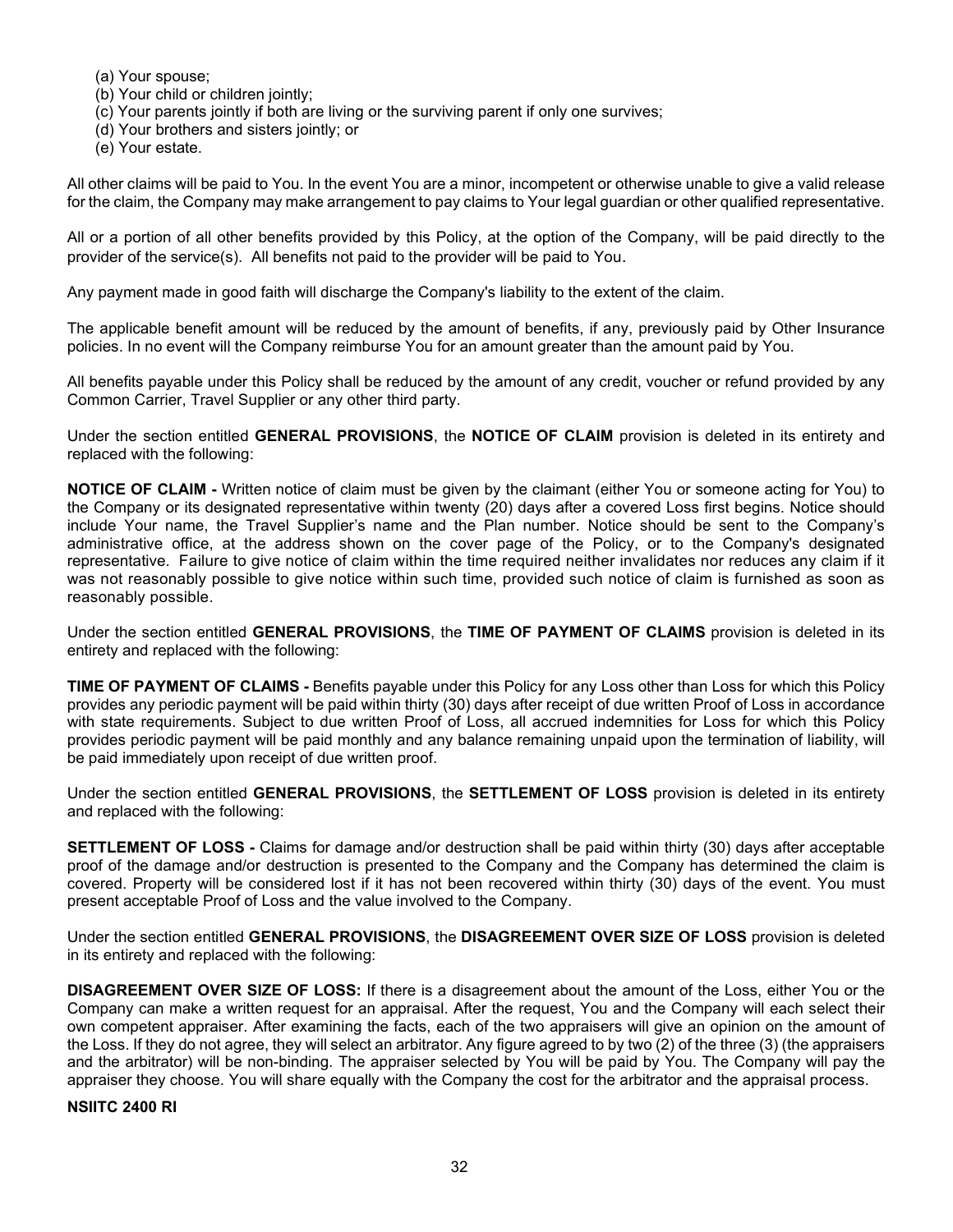

**FACTS**

# **WHAT DOES NATIONWIDE DO WITH YOUR PERSONAL INFORMATION?**

| $W$ hy? | Financial companies choose how they share your personal information. Federal and state law       |
|---------|--------------------------------------------------------------------------------------------------|
|         | gives consumers the right to limit some but not all sharing. Federal and state law also requires |
|         |                                                                                                  |
|         | us to tell you how we collect, share, and protect your personal information. Please read this    |
|         | notice carefully to understand what we do.                                                       |
| What?   | The types of personal information we collect and share depend on the product or service you      |
|         | have with us. This information can include:                                                      |
|         | Social Security number, government issued identification, and contact                            |
|         | information                                                                                      |
|         | Policy, account, and contract information                                                        |
|         | Credit reports and other consumer reports                                                        |
| How?    | All financial companies need to share customers' personal information to run their everyday      |
|         | business. In the section below, we list the reasons financial companies can share their          |
|         |                                                                                                  |
|         | customers' personal information; the reasons Nationwide chooses to share; and whether you can    |
|         | limit this sharing.                                                                              |

| Reasons we can share your personal information                      | Does Nationwide share? | Can you limit this<br>sharing? |
|---------------------------------------------------------------------|------------------------|--------------------------------|
| For our everyday business purposes— such as to process your         | Yes                    | N <sub>0</sub>                 |
| transactions, maintain your account(s), respond to court orders and |                        |                                |
| legal investigations, or report to credit bureaus                   |                        |                                |
| For our marketing purposes— to offer our products and services      | Yes                    | N <sub>0</sub>                 |
| to you                                                              |                        |                                |
| For joint marketing with other financial companies                  | <b>Yes</b>             | N <sub>0</sub>                 |
| For our affiliates' everyday business purposes— information         | Yes                    | N <sub>0</sub>                 |
| about your transactions and experiences                             |                        |                                |
| For our affiliates' everyday business purposes— information         | Yes                    | Yes                            |
| about your creditworthiness                                         |                        |                                |
| For our affiliates to market to you                                 | <b>Yes</b>             | Yes                            |
| For nonaffiliates to market to you                                  | Yes                    | Yes                            |

| To limit our | Call us toll free at 1-866-280-1809 and our menu will prompt you through your choices.                                                                                                                                                                                                                                                                                           |
|--------------|----------------------------------------------------------------------------------------------------------------------------------------------------------------------------------------------------------------------------------------------------------------------------------------------------------------------------------------------------------------------------------|
| sharing      | If you have previously opted out, your preference remains on file and you do not need to opt<br>out again.                                                                                                                                                                                                                                                                       |
|              | Please have your account or policy number handy when you call.<br>Please note: If you are a <i>new</i> customer, we can begin sharing your information 30 days from the<br>date we sent this notice. When you are no longer our customer, we continue to share your<br>information as described in this notice. However, you can contact us at any time to limit our<br>sharing. |
|              | 1-800-753-1000                                                                                                                                                                                                                                                                                                                                                                   |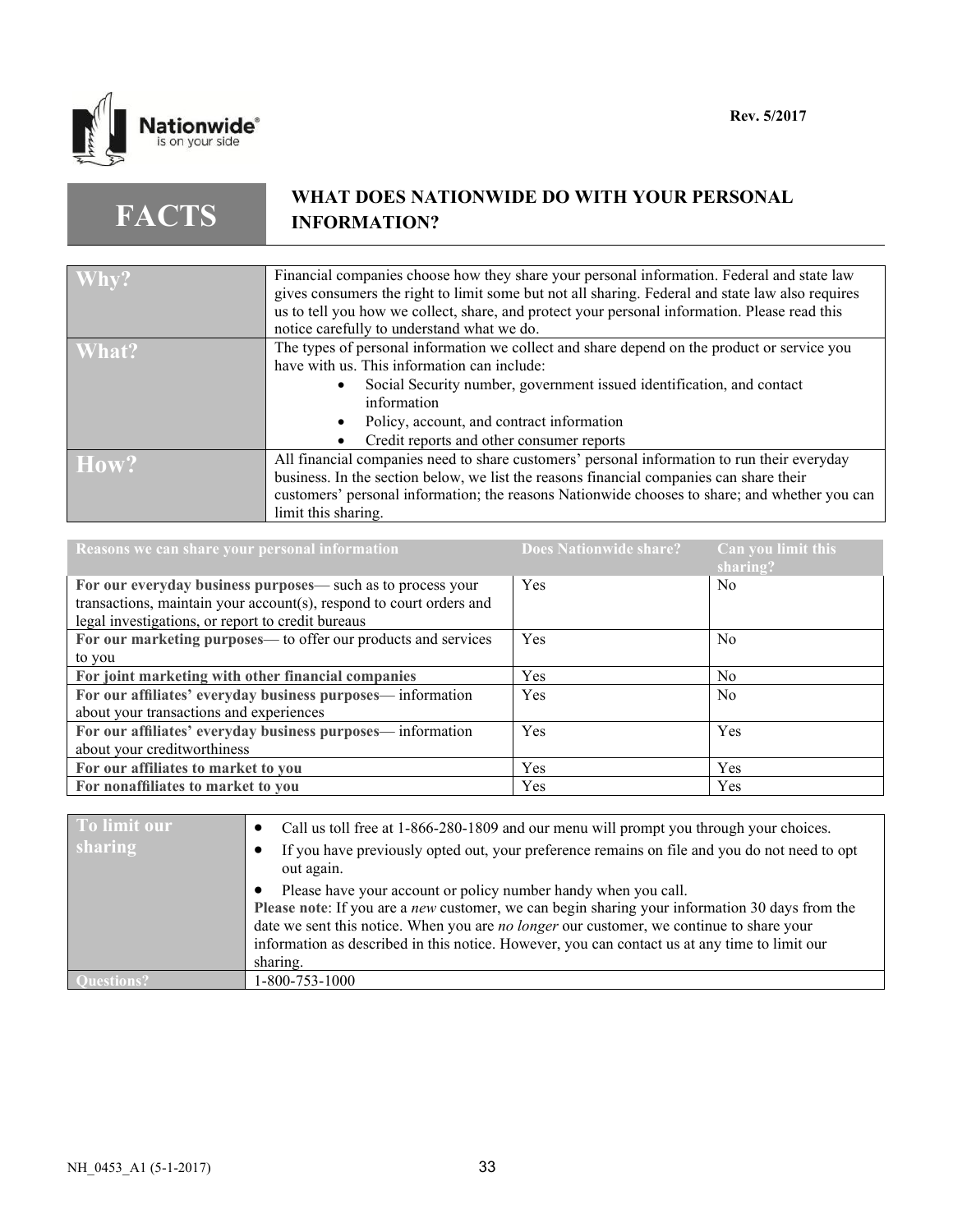| Who we are                                                                            |                                                                                                                                                                                                                                                                                                           |  |
|---------------------------------------------------------------------------------------|-----------------------------------------------------------------------------------------------------------------------------------------------------------------------------------------------------------------------------------------------------------------------------------------------------------|--|
| Who is providing this notice?                                                         | Nationwide Life Insurance Company                                                                                                                                                                                                                                                                         |  |
| <b>What we do</b>                                                                     |                                                                                                                                                                                                                                                                                                           |  |
| How does Nationwide protect my personal<br>information?                               | To protect your personal information from unauthorized access and use, we<br>use security measures that comply with federal and state law. These measures<br>include computer safeguards and secured files and buildings. We limit access<br>to your information to those who need it to do their job.    |  |
| How does Nationwide collect my personal                                               | We collect your personal information, for example, when you:                                                                                                                                                                                                                                              |  |
| information?                                                                          | Apply for insurance<br>$\bullet$                                                                                                                                                                                                                                                                          |  |
|                                                                                       | Make a payment or file a claim<br>٠                                                                                                                                                                                                                                                                       |  |
|                                                                                       | Conduct business with us<br>We also collect your personal information from others, such as credit bureaus,<br>affiliates, or other companies.                                                                                                                                                             |  |
| Why can't I limit all sharing?                                                        | Federal and state law gives you the right to limit only:                                                                                                                                                                                                                                                  |  |
|                                                                                       | Sharing for affiliates' everyday business purposes—information about<br>٠<br>your creditworthiness;                                                                                                                                                                                                       |  |
|                                                                                       | Affiliates from using your information to market to you; and<br>$\bullet$                                                                                                                                                                                                                                 |  |
|                                                                                       | Sharing for nonaffiliates to market to you.<br>$\bullet$                                                                                                                                                                                                                                                  |  |
|                                                                                       | State laws and individual companies may give you additional rights to limit<br>sharing. See below for more information.                                                                                                                                                                                   |  |
| What happens when I limit sharing for an<br>account I hold jointly with someone else? | Your choices will apply to everyone on your account.                                                                                                                                                                                                                                                      |  |
| <b>Definitions</b>                                                                    |                                                                                                                                                                                                                                                                                                           |  |
| <b>Affiliates</b>                                                                     | Companies related by common ownership or control. They can be financial<br>and nonfinancial companies. These companies include Nationwide Life<br>Insurance Company, Nationwide Bank, and Nationwide Property and Casualty<br>Insurance Company. Visit nationwide.com for a list of affiliated companies. |  |
| <b>Nonaffiliates</b>                                                                  | Companies not related by common ownership or control. They can be                                                                                                                                                                                                                                         |  |
|                                                                                       | financial and nonfinancial companies.                                                                                                                                                                                                                                                                     |  |
| <b>Joint marketing</b>                                                                | A formal agreement between nonaffiliated financial companies that together                                                                                                                                                                                                                                |  |
|                                                                                       | market financial products or services to you.                                                                                                                                                                                                                                                             |  |
| <b>Other important information</b>                                                    |                                                                                                                                                                                                                                                                                                           |  |

**California Residents:** We currently do not share information we collect about you with affiliated or nonaffiliated companies for their marketing purposes. Therefore, you do not need to opt out.

**Nevada Residents**: You may request to be placed on our internal Do Not Call list. Send an email with your phone number to privacy@nationwide.com. You may request a copy of our telemarketing practices. For more on this Nevada law, contact Bureau of Consumer Protection, Office of the Nevada Attorney General, 555 E. Washington St., Suite 3900, Las Vegas, NV 89101; Phone number: 1-702-486-3132; email[: BCPINFO@ag.state.nv.us.](mailto:BCPINFO@ag.state.nv.us)

**Vermont Residents**: For Vermont customers only. We will not share your personal information for marketing purposes with the Nationwide family of companies or third parties without your authorization, except as permitted by law.

**AZ, CA, CT, GA, IL, ME, MA, MT, NV, NJ, NM, NC, ND, OH, OR, and VA Residents**: The Term "Information" means information we collect during an insurance transaction. We will not use your medical information for marketing purposes without your consent. We may share information with others, including insurance regulatory authorities, law enforcement, consumer reporting agencies, and insurance-support organizations without your prior authorization as permitted or required by law. Information we obtain from a report prepared by an insurance-support organization may be retained by that insurancesupport organization and disclosed to others.

#### **Accessing your information**

You can ask us for a copy of your personal information. Please send your request to the address below and have your signature notarized. This is for your protection so we may prove your identity. Please include your name, address, and policy number. You can change your personal information at Nationwide.com or by calling your agent. We can't change information that other companies, like credit agencies, provide to us. You'll need to ask them to change it.

**Co-ordinated Benefit Plans, LLC** Attn: Privacy Officer P.O. Box 26222, Tampa, FL 33623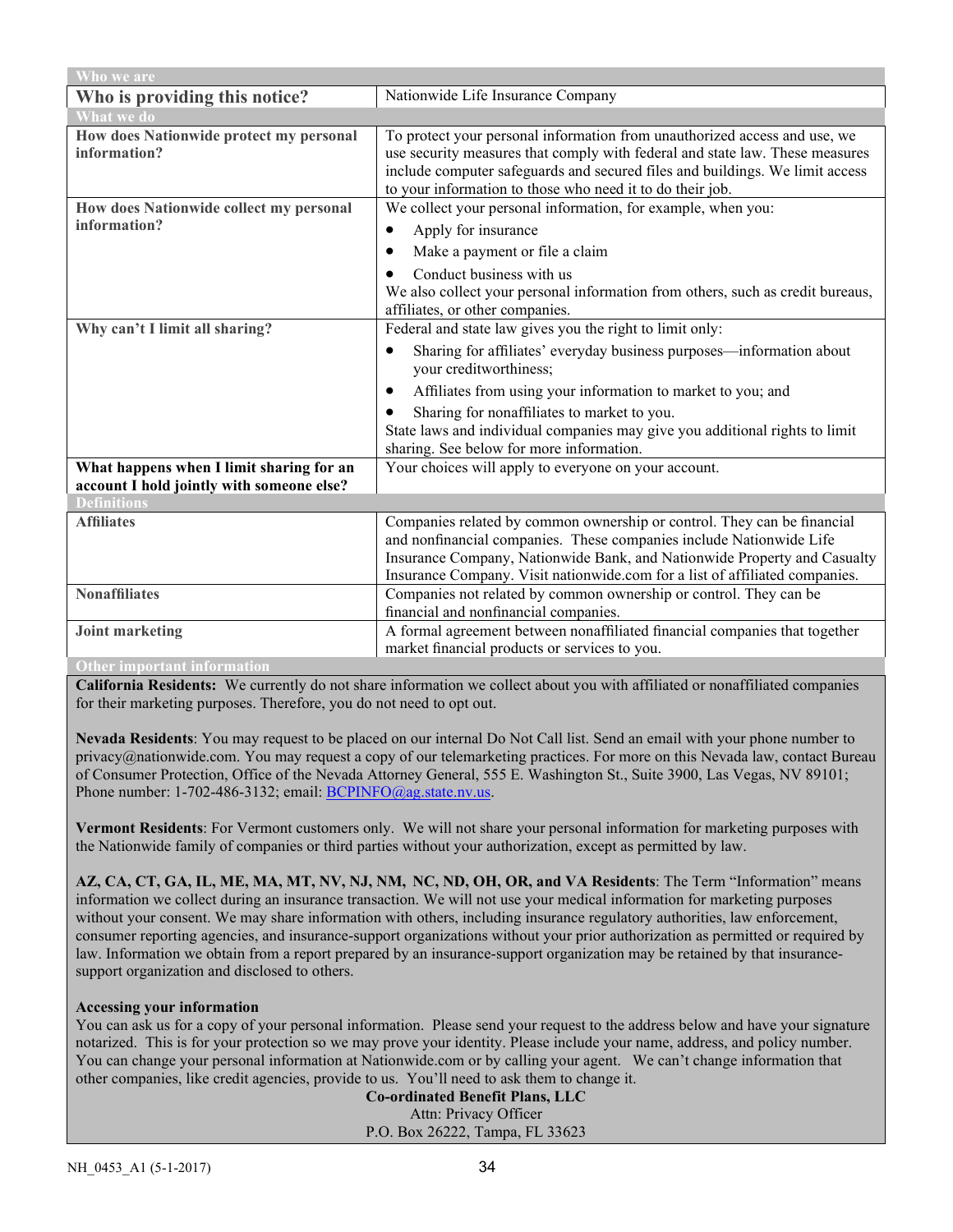# **Travel Assistance Program Description – Provided by On Call International**

#### **Emergency Transportation Services**

Emergency Medical Evacuation/Medically-Necessary Repatriation • Repatriation of Mortal Remains • Transportation after Stabilization • Visit by Family Member/Friend • Return of Dependent Children

#### **Travel Support Services**

Medical Monitoring • Hotel Arrangements for Convalescence • Medical and Dental Search and Referral • Advance of Emergency Medical Expenses • Assistance with Replacement Medication, Medical Devices, and Eyeglasses or Corrective Lenses • Transfer of Insurance Information and Medical Records • Assistance with Emergency Travel Arrangements • Interpretation/Translation • Locating Lost or Stolen Items • Emergency Cash Advance

#### **FOR 24/7 TRAVEL ASSISTANCE SERVICES ONLY**

CALL TOLL FREE: 855-226-1677 (within the United States and Canada)

> OR CALL COLLECT: 603-952-2042 (From all other locations)

# **Travel Assistance Services Details**

#### *Travel Support Services*

- Interpretation/Translation: Upon request, On Call will assist with telephone interpretation in all major languages. If you require ongoing or more complex translation services, On Call will refer you to local translators.
- Locating Lost or Stolen Items: On Call will assist in locating lost luggage, and help you coordinate the replacement of transportation tickets, travel documents or credit cards.
- Medical Monitoring: During the course of a medical emergency resulting from an accident or sickness, On Call will monitor your case to determine whether the care is adequate from a Western Medical perspective.
- Medical and Dental Search and Referral: On Call will assist you in finding physicians, dentists and medical facilities in the area where you are traveling.
- Advance of Emergency Medical Expenses: On Call will advance on-site emergency inpatient medical payments to secure admit or discharge upon receipt of satisfactory assignment of benefits from you, a family member or friend. Assignment of benefits allows Insurer to claim with the Insured's primary insurance when hospital refuses admission or discharge.
- Assistance with Replacement Medication, Medical Devices, and Eyeglasses or Corrective Lenses: On Call will arrange to fill a prescription that has been lost, forgotten, or requires a refill, subject to local law, whenever possible. On Call will also arrange for shipment of replacement eyeglasses/corrective lenses or medical devices. You are responsible for payments of all costs related to these services.
- Transfer of Insurance Information and Medical Records: Upon your request, On Call will help relay insurance information during your hospital admission and assist with transferring your medical information and records to your treating physician.
- Assistance with Vaccine and Blood Transfers: If based upon your physician's prescription, needed vaccines or blood products are not available locally, On Call will coordinate the transfer where possible and permissible by law. You are responsible for all expenses related to this service.

#### *Non-Insurance Personal Assistance Services*

These are Non-Insurance Services provided by On Call International:

- Pre-Trip Information: Upon request, On Call will provide information services such as: visa and passport requirements, health hazard advisories, currency exchange, inoculation and immunization requirements, temperature and weather conditions and embassy and consulate referrals.
- Interpretation/Translation: If during your Trip you need an interpretation, On Call will assist with telephone interpretation in all major languages. If you require ongoing or more complex translation services, On Call will refer you to local translators.
- Legal Referral/Bail: Upon request, On Call will provide you with referrals to a local lawyer. All costs associated with this service are your responsibility. In case of your incarceration, On Call will notify the proper embassy or consulate, arrange the receipt of funds from third party sources and locate an attorney and bail bonds, where permitted by law, with satisfactory guarantee of reimbursement from you, family member or friend. You are responsible for associated fees.
- Emergency Cash Advance: On Call will advance up to \$500 after satisfactory guarantee of reimbursement from you. Any fees associated with the transfer or delivery of funds are your responsibility.